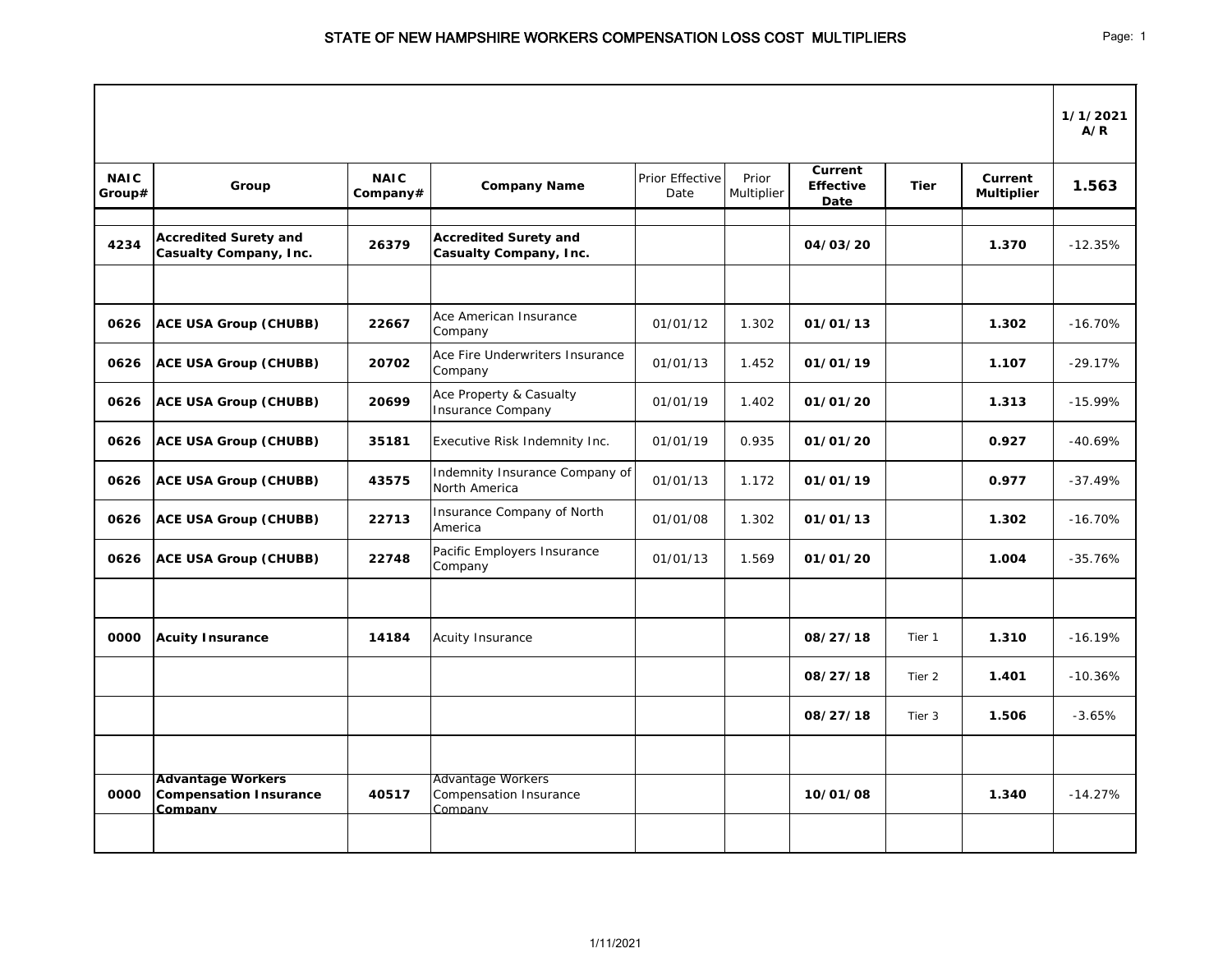|                       |                                                   |                         |                                                                                |                         |                     |                                            |             |                              | 1/1/2021<br>A/R |
|-----------------------|---------------------------------------------------|-------------------------|--------------------------------------------------------------------------------|-------------------------|---------------------|--------------------------------------------|-------------|------------------------------|-----------------|
| <b>NAIC</b><br>Group# | Group                                             | <b>NAIC</b><br>Company# | <b>Company Name</b>                                                            | Prior Effective<br>Date | Prior<br>Multiplier | <b>Current</b><br><b>Effective</b><br>Date | <b>Tier</b> | Current<br><b>Multiplier</b> | 1.563           |
| 2498                  | <b>AIM Mutual Group</b>                           | 33758                   | Associated Industries of<br>Massachusetts Mutual Insurance<br>Company (A.I.M.) |                         |                     | 12/01/01                                   | Standard    | 1.180                        | $-24.50%$       |
|                       |                                                   |                         |                                                                                |                         |                     | 05/08/02                                   | Basic       | 1.400                        | $-10.43%$       |
|                       |                                                   |                         |                                                                                |                         |                     | 06/01/09                                   | Preferred   | 1.050                        | $-32.82%$       |
| 2498                  | <b>AIM Mutual Group</b>                           | 13083                   | New Hampshire Employers<br><b>Insurance Company</b>                            |                         |                     | 05/18/10                                   | Basic       | 1.400                        | $-10.43%$       |
|                       |                                                   |                         |                                                                                |                         |                     | 05/18/10                                   | Standard    | 1.180                        | $-24.50%$       |
|                       |                                                   |                         |                                                                                |                         |                     | 05/19/10                                   | Preferred   | 0.880                        | $-43.70%$       |
|                       |                                                   |                         |                                                                                |                         |                     |                                            |             |                              |                 |
| 0761                  | <b>Allianz Group</b>                              | 35300                   | Allianz Global Risks USInsurance<br>Co                                         |                         |                     | 09/01/94                                   |             | 1.340                        | $-14.27%$       |
| 0761                  | (Fireman's Fund Group)                            | 21849                   | American Automobile Insurance<br>Company                                       | 03/01/05                | 1.547               | 01/01/18                                   |             | 1.539                        | $-1.54%$        |
| 0761                  | (Fireman's Fund Group)                            | 21857                   | American Insurance Company,<br>The                                             | 03/01/05                | 1.547               | 01/01/18                                   |             | 1.539                        | $-1.54%$        |
| 0761                  | (Fireman's Fund Group)                            | 21865                   | Associated Indemnity Insurance<br>Company                                      | 01/01/13                | 1.568               | 01/01/18                                   |             | 1.550                        | $-0.83%$        |
| 0761                  | (Fireman's Fund Group)                            | 21873                   | Fireman's Fund Insurance<br>Company                                            | 03/01/05                | 1.238               | 01/01/18                                   |             | 1.154                        | $-26.17%$       |
| 0761                  | (Fireman's Fund Group)                            | 21881                   | National Surety Insurance<br>Company                                           | 03/01/05                | 1.392               | 01/01/18                                   |             | 1.308                        | $-16.31%$       |
| 2698                  | <b>Allied Eastern Indemnity</b><br>Company        | 11242                   | Allied Eastern Indemnity<br>Company                                            |                         |                     | 10/04/17                                   |             | 1.800                        | 15.16%          |
|                       |                                                   |                         |                                                                                |                         |                     |                                            |             |                              |                 |
| 0140                  | <b>Allied Property &amp; Casualty</b><br>Ins. Co. | 42579                   | Allied Property & Casualty Ins.<br>Co.                                         | 01/01/15                | 1.230               | 01/01/17                                   |             | 1.250                        | $-20.03%$       |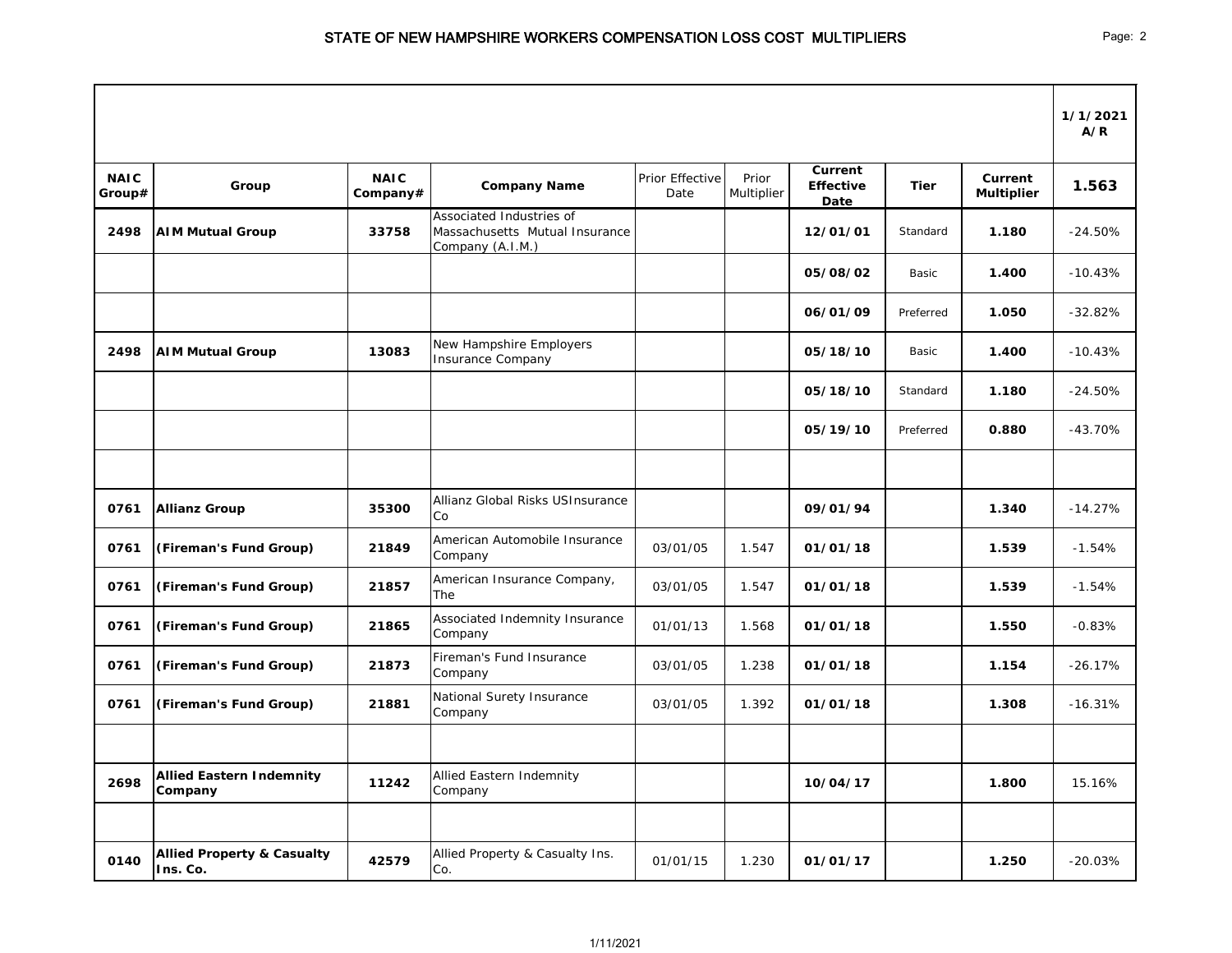|                       |                                                          |                         |                                                           |                         |                     |                                            |             |                                     | 1/1/2021<br>A/R |
|-----------------------|----------------------------------------------------------|-------------------------|-----------------------------------------------------------|-------------------------|---------------------|--------------------------------------------|-------------|-------------------------------------|-----------------|
| <b>NAIC</b><br>Group# | Group                                                    | <b>NAIC</b><br>Company# | <b>Company Name</b>                                       | Prior Effective<br>Date | Prior<br>Multiplier | <b>Current</b><br><b>Effective</b><br>Date | <b>Tier</b> | <b>Current</b><br><b>Multiplier</b> | 1.563           |
|                       |                                                          |                         |                                                           |                         |                     |                                            |             |                                     |                 |
| 0008                  | <b>Allstate Companies</b>                                | 19232                   | Allstate Insurance Company                                |                         |                     | 09/01/94                                   |             | 1.317                               | $-15.74%$       |
| 0008                  | <b>Allstate Companies</b>                                | 19240                   | Allstate Indemnity Insurance<br>Company                   |                         |                     |                                            |             | 1.317                               | $-15.74%$       |
|                       |                                                          |                         |                                                           |                         |                     |                                            |             |                                     |                 |
| 0922                  | <b>American Assets Group</b>                             | 27847                   | Insurance Company of the West                             |                         |                     | 11/01/11                                   |             | 1.520                               | $-2.75%$        |
|                       |                                                          |                         |                                                           |                         |                     |                                            |             |                                     |                 |
| 0084                  | <b>American Financial Group</b><br>(Great American Cos.) | 26344                   | <b>Great American Assurance</b><br>Company                | 01/01/19                | 1.510               | 01/01/21                                   |             | 1.540                               | $-1.47%$        |
| 0084                  | <b>American Financial Group</b><br>(Great American Cos.) | 22136                   | Great American Ins. Co. of New<br>York                    | 01/01/19                | 1.436               | 01/01/21                                   |             | 1.470                               | $-5.95%$        |
| 0084                  | <b>American Financial Group</b><br>(Great American Cos.) | 16691                   | Great American Insurance<br>Company                       | 01/01/19                | 1.290               | 01/01/21                                   |             | 1.320                               | $-15.55%$       |
| 0084                  | <b>American Financial Group</b><br>(Great American Cos.) | 26832                   | <b>GreatAmerican Alliance</b><br><b>Insurance Company</b> | 01/01/19                | 1.220               | 01/01/21                                   |             | 1.250                               | $-20.03%$       |
| 0084                  | <b>American Financial Group</b>                          | 32620                   | National Interstate Insurance<br>Company                  | 05/01/11                | 1.220               | 12/01/15                                   |             | 1.010                               | $-35.38%$       |
|                       |                                                          |                         |                                                           |                         |                     |                                            |             |                                     |                 |
| 4886                  | <b>American Liberty Insurance</b><br><b>Company</b>      |                         | American Liberty Insurance<br>Company                     |                         |                     | 01/01/20                                   |             | 1.4810                              | $-5.25%$        |
|                       |                                                          |                         |                                                           |                         |                     |                                            |             |                                     |                 |
| 0408                  | <b>American National Financial</b><br>Corp.              | 13803                   | Farm Family Casualty Insurance<br>Company                 |                         |                     | 01/01/20                                   |             | 1.542                               | $-1.34%$        |
|                       |                                                          |                         |                                                           |                         |                     |                                            |             |                                     |                 |
| 0012                  | <b>American International</b><br>Group                   | 19399                   | AIU Insurance Company                                     | 04/01/04                | 1.234               | 02/01/14                                   |             | 0.944                               | $-39.60%$       |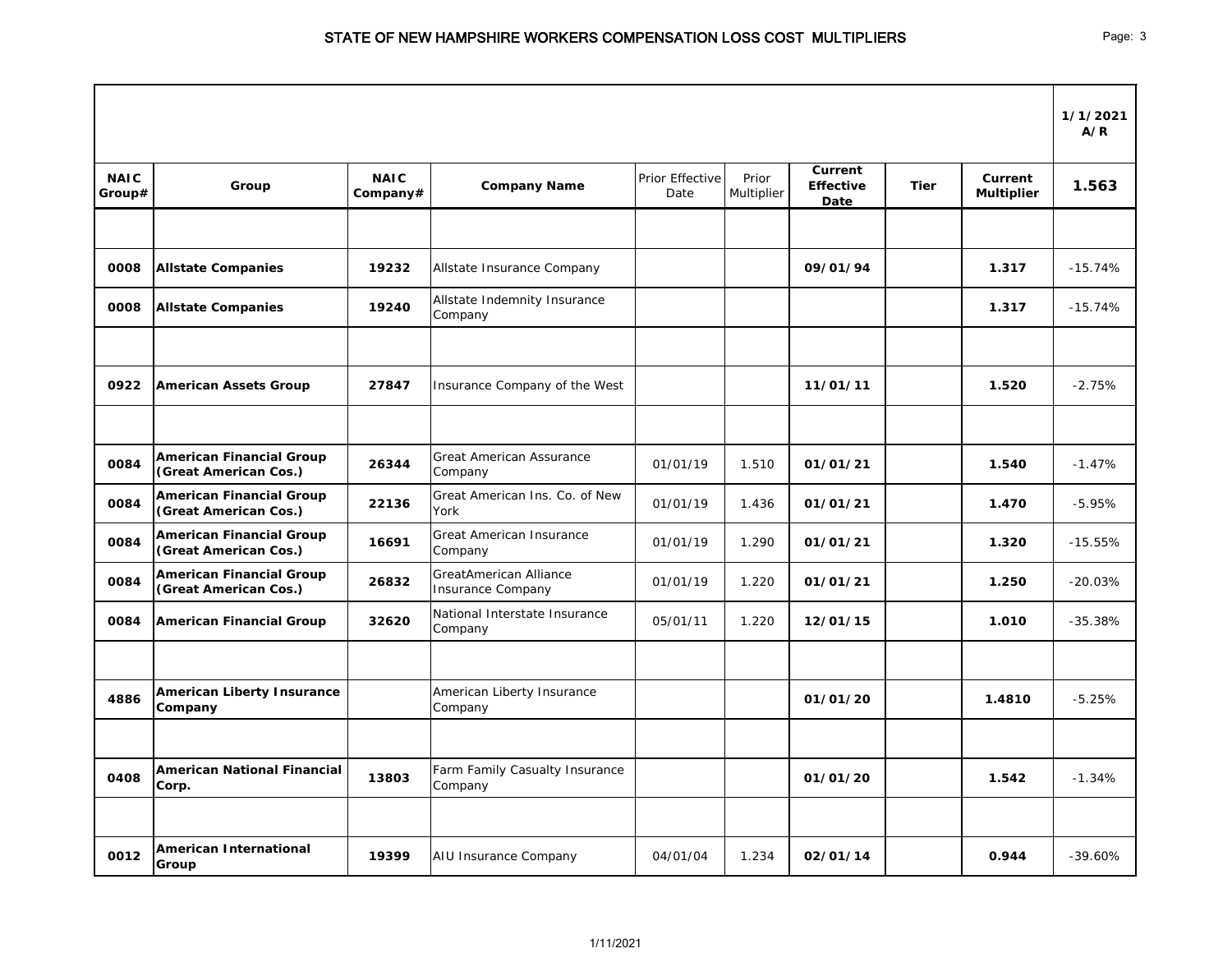|                       |                                        |                         |                                                                                                       |                         |                     |                                     |             |                              | 1/1/2021<br>A/R |
|-----------------------|----------------------------------------|-------------------------|-------------------------------------------------------------------------------------------------------|-------------------------|---------------------|-------------------------------------|-------------|------------------------------|-----------------|
| <b>NAIC</b><br>Group# | Group                                  | <b>NAIC</b><br>Company# | <b>Company Name</b>                                                                                   | Prior Effective<br>Date | Prior<br>Multiplier | Current<br><b>Effective</b><br>Date | <b>Tier</b> | Current<br><b>Multiplier</b> | 1.563           |
| 0012                  | <b>American International</b><br>Group | 19380                   | American Home Assurance<br>Company                                                                    | 04/01/04                | 1.452               | 03/01/13                            |             | 1.343                        | $-14.08%$       |
| 0012                  | <b>American International</b><br>Group | 23795                   | American International Pacific<br><b>Insurance Company</b>                                            |                         |                     | 04/01/04                            |             | 1.452                        | $-7.10%$        |
| 0012                  | <b>American International</b><br>Group | 40258                   | American International South<br><b>Insurance Company</b>                                              | 08/01/97                | 0.961               | 04/01/04                            |             | 1.089                        | $-30.33%$       |
| 0012                  | <b>American International</b><br>Group | 19402                   | <b>Chartis Property Casualty</b><br>Company                                                           | 04/01/04                | 1.452               | 03/01/13                            |             | 1.561                        | $-0.13%$        |
| 0012                  | <b>American International</b><br>Group | 19410                   | Commerce & Industry Insurance<br>Company                                                              | 05/01/12                | 1.626               | 03/01/13                            |             | 1.670                        | 6.85%           |
| 0012                  | <b>American International</b><br>Group | 23809                   | <b>Granite State Insurance</b><br>Company                                                             | 04/01/04                | 1.452               | 03/01/13                            |             | 1.670                        | 6.85%           |
| 0012                  | <b>American International</b><br>Group | 23817                   | <b>Illinois National Insurance</b><br>Company                                                         | 03/01/01                | 1.345               | 04/01/04                            |             | 1.452                        | $-7.10%$        |
| 0012                  | <b>American International</b><br>Group | 19429                   | Insurance Company State of PA.                                                                        | 08/01/97                | 1.345               | 04/01/04                            |             | 1.452                        | $-7.10%$        |
| 0012                  | <b>American International</b><br>Group | 19445                   | National Union Fire Insurance<br>Company of Pittsburg, PA.                                            | 08/01/97                | 1.345               | 04/01/04                            |             | 1.452                        | $-7.10%$        |
| 0012                  | <b>American International</b><br>Group | 23841                   | New Hampshire Insurance<br>Company                                                                    | 04/01/04                | 1.089               | 05/01/12                            |             | 1.234                        | $-21.05%$       |
|                       |                                        |                         |                                                                                                       |                         |                     |                                     |             |                              |                 |
| 0680                  | Amerisafe Insurance Group              | 31895                   | American Interstate Insurance<br>Company                                                              | 04/01/02                | 1.250               | 01/01/04                            |             | 1.400                        | $-10.43%$       |
|                       |                                        |                         |                                                                                                       |                         |                     |                                     |             |                              |                 |
| 0124                  | <b>Amerisure Companies</b>             | 19488                   | Amerisure Ins. Co. (SEBO 12/95)<br>12/04 Exception for National Accounts<br>with NH exposures.        | 06/01/01                | 1.507               | 04/01/05                            |             | 1.507                        | $-3.58%$        |
| 0124                  | <b>Amerisure Companies</b>             | 23396                   | Amerisure Mutual Ins. Co. (SEBO<br>12/95) 12/04 Excpetion for National<br>Accounts with NH exposures. | 06/01/01                | 1.507               | 04/01/05                            |             | 1.507                        | $-3.58%$        |
|                       |                                        |                         |                                                                                                       |                         |                     |                                     |             |                              |                 |
| 2538                  | <b>AmTrust Group</b>                   | 19879                   | Security National Insurance Co                                                                        | 01/01/11                | 1.200               | 07/01/13                            |             | 1.100                        | $-29.62%$       |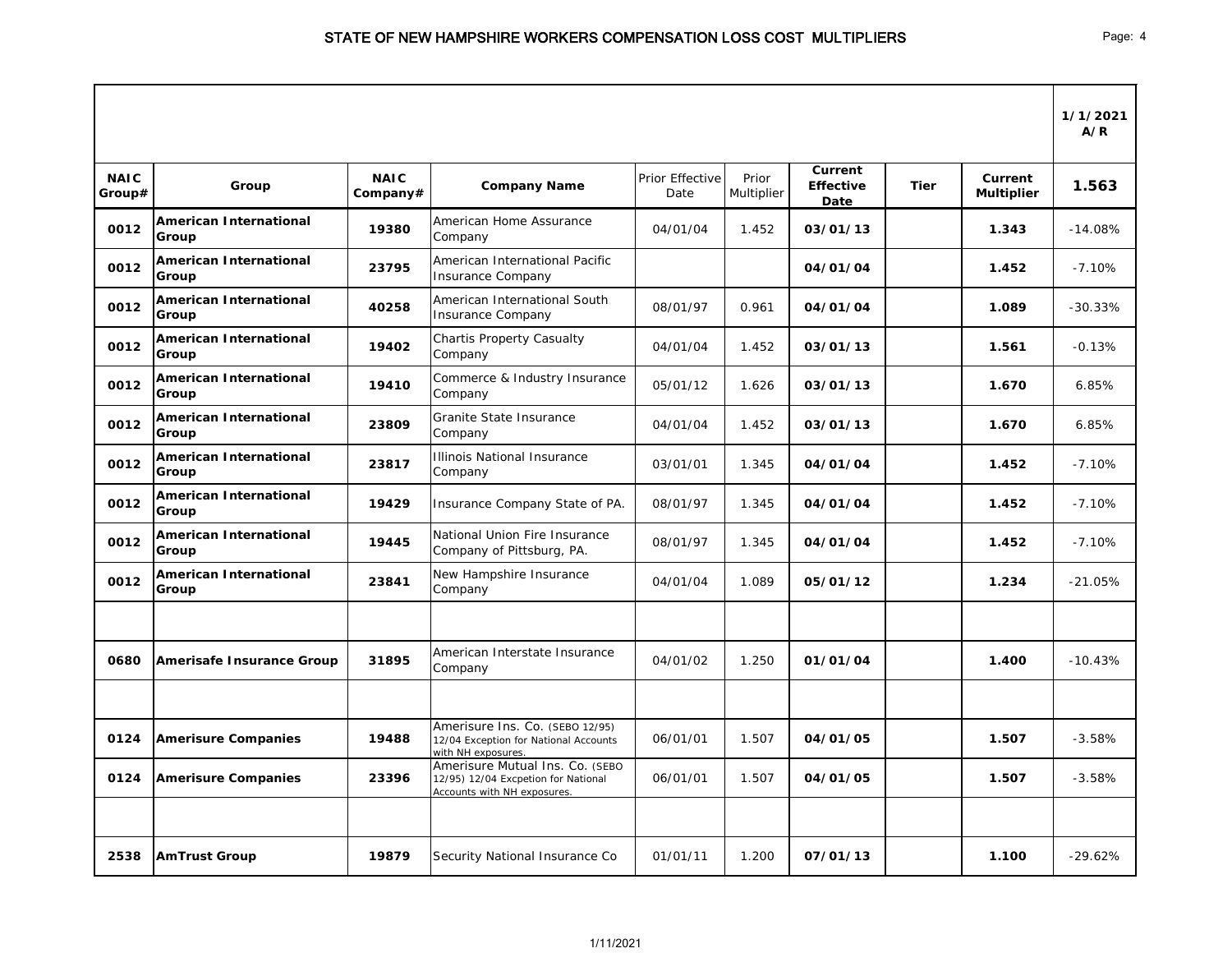|                       |                                                         |                         |                                             |                         |                     |                                     |             |                              | 1/1/2021<br>A/R |
|-----------------------|---------------------------------------------------------|-------------------------|---------------------------------------------|-------------------------|---------------------|-------------------------------------|-------------|------------------------------|-----------------|
| <b>NAIC</b><br>Group# | Group                                                   | <b>NAIC</b><br>Company# | <b>Company Name</b>                         | Prior Effective<br>Date | Prior<br>Multiplier | Current<br><b>Effective</b><br>Date | <b>Tier</b> | Current<br><b>Multiplier</b> | 1.563           |
| 2538                  | <b>AmTrust Group</b>                                    | 42376                   | Technology Insurance Company                | 10/01/08                | 1.330               | 03/01/11                            |             | 1.290                        | $-17.47%$       |
| 2538                  | <b>AmTrust Group</b>                                    | 25011                   | Wesco Insurance Company                     |                         |                     | 11/02/06                            |             | 1.500                        | $-4.03%$        |
| 0586                  | <b>Arbella Insurance Group</b>                          | 10017                   | Arbella Indemnity Insurance<br>Company      | 10/01/12                | 1.050               | 01/01/19                            |             | 1.080                        | $-30.90\%$      |
| 0586                  | Arbella Insurance Group                                 | 41360                   | Arbella Protection Insurance<br>Company     | 01/01/17                | 1.400               | 01/01/19                            | Standard    | 1.440                        | $-7.87%$        |
|                       |                                                         |                         |                                             | 01/01/10                | 1.050               | 01/01/14                            | Preferred   | 1.050                        | $-32.82%$       |
|                       |                                                         |                         |                                             |                         |                     |                                     |             |                              |                 |
| 0457                  | <b>Argonaut Insurance</b>                               | 19801                   | Argonaut Insurance Co                       | 04/13/97                | 1.100               | 01/01/02                            |             | 1.363                        | $-12.80%$       |
| 0000                  | <b>Arrow Mutual Ins. Co.</b>                            | 13374                   | Arrow Mutual Liability Ins. Co.             |                         |                     | 10/11/99                            |             | 1.000                        | $-36.02%$       |
| 0000                  | <b>Associated Employers</b><br><b>Insurance Company</b> | 11104                   | Associated Employers Insurance<br>Company   |                         |                     | 03/09/16                            | Standard    | 1.400                        | $-10.43%$       |
|                       |                                                         |                         |                                             |                         |                     |                                     | Safety      | 1.200                        | $-23.22%$       |
|                       |                                                         |                         |                                             |                         |                     |                                     | Preferred   | 0.900                        | $-42.42%$       |
|                       |                                                         |                         |                                             |                         |                     |                                     |             |                              |                 |
| 0024                  | <b>Atlantic Mutual Cos</b>                              | 19895                   | <b>Atlantic Mutual Insurance</b><br>Company | 01/01/02                | 1.341               | 01/01/03                            |             | 1.357                        | $-13.18%$       |
| 0024                  | <b>Atlantic Mutual Cos</b>                              | 19909                   | Centennial Insurance Insurance<br>Company   | 01/01/02                | 0.002               | 01/01/03                            |             | 1.421                        | $-9.09%$        |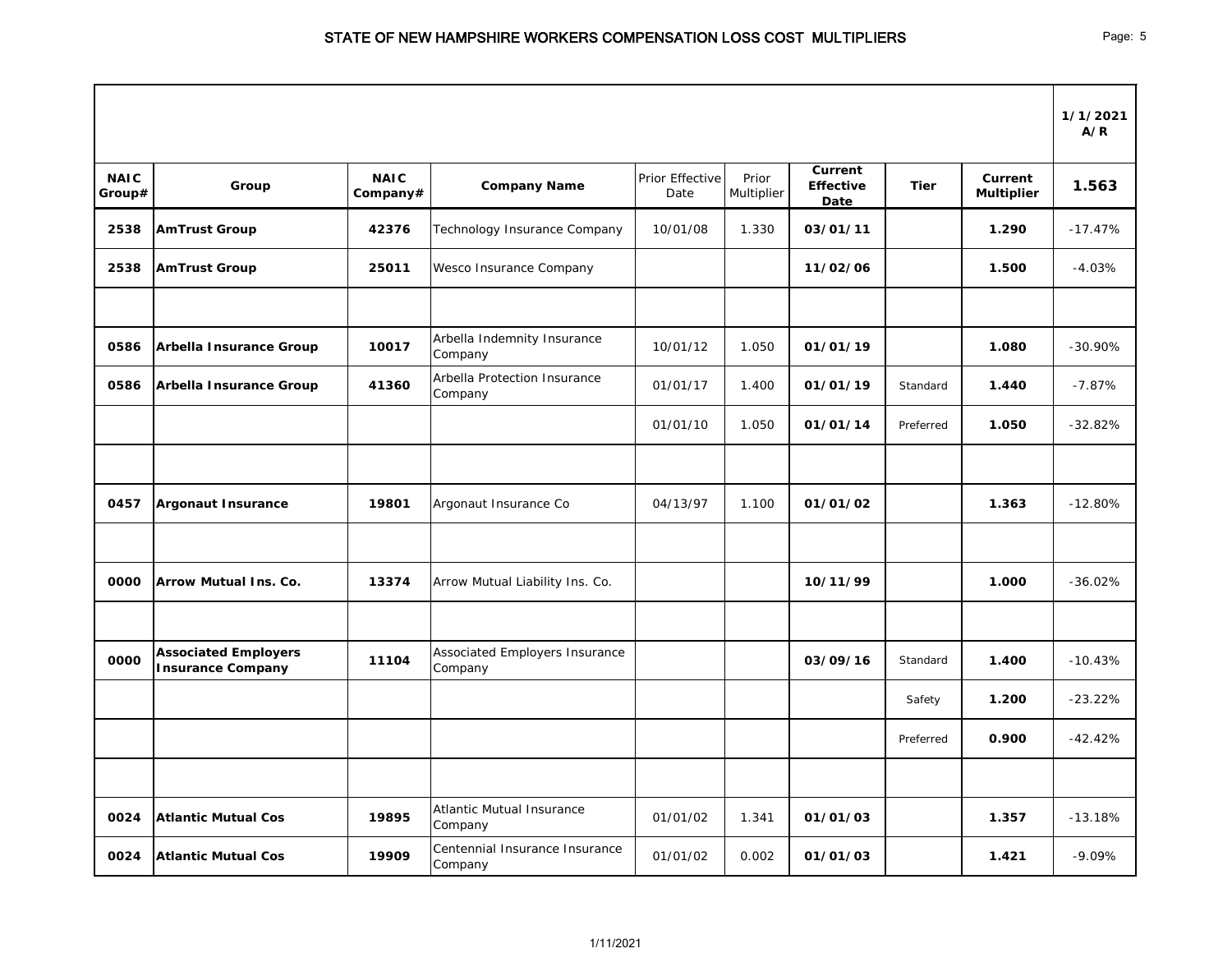|                       |                                       |                         |                                              |                         |                     |                                                   |                       |                              | 1/1/2021<br>A/R |
|-----------------------|---------------------------------------|-------------------------|----------------------------------------------|-------------------------|---------------------|---------------------------------------------------|-----------------------|------------------------------|-----------------|
| <b>NAIC</b><br>Group# | Group                                 | <b>NAIC</b><br>Company# | <b>Company Name</b>                          | Prior Effective<br>Date | Prior<br>Multiplier | <b>Current</b><br><b>Effective</b><br><b>Date</b> | <b>Tier</b>           | Current<br><b>Multiplier</b> | 1.563           |
|                       |                                       |                         |                                              |                         |                     |                                                   |                       |                              |                 |
| 4886                  | <b>Benchmark Insurance</b><br>Company | 41394                   | Benchmark Insurance Company                  | 01/01/17                | 1.495               | 01/01/20                                          |                       | 1.481                        | $-5.25%$        |
|                       |                                       |                         |                                              |                         |                     |                                                   |                       |                              |                 |
| 0098                  | <b>Berkley(WR)Group</b>               | 15911                   | American Mining Insurance<br>Company         | 03/01/14                | 1.490               | 01/01/20                                          | Standard              | 1.500                        | $-4.03%$        |
|                       |                                       |                         |                                              |                         |                     | 03/01/14                                          | Preferred             | 1.330                        | $-14.91%$       |
|                       |                                       |                         |                                              |                         |                     |                                                   |                       |                              |                 |
| 0098                  | <b>Berkley(WR)Group</b>               | 31325                   | Acadia Insurance Company                     | 01/01/20                | 1.540               | 01/01/21                                          | Standard              | 1.560                        | $-0.19%$        |
|                       |                                       |                         |                                              | 01/01/20                | 1.309               | 01/01/21                                          | Class Based           | 1.326                        | $-15.16%$       |
|                       |                                       |                         |                                              |                         |                     | 10/01/19                                          | Preferred             | 1.500                        | $-4.03%$        |
|                       |                                       |                         |                                              |                         |                     | 10/01/19                                          | Super-<br>Preferred   | 1.400                        | $-10.43%$       |
| 0098                  | <b>Berkley(WR)Group</b>               | 38911                   | <b>Berkley National Insurance</b><br>Company |                         |                     | 04/01/15                                          | Non<br>Technology     | 1.060                        | $-32.18%$       |
|                       |                                       |                         | <b>Berkley National Insurance</b><br>Company | 12/01/16                | 0.868               | 02/01/20                                          | Technology<br>Classes | 0.779                        | $-50.16%$       |
|                       |                                       |                         | <b>Berkley National Insurance</b><br>Company | 12/01/16                | 0.868               | 02/01/20                                          | Life Sciences         | 0.779                        | $-50.16%$       |
|                       |                                       |                         |                                              |                         |                     |                                                   |                       |                              |                 |
| 0098                  | <b>Berkley(WR)Group</b>               | 29580                   | Berkley Regional Insurance<br>Company        | 07/01/13                | 1.550               | 08/01/16                                          | Non<br>Technology     | 1.505                        | $-3.71%$        |
|                       |                                       |                         | Berkley Regional Insurance<br>Company        | 08/01/16                | 1.430               | 02/01/20                                          | Technology<br>Classes | 1.351                        | $-13.56%$       |
|                       |                                       |                         | Berkley Regional Insurance<br>Company        | 12/01/16                | 1.430               | 02/01/20                                          | Life Sciences         | 1.351                        | $-13.56%$       |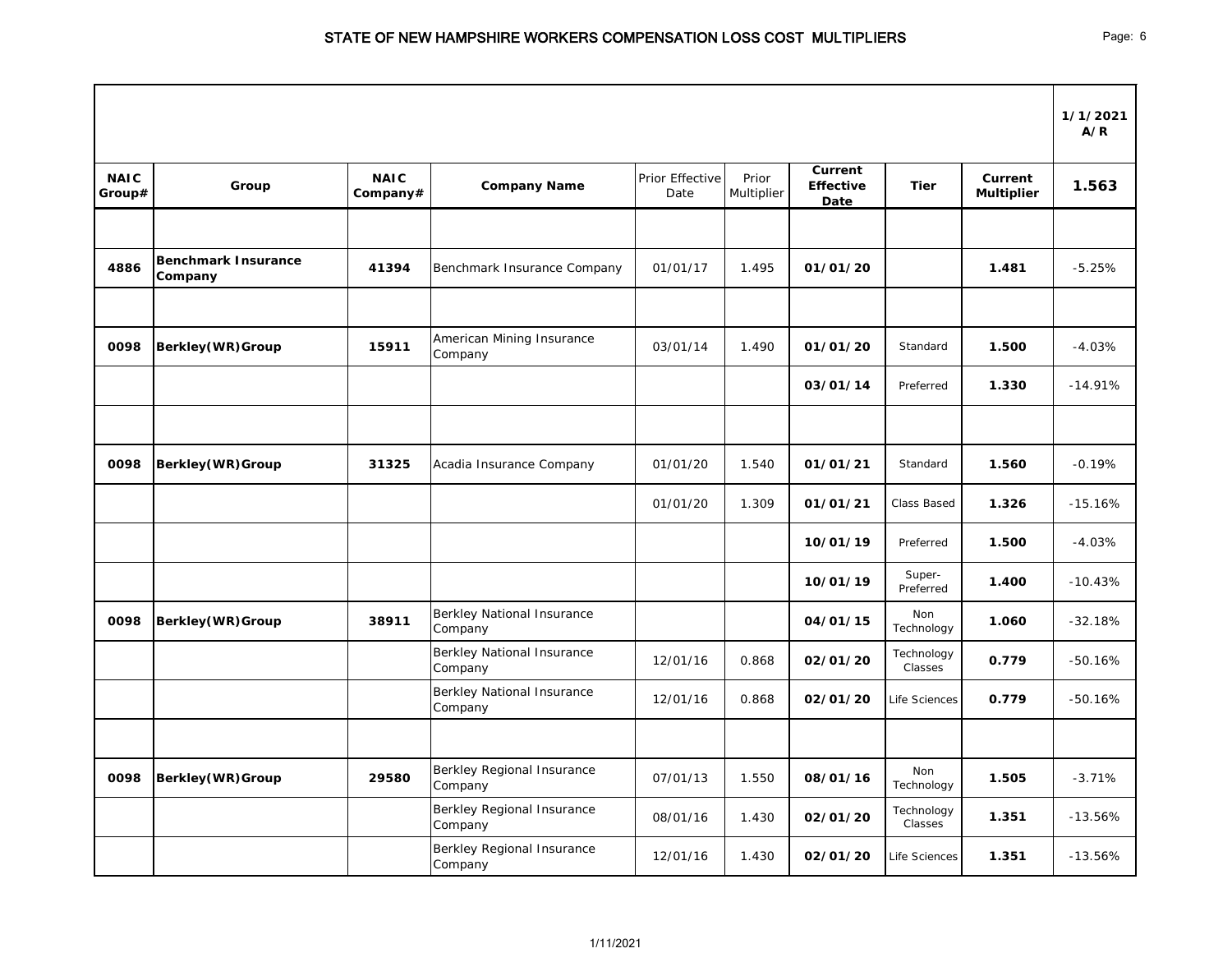|                       |                           |                         |                                                                            |                         |                     |                                     |                     |                              | 1/1/2021<br>A/R |
|-----------------------|---------------------------|-------------------------|----------------------------------------------------------------------------|-------------------------|---------------------|-------------------------------------|---------------------|------------------------------|-----------------|
| <b>NAIC</b><br>Group# | Group                     | <b>NAIC</b><br>Company# | <b>Company Name</b>                                                        | Prior Effective<br>Date | Prior<br>Multiplier | Current<br><b>Effective</b><br>Date | <b>Tier</b>         | Current<br><b>Multiplier</b> | 1.563           |
|                       |                           |                         |                                                                            |                         |                     |                                     |                     |                              |                 |
| 0098                  | <b>Berkley(WR)Group</b>   | 10510                   | Carolina Casualty Insurance<br>Company                                     | 10/01/09                | 1.530               | 01/01/20                            |                     | 1.540                        | $-1.47%$        |
|                       |                           |                         |                                                                            |                         |                     |                                     |                     |                              |                 |
| 0098                  | <b>Berkley(WR)Group</b>   | 10804                   | Continental Western Insurance<br>Company                                   | 01/01/18                | 1.450               | 10/01/19                            | Standard            | 1.233                        | $-21.11%$       |
|                       |                           |                         |                                                                            | 01/01/18                | 1.300               | 10/01/19                            | Preferred           | 1.105                        | $-29.30%$       |
|                       |                           |                         |                                                                            | 01/01/18                | 1.100               | 10/01/19                            | Super<br>Preferred  | 0.935                        | $-40.18%$       |
|                       |                           |                         |                                                                            |                         |                     |                                     |                     |                              |                 |
| 0098                  | <b>Berkley(WR)Group</b>   | 21784                   | Firemen's Ins. Co.of Washington<br>DC dba Berkely Underwriters Ins.<br>Co. | 01/01/20                | 1.540               | 01/01/21                            | Standard            | 1.560                        | $-0.19%$        |
|                       |                           |                         |                                                                            | 01/01/20                | 1.309               | 01/01/21                            | Class Based         | 1.326                        | $-15.16%$       |
|                       |                           |                         |                                                                            |                         |                     | 10/01/19                            | Preferred           | 1.500                        | $-4.03%$        |
|                       |                           |                         |                                                                            |                         |                     | 10/01/19                            | Super-<br>Preferred | 1.350                        | $-13.63%$       |
| 0098                  | <b>Berkley (WR) Group</b> | 25224                   | Great Divide Insurance Company                                             |                         |                     | 02/15/05                            |                     | 1.414                        | $-9.53%$        |
|                       |                           |                         |                                                                            |                         |                     |                                     |                     |                              |                 |
| 0098                  | <b>Berkley (WR) Group</b> | 10749                   | Intrepid Insurance Company                                                 |                         |                     | 09/20/18                            |                     | 1.299                        | $-16.89%$       |
|                       |                           |                         |                                                                            |                         |                     |                                     |                     |                              |                 |
| 0098                  | <b>Berkley(WR)Group</b>   | 10885                   | Key Risk Insurance Company                                                 |                         |                     | 01/01/20                            |                     | 1.430                        | $-8.51%$        |
|                       |                           |                         |                                                                            |                         |                     |                                     |                     |                              |                 |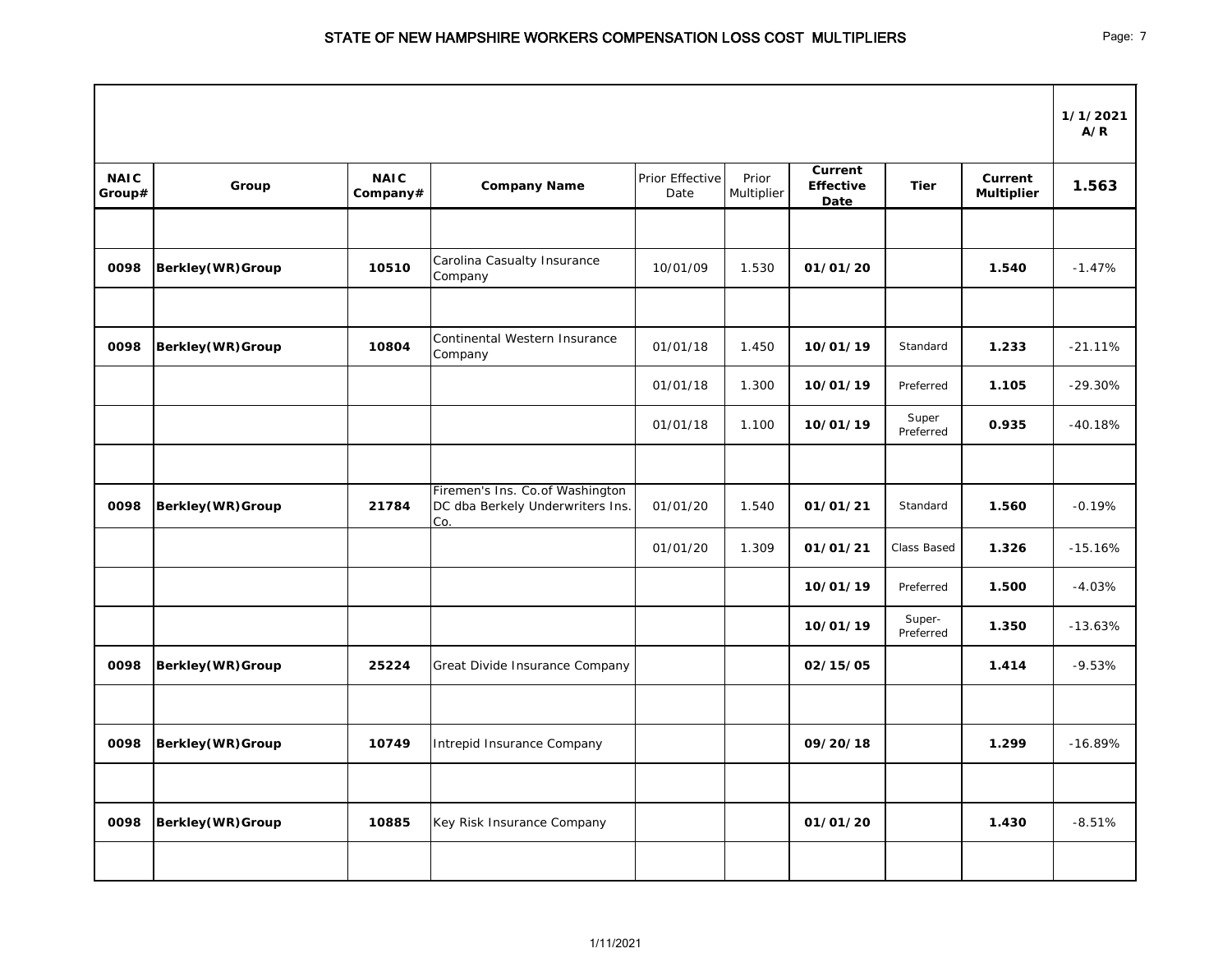|                       |                           |                         |                                                                                        |                         |                     |                                            |                       |                              | 1/1/2021<br>A/R |
|-----------------------|---------------------------|-------------------------|----------------------------------------------------------------------------------------|-------------------------|---------------------|--------------------------------------------|-----------------------|------------------------------|-----------------|
| <b>NAIC</b><br>Group# | Group                     | <b>NAIC</b><br>Company# | <b>Company Name</b>                                                                    | Prior Effective<br>Date | Prior<br>Multiplier | <b>Current</b><br><b>Effective</b><br>Date | <b>Tier</b>           | Current<br><b>Multiplier</b> | 1.563           |
| 0098                  | <b>Berkley(WR)Group</b>   | 23612                   | Midwest Employers Casualty<br>Company                                                  | 10/01/09                | 1.260               | 01/01/20                                   |                       | 1.300                        | $-16.83%$       |
| 0098                  | <b>Berkley(WR)Group</b>   | 10900                   | Preferred Employers Insurance<br>Company                                               |                         |                     | 01/01/20                                   |                       | 1.200                        | $-23.22%$       |
| 0098                  | <b>Berkley(WR)Group</b>   | 36684                   | Riverport Insurance Company                                                            |                         |                     | 04/24/12                                   | Non<br>Technology     | 1.410                        | $-9.79%$        |
|                       |                           |                         |                                                                                        | 04/01/15                | 1.300               | 02/01/20                                   | Technology<br>Classes | 0.779                        | $-50.16%$       |
|                       |                           |                         |                                                                                        |                         |                     | 02/01/20                                   | Life Sciences         | 0.779                        | $-50.16%$       |
| 0098                  | <b>Berkley(WR)Group</b>   | 40045                   | StarNet Insurance Company                                                              | 10/01/09                | 1.400               | 01/01/20                                   |                       | 1.360                        | $-12.99%$       |
| 0098                  | <b>Berkley (WR) Group</b> | 31003                   | Tri-State Insurance Company of<br>Minnesota                                            |                         |                     | 07/01/13                                   | Non<br>Technology     | 1.410                        | $-9.79%$        |
|                       |                           |                         |                                                                                        | 12/01/16                | 1.300               | 02/01/20                                   | Technology<br>Classes | 1.039                        | $-33.53%$       |
|                       |                           |                         |                                                                                        | 12/01/16                | 1.300               | 02/01/20                                   | Life Sciences         | 1.039                        | $-33.53%$       |
| 0098                  | <b>Berkley(WR)Group</b>   | 25844                   | Union Insurance Company dba<br>Berkley Property & Casualty<br><b>Insurance Company</b> | 01/01/18                | 1.500               | 10/01/19                                   | Standard              | 1.275                        | $-18.43%$       |
|                       |                           |                         |                                                                                        | 01/01/18                | 1.350               | 10/01/19                                   | Preferred             | 1.148                        | $-26.55%$       |
|                       |                           |                         |                                                                                        | 01/01/18                | 1.200               | 10/01/19                                   | Super<br>Preferred    | 1.020                        | $-34.74%$       |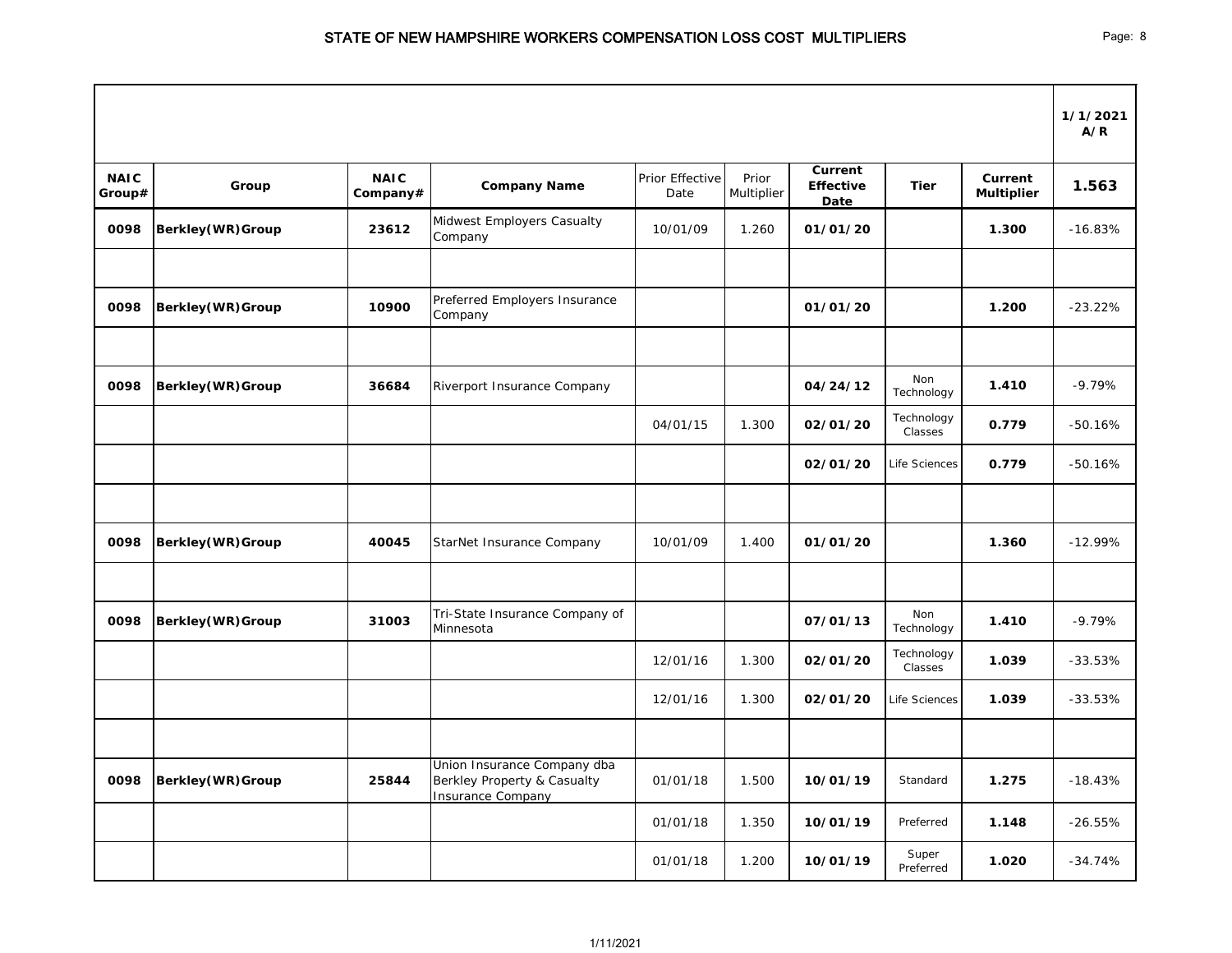|                       |                                                              |                         |                                                         |                         |                     |                                            |             |                                     | 1/1/2021<br>A/R |
|-----------------------|--------------------------------------------------------------|-------------------------|---------------------------------------------------------|-------------------------|---------------------|--------------------------------------------|-------------|-------------------------------------|-----------------|
| <b>NAIC</b><br>Group# | Group                                                        | <b>NAIC</b><br>Company# | <b>Company Name</b>                                     | Prior Effective<br>Date | Prior<br>Multiplier | <b>Current</b><br><b>Effective</b><br>Date | <b>Tier</b> | <b>Current</b><br><b>Multiplier</b> | 1.563           |
|                       |                                                              |                         |                                                         |                         |                     |                                            |             |                                     |                 |
| 0000                  | <b>Berkshire Hathaway Direct</b><br><b>Insurance Company</b> | 10391                   | Berkshire Hathaway Direct<br><b>Insurance Company</b>   |                         |                     | 11/01/15                                   |             | 1.270                               | $-18.75%$       |
| 0031                  | <b>Berkshire Hathaway Group</b>                              | 32280                   | <b>Commercial Casualty Insurance</b><br>Company         |                         |                     | 07/01/18                                   |             | 1.060                               | $-32.18%$       |
| 0031                  | <b>Berkshire Hathaway Group</b>                              | 28258                   | Continental Indemnity Company                           | 01/01/12                | 1.439               | 03/01/16                                   |             | 1.361                               | $-12.92%$       |
| 0031                  | <b>Berkshire Hathaway Group</b>                              | 20044                   | Cornhusker Casualty Company                             |                         |                     | 07/01/10                                   |             | 1.500                               | $-4.03%$        |
| 0031                  | <b>Berkshire Hathaway Group</b>                              | 44784                   | Fairfield Insurance Company                             | 11/24/98                | 1.157               | 01/01/02                                   |             | 1.263                               | $-19.19%$       |
| 0031                  | <b>Berkshire Hathaway Group</b>                              | 38962                   | Genesis Insurance Company                               |                         |                     | 10/01/96                                   |             | 1.264                               | $-19.13%$       |
| 0031                  | <b>Berkshire Hathaway Group</b>                              | 20087                   | National Indemnity Company                              |                         |                     | 11/01/95                                   |             | 1.374                               | $-12.09%$       |
| 0031                  | <b>Berkshire Hathaway Group</b>                              | 11673                   | Redwood Fire and Casualty<br><b>Insurance Company</b>   |                         |                     | 12/01/14                                   |             | 1.800                               | 15.16%          |
| 0031                  | <b>Berkshire Hathaway Group</b>                              | 20931                   | Wellfleet New York Insurance<br>Company                 |                         |                     | 11/01/19                                   |             | 1.850                               | 18.36%          |
|                       |                                                              |                         |                                                         |                         |                     |                                            |             |                                     |                 |
| 0572                  | <b>Blue Cross Blue Shield of</b><br>Michigan                 | 12304                   | Accident Fund General Insurance<br>Company              | 01/01/13                | 1.500               | 01/01/17                                   |             | 1.450                               | $-7.23%$        |
| 0572                  | <b>Blue Cross Blue Shield of</b><br>Michigan                 | 12305                   | Accident Fund National Insurance<br>Company             |                         |                     | 01/01/10                                   |             | 1.199                               | $-23.29%$       |
| 0572                  | <b>Blue Cross Blue Shield of</b><br>Michigan                 | 10166                   | Accident Fund Insurance<br>Company of America           | 01/01/10                | 1.599               | 01/01/13                                   |             | 1.300                               | $-16.83%$       |
| 0572                  | <b>Blue Cross Blue Shield of</b><br>Michigan                 | 29157                   | United Wisconsin Insurance<br>Company                   | 01/01/10                | 1.678               | 01/01/13                                   |             | 1.400                               | $-10.43%$       |
|                       |                                                              |                         |                                                         |                         |                     |                                            |             |                                     |                 |
| 0661                  | <b>Blue Cross Blue Shield of</b><br>South Carolina Group     | 10794                   | <b>Companion Commercial</b><br><b>Insurance Company</b> |                         |                     | 11/01/09                                   |             | 1.349                               | $-13.69%$       |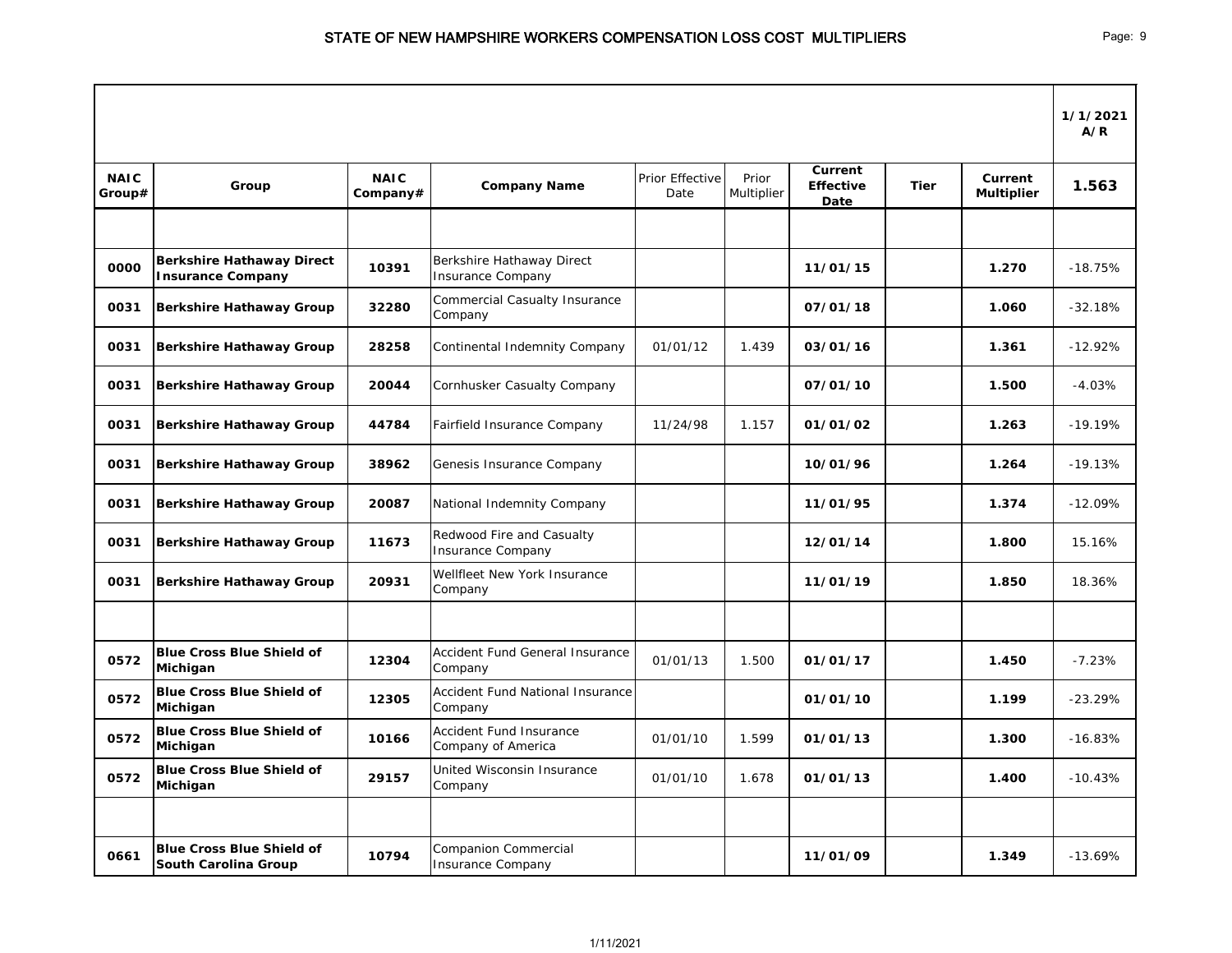|                       |                                                          |                         |                                                                      |                         |                     |                                            |                      |                                     | 1/1/2021<br>A/R |
|-----------------------|----------------------------------------------------------|-------------------------|----------------------------------------------------------------------|-------------------------|---------------------|--------------------------------------------|----------------------|-------------------------------------|-----------------|
| <b>NAIC</b><br>Group# | Group                                                    | <b>NAIC</b><br>Company# | <b>Company Name</b>                                                  | Prior Effective<br>Date | Prior<br>Multiplier | <b>Current</b><br><b>Effective</b><br>Date | <b>Tier</b>          | <b>Current</b><br><b>Multiplier</b> | 1.563           |
| 0661                  | <b>Blue Cross Blue Shield of</b><br>South Carolina Group | 12157                   | <b>Companion Property &amp; Casualty</b><br><b>Insurance Company</b> |                         |                     | 11/15/09                                   |                      | 1.550                               | $-0.83%$        |
| 0000                  | <b>Brotherhood Mutual</b><br><b>Insurance Company</b>    | 13528                   | Brotherhood Mutual Insurance<br>Company                              | 01/01/18                | 1.377               | 01/01/19                                   |                      | 1.484                               | $-5.05%$        |
|                       |                                                          |                         |                                                                      |                         |                     |                                            |                      |                                     |                 |
| 0036                  | <b>Central Mutual Ins Cos</b>                            | 20230                   | Central Mutual Insurance Co.                                         | 01/01/20                | 1.500               | 01/01/21                                   | All Other<br>Classes | 1.525                               | $-2.43%$        |
|                       |                                                          |                         |                                                                      | 01/01/20                | 1.275               | 01/01/21                                   | Preferred            | 1.220                               | $-21.94%$       |
|                       |                                                          |                         |                                                                      |                         |                     |                                            |                      |                                     |                 |
| 0036                  | <b>Central Mutual Ins Cos</b>                            | 20222                   | All America Insurance Company                                        | 01/01/20                | 1.050               | 01/01/21                                   |                      | 0.992                               | $-36.53%$       |
|                       |                                                          |                         |                                                                      |                         |                     |                                            |                      |                                     |                 |
| 1178                  | <b>Charter Insurance Group</b>                           | 44326                   | Atlantic Charter Insurance<br>Company                                | 03/01/08                | 1.240               | 08/20/08                                   | Tier 1               | 1.150                               | $-26.42%$       |
|                       |                                                          |                         |                                                                      |                         |                     | 11/17/10                                   | Tier 2               | 1.250                               | $-20.03%$       |
|                       |                                                          |                         |                                                                      |                         |                     | 11/17/10                                   | Tier 3               | 1.350                               | $-13.63%$       |
|                       |                                                          |                         |                                                                      | 03/01/08                | 1.150               | 08/20/08                                   | Preferred            | 1.000                               | $-36.02%$       |
|                       |                                                          |                         |                                                                      |                         |                     | 12/01/09                                   | Superior             | 0.900                               | $-42.42%$       |
| 1178                  | <b>Charter Insurance Group</b>                           | 10664                   | Endeavor Insurance Company                                           | 03/01/08                | 1.300               | 08/20/08                                   |                      | 1.250                               | $-20.03%$       |
| 1178                  | <b>Charter Insurance Group</b>                           | 11984                   | Independence Casualty<br><b>Insurance Company</b>                    | 03/01/08                | 1.430               | 08/20/08                                   |                      | 1.350                               | $-13.63%$       |
|                       |                                                          |                         |                                                                      |                         |                     |                                            |                      |                                     |                 |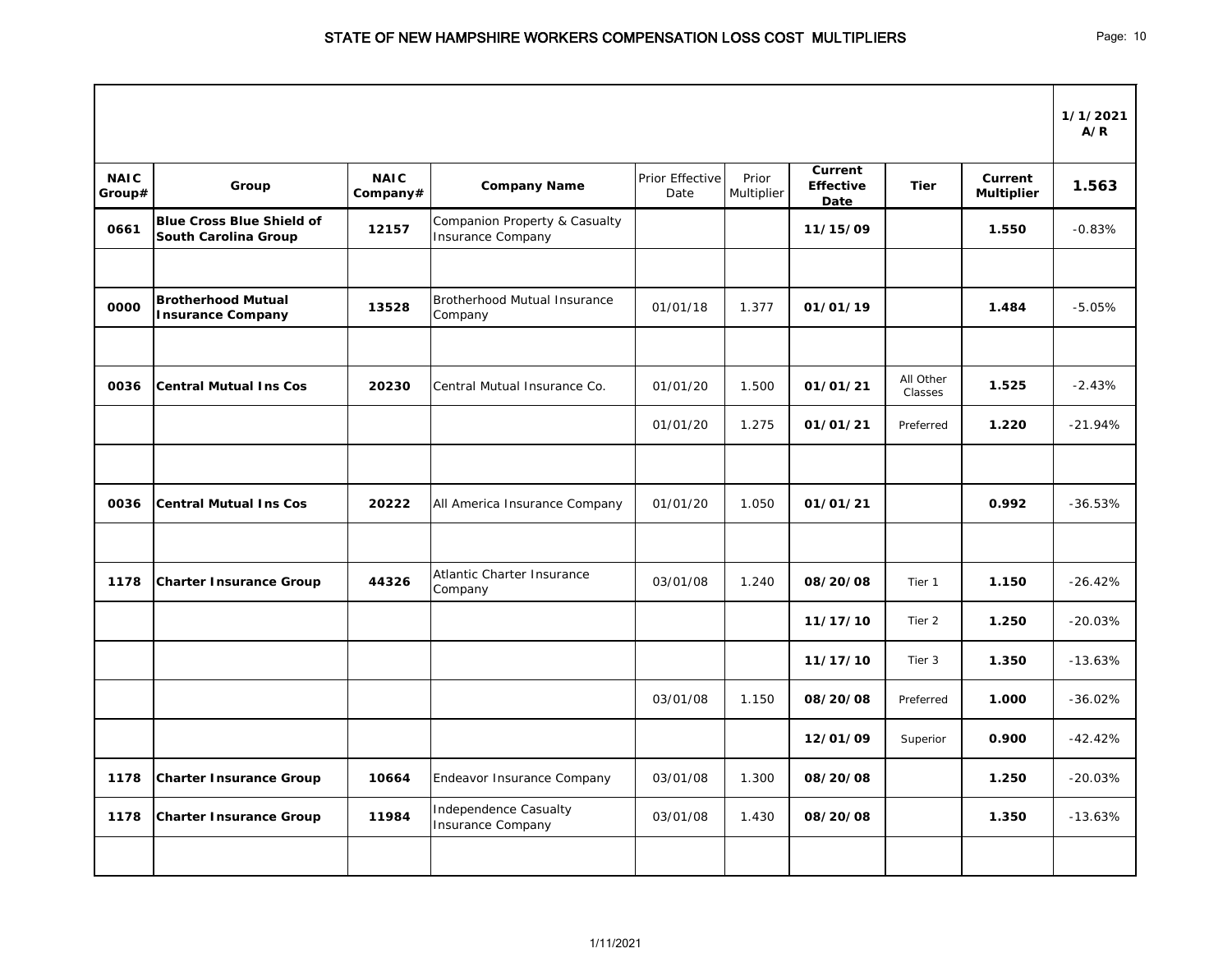|                       |                               |                         |                                                   |                         |                     |                                            |             |                                     | 1/1/2021<br>A/R |
|-----------------------|-------------------------------|-------------------------|---------------------------------------------------|-------------------------|---------------------|--------------------------------------------|-------------|-------------------------------------|-----------------|
| <b>NAIC</b><br>Group# | Group                         | <b>NAIC</b><br>Company# | <b>Company Name</b>                               | Prior Effective<br>Date | Prior<br>Multiplier | <b>Current</b><br><b>Effective</b><br>Date | <b>Tier</b> | <b>Current</b><br><b>Multiplier</b> | 1.563           |
| 0240                  | <b>Chrysler Insurance</b>     | 10499                   | Chrysler Insurance Co.                            |                         |                     | 04/01/95                                   |             | 1.24                                | $-20.67%$       |
|                       |                               |                         |                                                   |                         |                     |                                            |             |                                     |                 |
| 0038                  | <b>Chubb Group</b>            | 12777                   | Chubb Indemnity Insurance<br>Company              | 01/01/19                | 1.169               | 01/01/20                                   |             | 1.082                               | $-30.77%$       |
| 0038                  | <b>Chubb Group</b>            | 10052                   | Chubb National Insurance<br>Company               | 01/01/19                | 0.779               | 01/01/20                                   |             | 0.773                               | $-50.54%$       |
| 0038                  | <b>Chubb Group</b>            | 20281                   | Federal Insurance Company                         | 01/01/19                | 1.558               | 01/01/20                                   |             | 1.545                               | $-1.15%$        |
| 0038                  | <b>Chubb Group</b>            | 20303                   | <b>Great Northern Insurance</b><br>Company        | 01/01/19                | 1.480               | 01/01/20                                   |             | 1.468                               | $-6.08%$        |
| 0038                  | <b>Chubb Group</b>            | 20346                   | Pacific Indemnity Company                         | 01/01/19                | 1.324               | 01/01/20                                   |             | 1.313                               | $-15.99%$       |
| 0038                  | <b>Chubb Group</b>            | 20397                   | Vigilant Insurance Company                        | 01/01/19                | 1.558               | 01/01/20                                   |             | 1.545                               | $-1.15%$        |
|                       |                               |                         |                                                   |                         |                     |                                            |             |                                     |                 |
| 0000                  | <b>Church Mutual Ins. Co.</b> | 18767                   | <b>Church Mutual Insurance</b><br>Company         | 01/01/20                | 1.544               | 01/01/21                                   |             | 1.563                               | 0.00%           |
|                       |                               |                         |                                                   |                         |                     |                                            |             |                                     |                 |
| 0244                  | Cincinnati Companies          | 27197                   | Cincinnati Indemnity Company                      | 01/01/13                | 1.532               | 01/01/14                                   |             | 1.609                               | 2.94%           |
| 0244                  | <b>Cincinnati Companies</b>   | 10677                   | Cincinnati Insurance Company                      | 01/01/19                | 1.349               | 01/01/21                                   |             | 1.238                               | $-20.79%$       |
| 0244                  | Cincinnati Companies          | 28665                   | Cincinnati Casualty Company                       | 01/01/19                | 1.486               | 01/01/21                                   |             | 1.364                               | $-12.73%$       |
| 0244                  | <b>Cincinnati Companies</b>   | 23280                   | Cincinnati Indemnity Company                      | 01/01/19                | 1.550               | 01/01/21                                   |             | 1.422                               | $-9.02%$        |
|                       |                               |                         |                                                   |                         |                     |                                            |             |                                     |                 |
| 0218                  | <b>CNA Insurance Cos</b>      | 20427                   | American Casualty Company of<br><b>Reading PA</b> | 01/01/15                | 1.000               | 01/01/20                                   |             | 1.004                               | $-35.76%$       |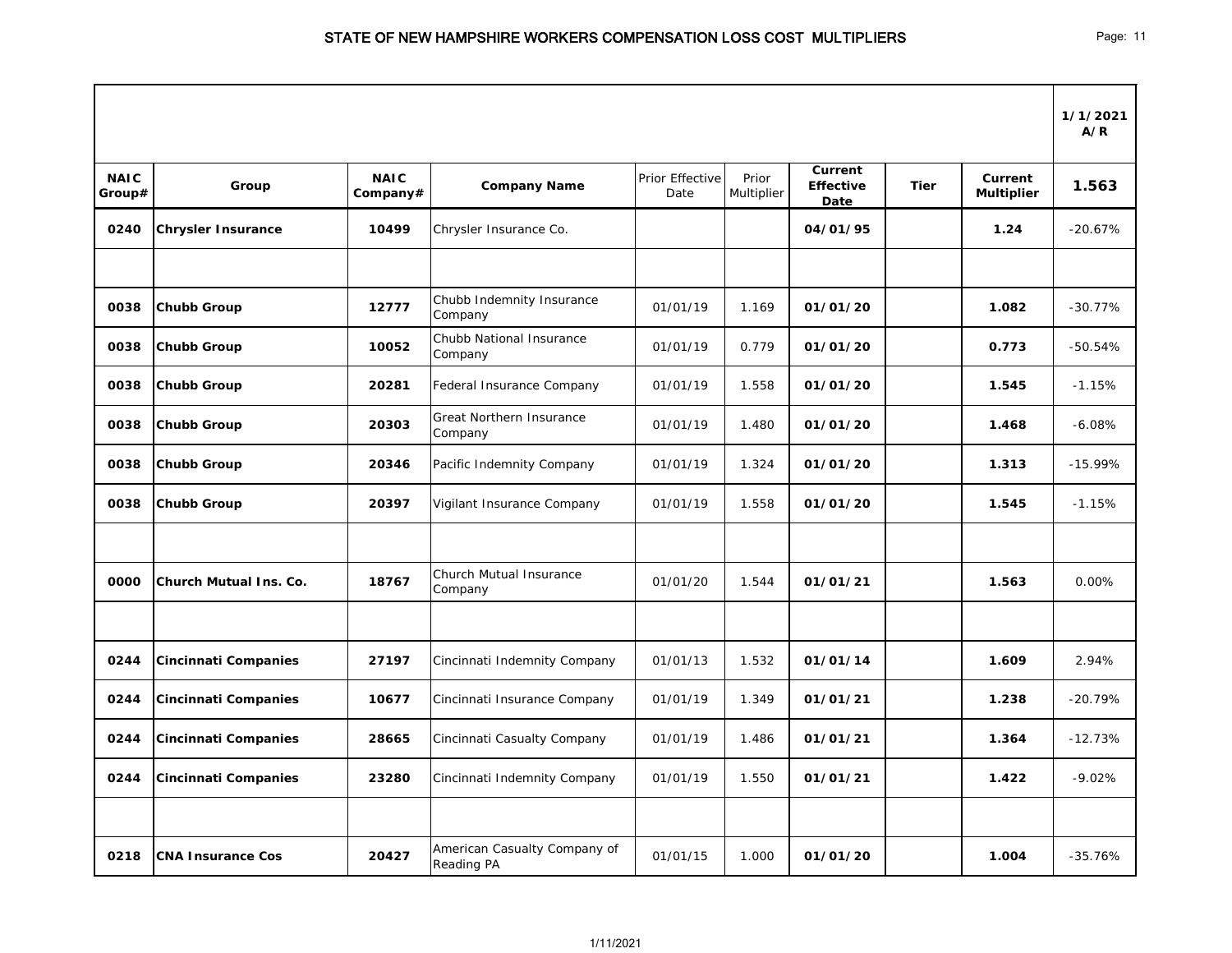|                       |                                                      |                         |                                                  |                         |                     |                                            |             |                              | 1/1/2021<br>A/R |
|-----------------------|------------------------------------------------------|-------------------------|--------------------------------------------------|-------------------------|---------------------|--------------------------------------------|-------------|------------------------------|-----------------|
| <b>NAIC</b><br>Group# | Group                                                | <b>NAIC</b><br>Company# | <b>Company Name</b>                              | Prior Effective<br>Date | Prior<br>Multiplier | <b>Current</b><br><b>Effective</b><br>Date | <b>Tier</b> | Current<br><b>Multiplier</b> | 1.563           |
| 0218                  | <b>CNA Insurance Cos</b>                             | 20443                   | <b>Continental Casualty Insurance</b><br>Company | 01/01/19                | 1.557               | 01/01/20                                   |             | 1.854                        | 18.62%          |
| 0218                  | <b>CNA Insurance Cos</b>                             | 20478                   | National Fire Insurance Co. of<br>Hartford       | 01/01/14                | 1.320               | 01/01/20                                   |             | 1.313                        | $-15.99%$       |
| 0218                  | <b>CNA Insurance Cos</b>                             | 35289                   | Continental Insurance Company,<br>The            | 01/01/18                | 0.900               | 01/01/20                                   |             | 0.850                        | $-45.62%$       |
| 0218                  | <b>CNA Insurance Cos</b>                             | 20494                   | <b>Transportation Insurance</b><br>Company       | 01/01/18                | 1.430               | 01/01/20                                   |             | 1.545                        | $-1.15%$        |
| 0218                  | <b>CNA Insurance Cos</b>                             | 20508                   | Valley Forge Insurance Company                   | 01/01/14                | 1.115               | 01/01/20                                   |             | 1.159                        | $-25.85%$       |
|                       |                                                      |                         |                                                  |                         |                     |                                            |             |                              |                 |
| 0250                  | <b>Donegal Group</b>                                 | 14958                   | Peninsula Insurance Company                      | 01/01/12                | 1.450               | 01/01/14                                   |             | 1.595                        | 2.05%           |
|                       |                                                      |                         |                                                  |                         |                     |                                            |             |                              |                 |
| 2698                  | <b>Eastern Advantage</b><br><b>Assurance Company</b> | 13019                   | Eastern Advantage Assurance<br>Company           |                         |                     | 10/04/17                                   |             | 1.100                        | $-29.62%$       |
|                       |                                                      |                         |                                                  |                         |                     |                                            |             |                              |                 |
| 2698                  | Eastern Alliance Insurance<br>Company                | 10724                   | Eastern Alliance Insurance<br>Company            |                         |                     | 09/04/17                                   |             | 1.450                        | $-7.23%$        |
|                       |                                                      |                         |                                                  |                         |                     |                                            |             |                              |                 |
| 0000                  | <b>Electric Mutual Insurance</b><br><b>Company</b>   | 21261                   | Electric Mutual Insurance<br>Company             | 01/01/03                | 1.052               | 07/01/08                                   |             | 1.16                         | $-25.78%$       |
|                       |                                                      |                         |                                                  |                         |                     |                                            |             |                              |                 |
| 0062                  | <b>EMC Insurance Cos</b>                             | 21407                   | Emcasco Insurance Company                        | 03/01/17                | 1.270               | 01/01/19                                   |             | 1.320                        | $-15.55%$       |
| 0062                  | <b>EMC Insurance Cos</b>                             | 21415                   | <b>Employers Mutual Casualty</b><br>Company      | 01/01/19                | 1.550               | 01/01/20                                   |             | 1.540                        | $-1.47%$        |
| 0062                  | <b>EMC Insurance Cos</b>                             | 21423                   | Union Insurance Company of<br>Providence         | 03/01/17                | 1.140               | 01/01/19                                   |             | 1.190                        | $-23.86%$       |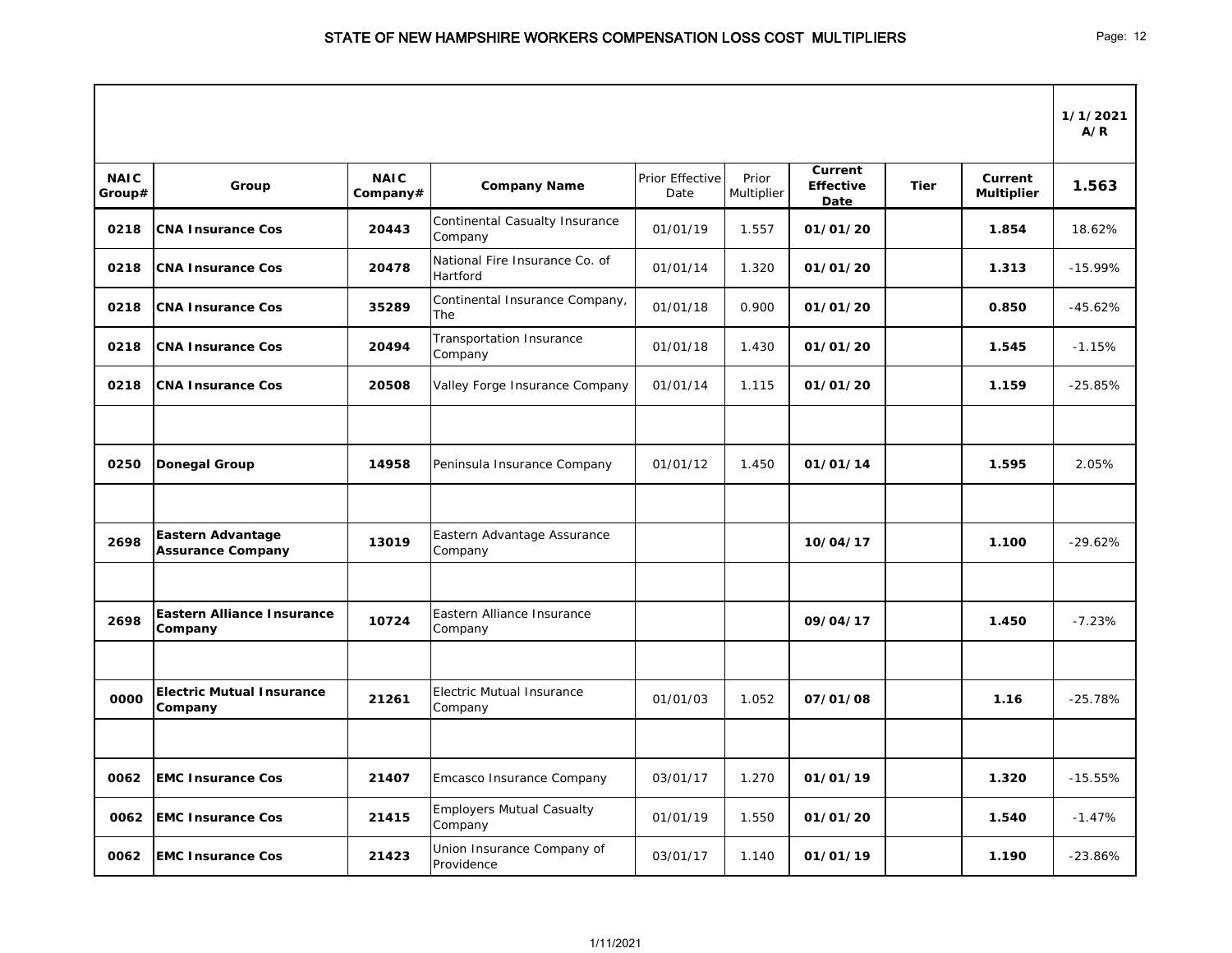|                       |                                                           |                         |                                                           |                         |                     |                                            |             |                                     | 1/1/2021<br>A/R |
|-----------------------|-----------------------------------------------------------|-------------------------|-----------------------------------------------------------|-------------------------|---------------------|--------------------------------------------|-------------|-------------------------------------|-----------------|
| <b>NAIC</b><br>Group# | Group                                                     | <b>NAIC</b><br>Company# | <b>Company Name</b>                                       | Prior Effective<br>Date | Prior<br>Multiplier | <b>Current</b><br><b>Effective</b><br>Date | <b>Tier</b> | <b>Current</b><br><b>Multiplier</b> | 1.563           |
| 0062                  | <b>EMC Property &amp; Casualty</b><br>Company             | 25186                   | <b>EMC Property &amp; Casualty</b><br>Company             | 01/01/19                | 1.550               | 01/01/20                                   |             | 1.540                               | $-1.47%$        |
| 3363                  | <b>Employers Compensation</b><br><b>Insurance Company</b> | 10346                   | <b>Employers Preferred Insurance</b><br>Company           |                         |                     | 05/11/18                                   |             | 1.200                               | $-23.22%$       |
|                       |                                                           | 25402                   | <b>Employers Assurance Company</b>                        |                         |                     | 05/11/18                                   |             | 1.300                               | $-16.83%$       |
|                       |                                                           | 11512                   | <b>Employers Compensation</b><br><b>Insurance Company</b> |                         |                     | 05/11/18                                   |             | 1.500                               | $-4.03%$        |
|                       |                                                           | 10640                   | Employers Insurance Company of<br>Nevada                  |                         |                     | 07/22/19                                   |             | 1.100                               | $-29.62%$       |
|                       |                                                           |                         |                                                           |                         |                     |                                            |             |                                     |                 |
| 1120                  | <b>Everest Reins. Holding, Inc.</b>                       | 10120                   | Everest National Insurance Co.                            | 01/01/04                | 1.290               | 10/01/11                                   |             | 1.419                               | $-9.21%$        |
| 1120                  | <b>Everest Reins. Holding, Inc.</b>                       | 16045                   | <b>Everest Premier Insurance</b><br>Company               |                         |                     | 02/01/18                                   |             | 1.135                               | $-27.38%$       |
| 1120                  | <b>Everest Reins. Holding, Inc.</b>                       | 16044                   | Everest Denali Insurance<br>Company                       |                         |                     | 02/01/18                                   |             | 1.547                               | $-1.02%$        |
|                       |                                                           |                         |                                                           |                         |                     |                                            |             |                                     |                 |
| 0158                  | <b>Fairfax Financial Group</b>                            | 31348                   | Crum & Forster Indemnity<br>Company                       | 10/01/09                | 1.426               | 03/01/17                                   |             | 1.499                               | $-4.09%$        |
| 0158                  | <b>Fairfax Financial Group</b>                            | 24384                   | <b>Fairmont Specialty Insurance</b><br>Company            |                         |                     | 02/01/98                                   |             | 1.236                               | $-20.92%$       |
| 0158                  | <b>Fairfax Financial Group</b>                            | 21105                   | North River Insurance Company.<br>The                     | 10/01/09                | 1.054               | 03/01/17                                   |             | 1.213                               | $-22.39%$       |
| 0158                  | <b>Fairfax Financial Group</b>                            | 25534                   | TIG Insurance Company (SEBO<br>7/9/04)                    |                         |                     | 02/01/01                                   | Standard    | 1.400                               | $-10.43%$       |
|                       |                                                           |                         |                                                           |                         |                     | 02/01/01                                   | Preferred   | 1.135                               | $-27.38%$       |
| 0158                  | <b>Fairfax Financial Group</b>                            | 21113                   | United States Fire Insurance<br>Company                   | 10/01/09                | 1.240               | 03/01/17                                   |             | 1.428                               | $-8.64%$        |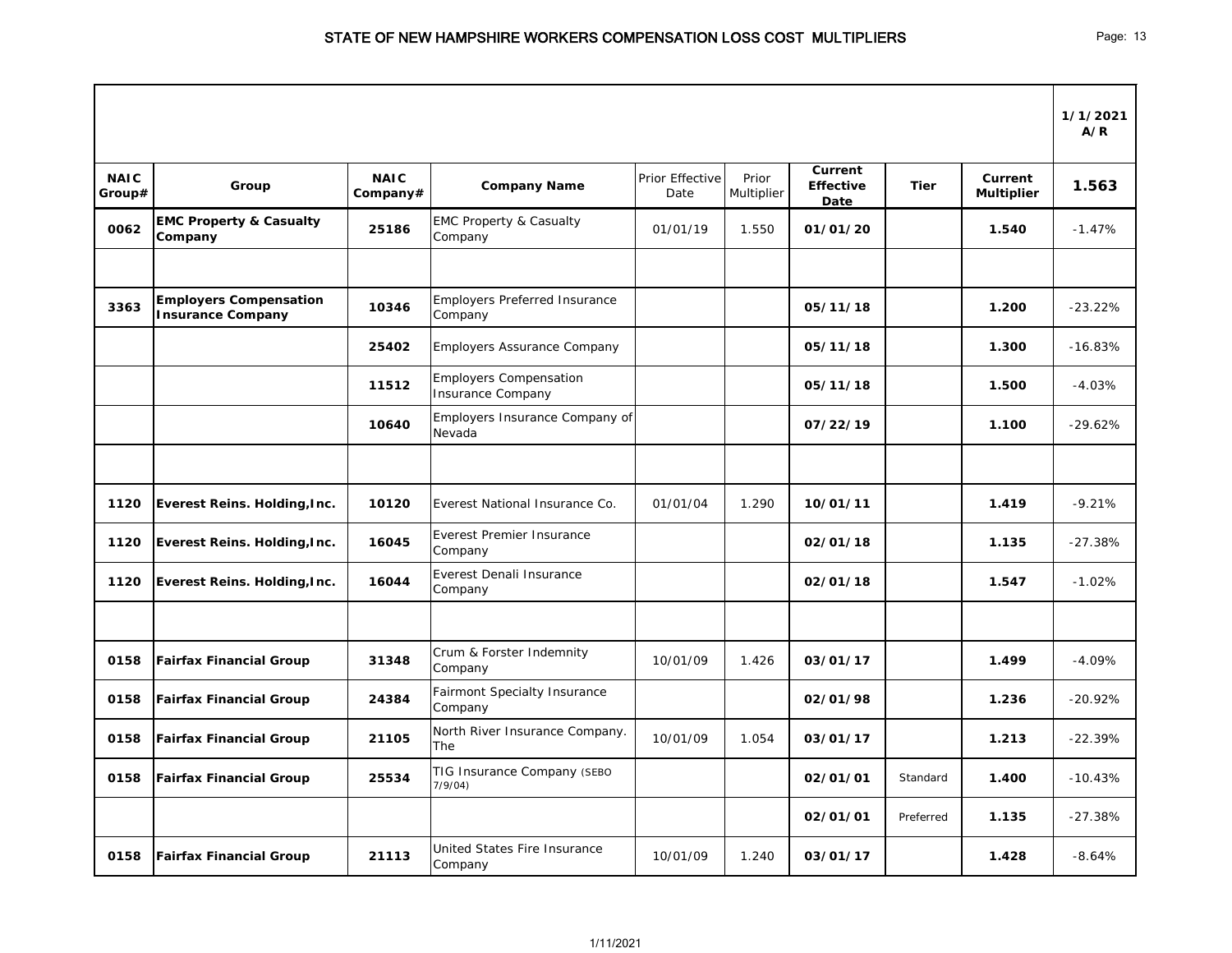|                       |                                                              |                         |                                                       |                                |                     |                                            |             |                              | 1/1/2021<br>A/R |
|-----------------------|--------------------------------------------------------------|-------------------------|-------------------------------------------------------|--------------------------------|---------------------|--------------------------------------------|-------------|------------------------------|-----------------|
| <b>NAIC</b><br>Group# | Group                                                        | <b>NAIC</b><br>Company# | <b>Company Name</b>                                   | <b>Prior Effective</b><br>Date | Prior<br>Multiplier | Current<br><b>Effective</b><br><b>Date</b> | <b>Tier</b> | Current<br><b>Multiplier</b> | 1.563           |
| 0158                  | <b>Fairfax Financial Group</b>                               | 10936                   | Seneca Insurance Company                              |                                |                     | 12/01/09                                   |             | 1.382                        | $-11.58%$       |
|                       |                                                              |                         |                                                       |                                |                     |                                            |             |                              |                 |
| 0007                  | <b>Federated Mutual Group</b>                                | 13935                   | Federated Mutual Insurance<br>Company                 | 01/01/20                       | 1.545               | 02/01/21                                   |             | 1.563                        | 0.00%           |
|                       |                                                              |                         |                                                       |                                |                     |                                            |             |                              |                 |
| 0000                  | <b>Federated Reserve</b><br><b>Insurance Company</b>         | 16024                   | <b>Federated Reserve Insurance</b><br>Company         | 01/01/20                       | 1.545               | 02/01/21                                   |             | 1.563                        | 0.00%           |
| 0000                  | <b>Federated Rural Electric</b><br><b>Insurance Exchange</b> | 11118                   | <b>Federated Rural Electric</b><br>Insurance Exchange |                                |                     | 07/01/11                                   |             | 1.380                        | $-11.71%$       |
|                       |                                                              |                         |                                                       |                                |                     |                                            |             |                              |                 |
| 0349                  | <b>Florists' Mutual Group</b>                                | 13978                   | Florists' Mututal Insurance<br>Company                | 01/01/20                       | 1.545               | 01/01/21                                   |             | 1.563                        | 0.00%           |
|                       |                                                              |                         |                                                       |                                |                     |                                            |             |                              |                 |
| 0000                  | <b>Frank Winston Crum</b><br><b>Insurance Company</b>        | 11600                   | Frank Winston Crum Insurance<br>Company               |                                |                     | 12/01/13                                   |             | 1.350                        | $-13.63%$       |
|                       |                                                              |                         |                                                       |                                |                     |                                            |             |                              |                 |
| 1309                  | <b>Frankenmuth Mutual Group</b>                              | 13986                   | Frankenmuth Mutual Insurance<br>Company               | 01/01/18                       | 1.510               | 01/01/20                                   |             | 1.520                        | $-2.75%$        |
|                       |                                                              |                         |                                                       |                                |                     |                                            |             |                              |                 |
| 1309                  | <b>Frankenmuth Mutual Group</b>                              | 32069                   | Patriot Insurance Company                             | 01/01/18                       | 1.230               | 01/01/20                                   |             | 1.520                        | $-2.75%$        |
|                       |                                                              |                         |                                                       |                                |                     |                                            |             |                              |                 |
| 1208                  | <b>Gray Insurance Company,</b><br><b>The</b>                 | 36307                   | Gray Insurance Company, The                           |                                |                     | 08/18/17                                   |             | 1.465                        | $-6.27%$        |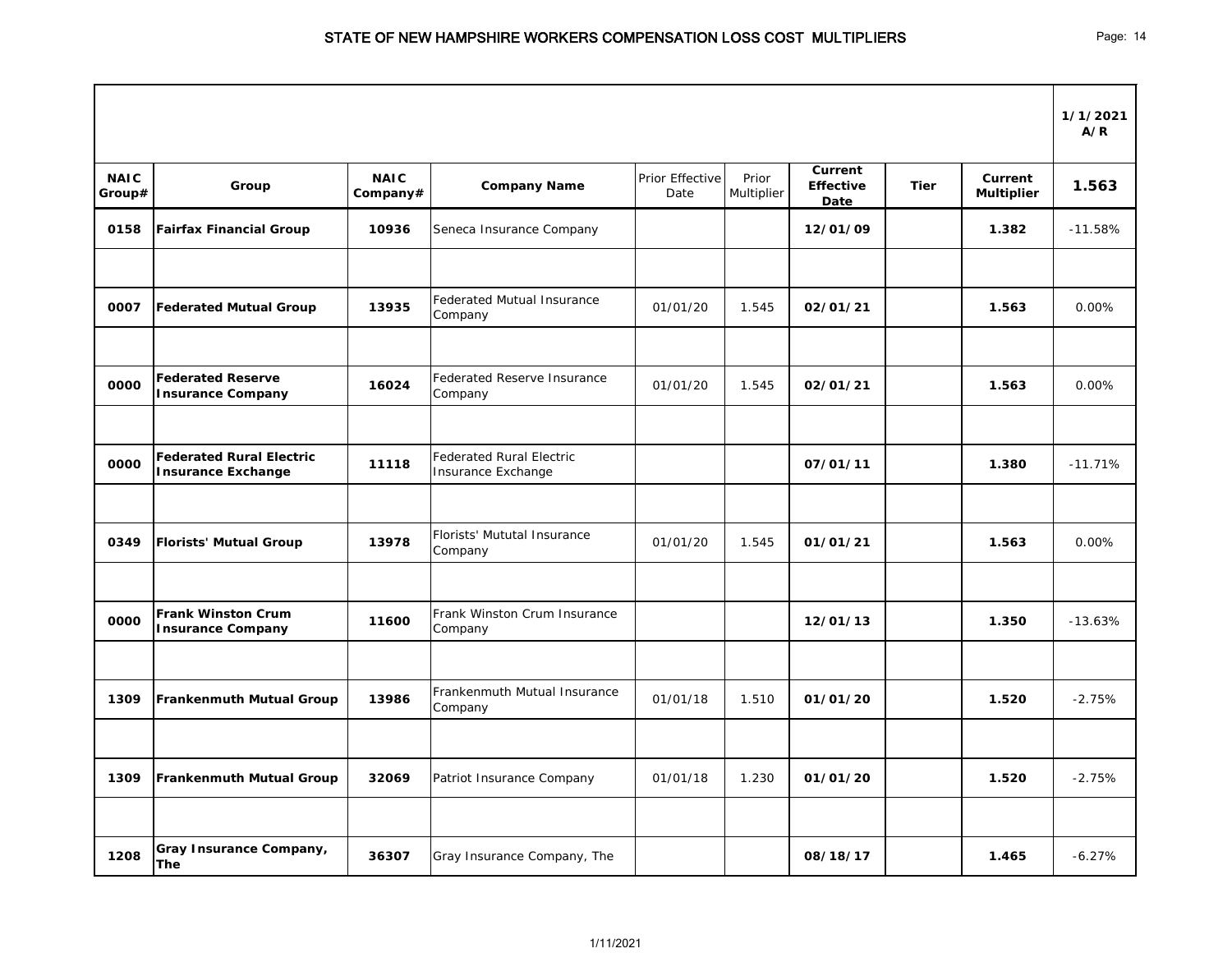|                       |                                                          |                         |                                                            |                         |                     |                                            |                                 |                              | 1/1/2021<br>A/R |
|-----------------------|----------------------------------------------------------|-------------------------|------------------------------------------------------------|-------------------------|---------------------|--------------------------------------------|---------------------------------|------------------------------|-----------------|
| <b>NAIC</b><br>Group# | Group                                                    | <b>NAIC</b><br>Company# | <b>Company Name</b>                                        | Prior Effective<br>Date | Prior<br>Multiplier | <b>Current</b><br><b>Effective</b><br>Date | <b>Tier</b>                     | Current<br><b>Multiplier</b> | 1.563           |
|                       |                                                          |                         |                                                            |                         |                     |                                            |                                 |                              |                 |
| 0000                  | <b>Great American Spirit</b><br><b>Insurance Company</b> | 33723                   | Great American Spirit Insurance<br>Company                 | 01/01/19                | 1.436               | 01/01/21                                   |                                 | 1.470                        | $-5.95%$        |
|                       |                                                          |                         |                                                            |                         |                     |                                            |                                 |                              |                 |
| 0000                  | <b>Great Falls Insurance</b><br><b>Company</b>           | 14003                   | Great Falls Insurance Company                              |                         |                     | 04/20/16                                   | Safety Tier                     | 1.150                        | $-26.42%$       |
|                       |                                                          |                         |                                                            |                         |                     | 04/20/16                                   | Preferred<br>Tier               | 1.300                        | $-16.83%$       |
|                       |                                                          |                         |                                                            |                         |                     | 04/20/16                                   | Safety Tier                     | 1.450                        | $-7.23%$        |
|                       |                                                          |                         |                                                            |                         |                     |                                            |                                 |                              |                 |
| 0000                  | <b>Great Midwest Insurance</b><br><b>Company</b>         | 18694                   | <b>Great Midwest Insurance</b><br>Company                  |                         |                     | 07/01/15                                   | Preferred<br>(Tier 1)           | 1.330                        | $-14.91%$       |
|                       |                                                          |                         |                                                            |                         |                     |                                            | Standard<br>Tier<br>(Tier 2)    | 1.490                        | $-4.67%$        |
|                       |                                                          |                         |                                                            |                         |                     |                                            | NonStandard<br>Tier<br>(Tier 3) | 1.550                        | $-0.83%$        |
|                       |                                                          |                         |                                                            |                         |                     |                                            |                                 |                              |                 |
| 0222                  | <b>Greater NY Group</b>                                  | 22187                   | <b>Greater New York Mutual</b><br><b>Insurance Company</b> | 01/01/96                | 1.360               | 10/01/09                                   |                                 | 1.360                        | $-12.99%$       |
|                       |                                                          |                         |                                                            |                         |                     |                                            |                                 |                              |                 |
| 0828                  | <b>Guard Group</b>                                       | 42390                   | AmGUARD Insurance Company                                  | 01/01/18                | 1.458               | 01/01/19                                   | Standard                        | 1.520                        | $-2.75%$        |
|                       |                                                          |                         |                                                            |                         |                     |                                            |                                 |                              |                 |
| 0828                  | <b>Guard Group</b>                                       | 14702                   | EastGUARD Insurance Company                                | 01/01/19                | 1.551               | 01/01/20                                   | Standard                        | 1.544                        | $-1.22%$        |
|                       |                                                          |                         |                                                            | 01/01/18                | 1.358               | 01/01/19                                   | NonStandard                     | 1.440                        | $-7.87%$        |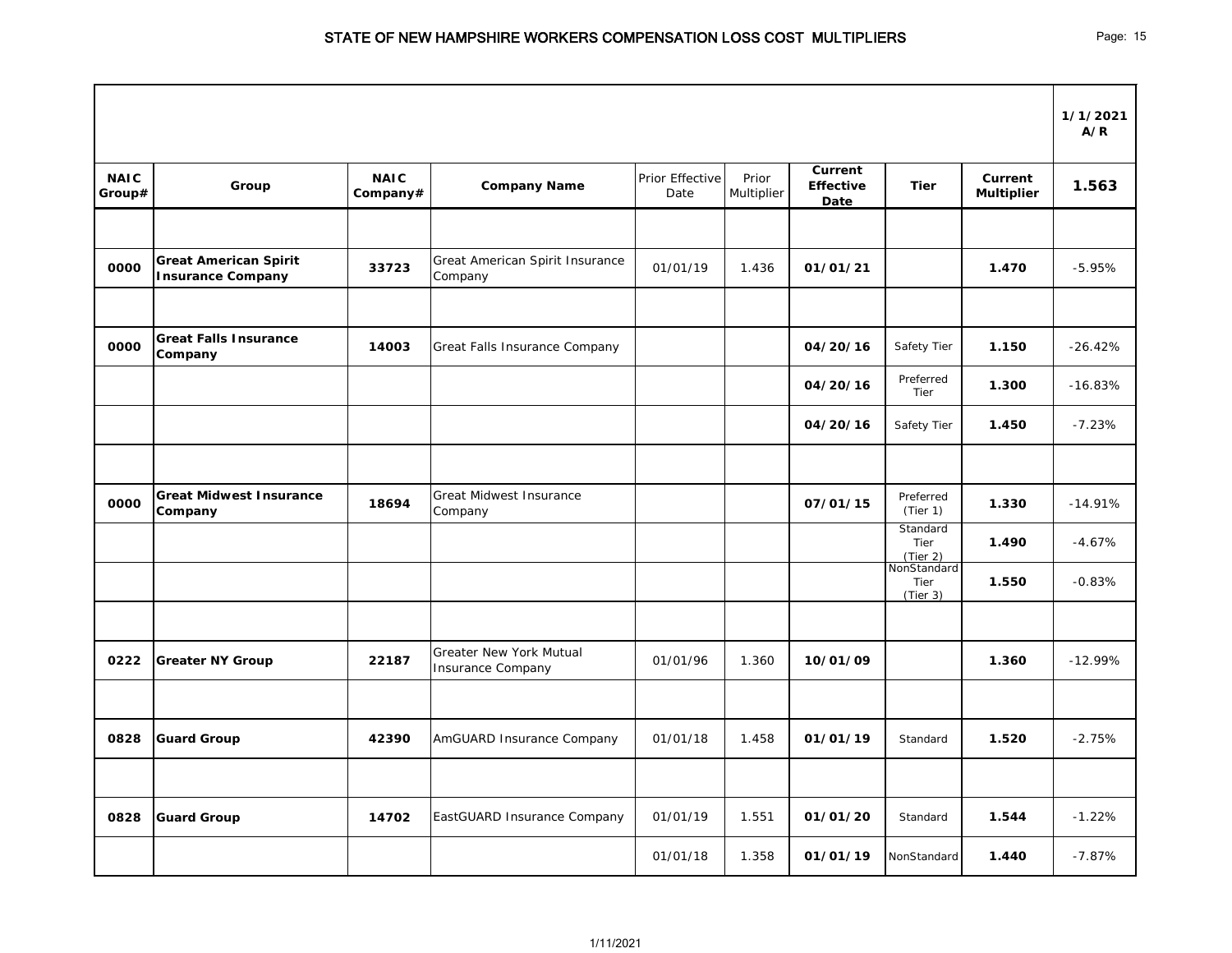|                       |                                                              |                         |                                                              |                         |                     |                                            |             |                              | 1/1/2021<br>A/R |
|-----------------------|--------------------------------------------------------------|-------------------------|--------------------------------------------------------------|-------------------------|---------------------|--------------------------------------------|-------------|------------------------------|-----------------|
| <b>NAIC</b><br>Group# | Group                                                        | <b>NAIC</b><br>Company# | <b>Company Name</b>                                          | Prior Effective<br>Date | Prior<br>Multiplier | <b>Current</b><br><b>Effective</b><br>Date | <b>Tier</b> | Current<br><b>Multiplier</b> | 1.563           |
|                       |                                                              |                         |                                                              |                         |                     |                                            |             |                              |                 |
| 0828                  | <b>Guard Group</b>                                           | 31470                   | NorGUARD Insurance Company                                   | 01/01/19                | 1.551               | 01/01/20                                   | Standard    | 1.544                        | $-1.22%$        |
| 0303                  | <b>GuideOne Elite Insurance</b><br>Company                   | 42803                   | GuideOne Elite Insurance<br>Company                          | 01/01/19                | 1.170               | 01/01/20                                   |             | 1.234                        | $-21.05%$       |
| 0303                  | <b>GuideOne Mutual Group</b>                                 | 15032                   | GuideOne Mutual Insurance<br>Company                         | 01/01/18                | 1.463               | 01/01/20                                   |             | 1.542                        | $-1.34%$        |
|                       |                                                              |                         |                                                              |                         |                     |                                            |             |                              |                 |
| 0303                  | <b>GuideOne Specialty Mutual</b><br><b>Insurance Company</b> | 14559                   | <b>GuideOne Specialty Mutual</b><br><b>Insurance Company</b> | 01/01/19                | 1.575               | 01/01/20                                   |             | 1.544                        | $-1.22%$        |
|                       |                                                              |                         |                                                              |                         |                     |                                            |             |                              |                 |
| 0088                  | <b>Hanover Group</b>                                         | 31534                   | Citizens Insurance Company of<br>America                     | 01/01/15                | 1.280               | 01/01/20                                   |             | 1.200                        | $-23.22%$       |
| 0088                  | Hanover Group                                                | 36064                   | Hanover American Insurance<br>Company                        | 01/01/18                | 1.160               | 01/01/20                                   |             | 1.080                        | $-30.90\%$      |
| 0088                  | Hanover Group                                                | 22292                   | Hanover Insurance Company,<br>The                            | 01/01/18                | 1.551               | 01/01/20                                   |             | 1.500                        | $-4.03%$        |
| 0088                  | Hanover Group                                                | 22306                   | Mass Bay Insurance Company                                   | 01/01/15                | 1.440               | 01/01/20                                   |             | 1.350                        | $-13.63%$       |
| 0088                  | Hanover Group                                                | 42552                   | Nova Casualty Company                                        | 01/01/14                | 1.608               | 04/01/17                                   |             | 1.450                        | $-7.23%$        |
| 0088                  | Hanover Group                                                | 41840                   | Allmerica Financial Benefit<br>Insurance Company             | 01/01/15                | 1.040               | 01/01/20                                   |             | 0.970                        | $-37.94%$       |
| 0088                  | Hanover Group                                                | 10212                   | Allmerica Financial Alliance<br><b>Insurance Company</b>     | 01/01/18                | 1.551               | 01/01/20                                   |             | 1.540                        | $-1.47%$        |
|                       |                                                              |                         |                                                              |                         |                     |                                            |             |                              |                 |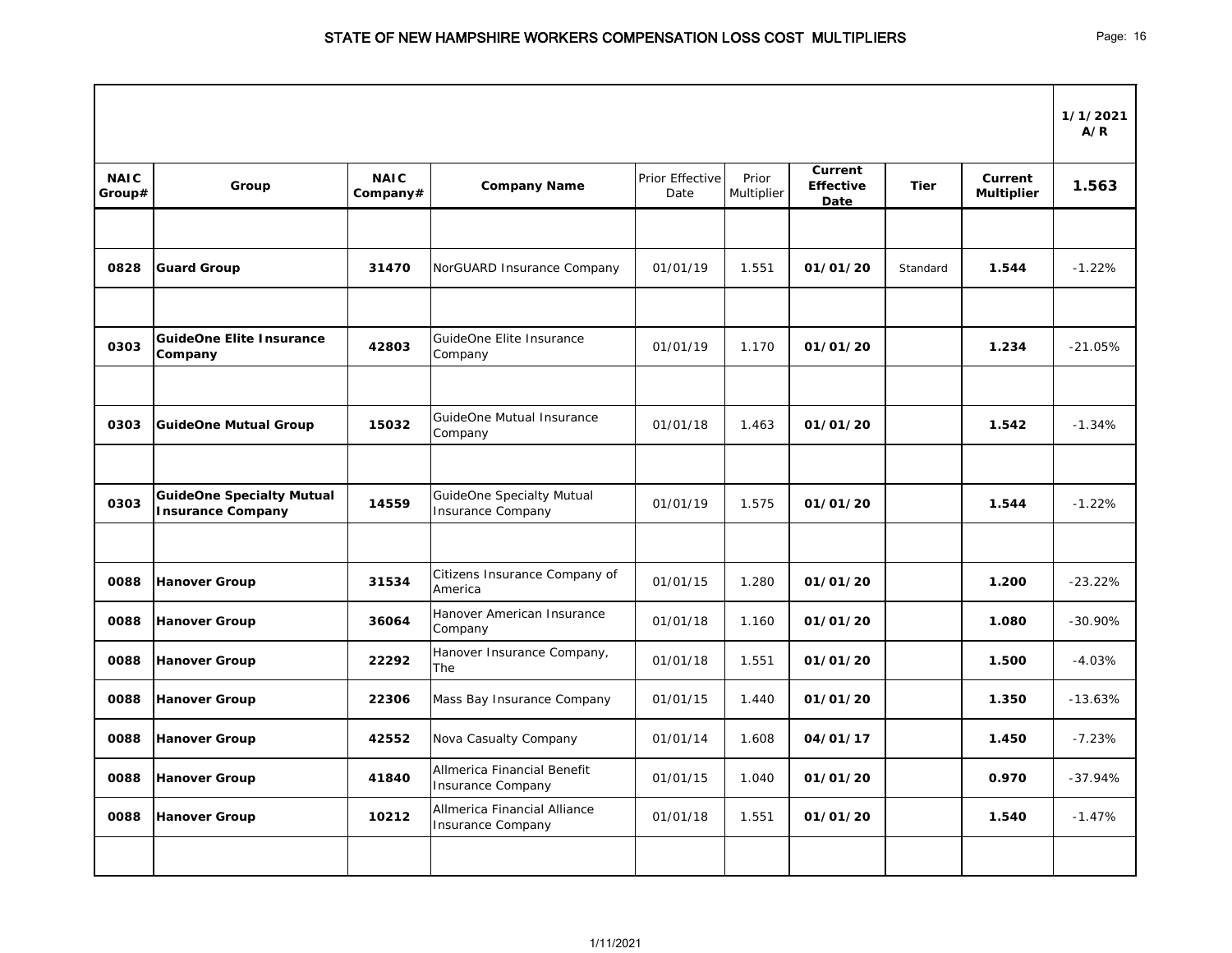|                       |                                                        |                         |                                              |                         |                     |                                            |             |                              | 1/1/2021<br>A/R |
|-----------------------|--------------------------------------------------------|-------------------------|----------------------------------------------|-------------------------|---------------------|--------------------------------------------|-------------|------------------------------|-----------------|
| <b>NAIC</b><br>Group# | Group                                                  | <b>NAIC</b><br>Company# | <b>Company Name</b>                          | Prior Effective<br>Date | Prior<br>Multiplier | <b>Current</b><br><b>Effective</b><br>Date | <b>Tier</b> | Current<br><b>Multiplier</b> | 1.563           |
| 0517                  | <b>Hannover Group</b>                                  | 20532                   | Clarendon Insurance Company                  | 10/01/95                | 1.280               | 04/01/02                                   |             | 1.400                        | $-10.43%$       |
| 0517                  | <b>Hannover Group</b>                                  | 41343                   | HDI Global Insurance Company                 | 07/20/11                | 1.240               | 01/01/20                                   |             | 1.409                        | $-9.85%$        |
| 0517                  | <b>Hannover Group</b>                                  | 37257                   | Praetorian Insurance Company                 | 09/15/05                | 1.400               | 01/01/15                                   |             | 1.580                        | 1.09%           |
| 0517                  | <b>Hannover Group</b>                                  | 37302                   | Redland Insurance Company                    | 01/01/01                | 1.300               | 05/15/06                                   |             | 1.400                        | $-10.43%$       |
|                       |                                                        |                         |                                              |                         |                     |                                            |             |                              |                 |
| 0091                  | <b>Hartford Ins. Group</b>                             | 22357                   | Hartford Accident & Indemnity<br>Company     | 01/01/19                | 0.857               | 01/01/21                                   |             | 0.858                        | $-45.11%$       |
| 0091                  | <b>Hartford Ins. Group</b>                             | 29424                   | Hartford Casualty Insurance<br>Company       | 01/01/20                | 1.085               | 01/01/21                                   |             | 1.098                        | $-29.75%$       |
| 0091                  | <b>Hartford Ins. Group</b>                             | 19682                   | Hartford Fire Insurance Company              | 01/01/20                | 1.220               | 01/01/21                                   |             | 1.234                        | $-21.05%$       |
| 0091                  | <b>Hartford Ins. Group</b>                             | 37478                   | Hartford Insurance Company of<br>the Midwest | 01/01/20                | 0.963               | 01/01/21                                   |             | 0.975                        | $-37.62%$       |
| 0091                  | <b>Hartford Ins. Group</b>                             | 30104                   | Hartford Underwriters Insurance<br>Company   | 01/01/20                | 1.373               | 01/01/20                                   |             | 1.389                        | $-11.13%$       |
| 0091                  | <b>Hartford Ins. Group</b>                             | 11000                   | Sentinel Insurance Company Ltd.              | 01/01/20                | 1.949               | 01/01/21                                   |             | 1.971                        | 26.10%          |
| 0091                  | <b>Hartford Ins. Group</b>                             | 29459                   | Twin City Fire Insurance<br>Company          | 01/01/20                | 1.544               | 01/01/21                                   |             | 1.562                        | $-0.06%$        |
|                       |                                                        |                         |                                              |                         |                     |                                            |             |                              |                 |
| 4381                  | <b>Houston International</b><br><b>Insurance Group</b> | 35408                   | Imperium Insurance Company                   |                         |                     | 08/01/11                                   | Tier 1      | 1.330                        | $-14.91%$       |
|                       |                                                        |                         |                                              |                         |                     |                                            | Tier 2      | 1.490                        | $-4.67%$        |
|                       |                                                        |                         |                                              | 08/01/11                | 1.650               | 01/01/13                                   | Tier 3      | 1.550                        | $-0.83%$        |
|                       |                                                        |                         |                                              |                         |                     |                                            |             |                              |                 |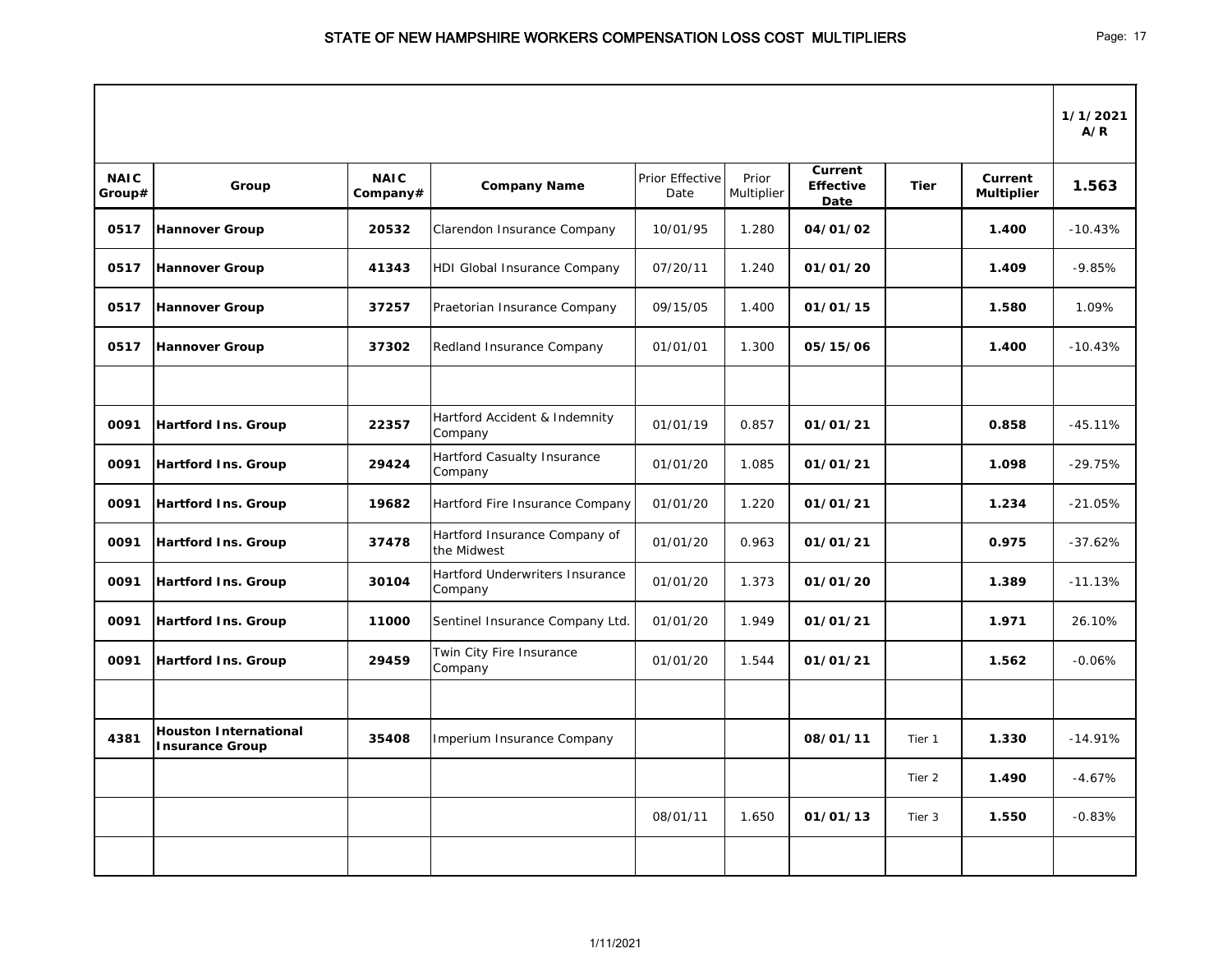|                       |                                |                         |                                                   |                         |                     |                                            |             |                              | 1/1/2021<br>A/R |
|-----------------------|--------------------------------|-------------------------|---------------------------------------------------|-------------------------|---------------------|--------------------------------------------|-------------|------------------------------|-----------------|
| <b>NAIC</b><br>Group# | Group                          | <b>NAIC</b><br>Company# | <b>Company Name</b>                               | Prior Effective<br>Date | Prior<br>Multiplier | <b>Current</b><br><b>Effective</b><br>Date | <b>Tier</b> | Current<br><b>Multiplier</b> | 1.563           |
| 0225                  | <b>IAT Reins Co. Group</b>     | 26433                   | Harco National Insurance<br>Company               | 01/01/10                | 1.240               | 01/01/11                                   |             | 1.500                        | $-4.03%$        |
|                       | <b>IAT Reins Co. Group</b>     | 28886                   | Transguard Insurance Company<br>of America        | 01/01/16                | 1.505               | 01/01/17                                   |             | 1.490                        | $-4.67%$        |
| 0009                  | JP Morgan Chase & Co.<br>Group | 22985                   | Sequoia Insurance Company                         |                         |                     | 09/01/09                                   | Tier 1      | 1.200                        | $-23.22%$       |
|                       |                                |                         |                                                   |                         |                     | 09/01/09                                   | Tier 2      | 1.250                        | $-20.03%$       |
|                       |                                |                         |                                                   |                         |                     | 09/01/09                                   | Tier 3      | 1.350                        | $-13.63%$       |
|                       |                                |                         |                                                   |                         |                     | 09/01/09                                   | Tier 4      | 1.450                        | $-7.23%$        |
|                       |                                |                         |                                                   |                         |                     |                                            |             |                              |                 |
| 0111                  | <b>Liberty Mutual Group</b>    | 19690                   | American Economy Insurance<br>Company (9/18/08)   | 01/01/16                | 1.260               | 01/01/18                                   |             | 1.304                        | $-16.57%$       |
| 0111                  | <b>Liberty Mutual Group</b>    | 24066                   | American Fire & Casualty<br>Company               | 01/01/19                | 1.250               | 01/01/21                                   |             | 1.288                        | $-17.59%$       |
| 0111                  | <b>Liberty Mutual Group</b>    | 19704                   | American States Insurance<br>Company (9/18/08)    | 01/01/16                | 1.394               | 01/01/18                                   |             | 1.443                        | $-7.68%$        |
| 0111                  | Liberty Mutual Group           | 21458                   | Employers Insurance Company of<br>Wausau          | 01/01/20                | 1.545               | 01/01/21                                   |             | 1.563                        | 0.00%           |
| 0111                  | <b>Liberty Mutual Group</b>    | 11045                   | <b>Excelsior Insurance Company</b>                | 01/01/18                | 1.492               | 01/01/19                                   |             | 1.499                        | $-4.09%$        |
| 0111                  | <b>Liberty Mutual Group</b>    | 33588                   | First Liberty Insurance<br>Corporation, The       | 01/01/20                | 1.545               | 01/01/21                                   |             | 1.563                        | 0.00%           |
| 0111                  | <b>Liberty Mutual Group</b>    | 24732                   | General Insurance Company of<br>America (9/18/08) | 01/01/17                | 1.499               | 01/01/18                                   |             | 1.551                        | $-0.77%$        |
| 0111                  | <b>Liberty Mutual Group</b>    | 42404                   | Liberty Insurance Corporation                     | 01/01/16                | 1.296               | 01/01/18                                   |             | 1.340                        | $-14.27%$       |
| 0111                  | <b>Liberty Mutual Group</b>    | 23035                   | Liberty Mutual Fire Insurance<br>Company          | 01/01/20                | 1.545               | 01/01/21                                   |             | 1.563                        | 0.00%           |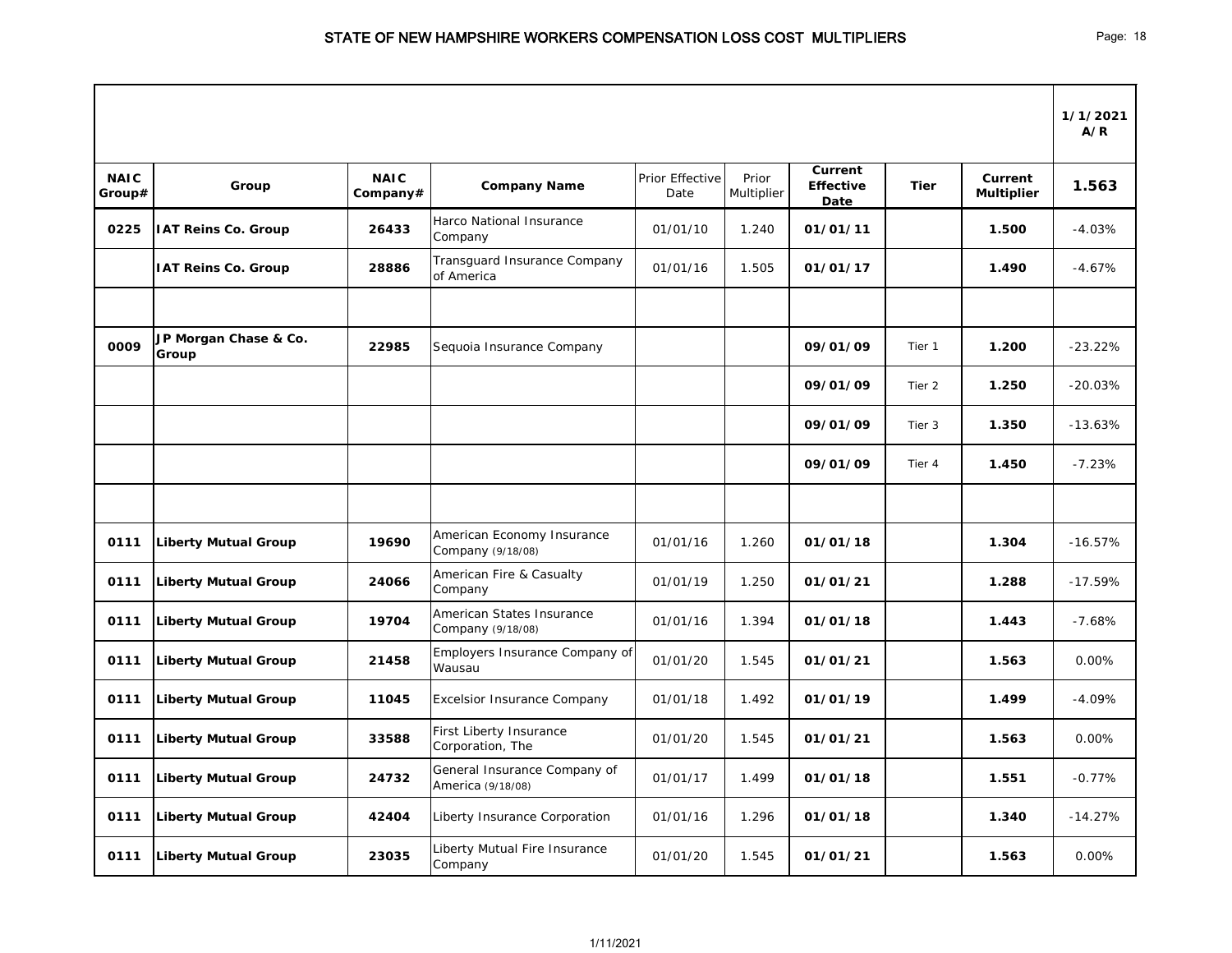|                       |                                                 |                         |                                          |                         |                     |                                     |                       |                              | 1/1/2021<br>A/R |
|-----------------------|-------------------------------------------------|-------------------------|------------------------------------------|-------------------------|---------------------|-------------------------------------|-----------------------|------------------------------|-----------------|
| <b>NAIC</b><br>Group# | Group                                           | <b>NAIC</b><br>Company# | <b>Company Name</b>                      | Prior Effective<br>Date | Prior<br>Multiplier | Current<br><b>Effective</b><br>Date | <b>Tier</b>           | Current<br><b>Multiplier</b> | 1.563           |
| 0111                  | <b>Liberty Mutual Group</b>                     | 23043                   | Liberty Mutual Insurance<br>Company      | 01/01/20                | 1.545               | 01/01/21                            |                       | 1.563                        | 0.00%           |
| 0111                  | <b>Liberty Mutual Group</b>                     | 33600                   | <b>LM Insurance Corporation</b>          | 01/01/18                | 1.090               | 01/01/19                            |                       | 0.850                        | $-45.62%$       |
| 0111                  | Liberty Mutual Group                            | 24171                   | Netherlands Insurance Company            | 01/01/18                | 1.343               | 01/01/19                            |                       | 1.349                        | $-13.69%$       |
| 0111                  | <b>Liberty Mutual Group</b>                     | 24074                   | Ohio Casualty Insurance<br>Company       | 01/01/20                | 1.545               | 01/01/21                            |                       | 1.563                        | 0.00%           |
| 0111                  | <b>Liberty Mutual Group</b>                     | 24082                   | Ohio Security Insurance<br>Company       | 01/01/20                | 1.545               | 01/01/21                            |                       | 1.563                        | 0.00%           |
| 0111                  | <b>Liberty Mutual Group</b>                     | 18333                   | Peerless Indemnity Insurance<br>Company  | 01/01/18                | 1.244               | 01/01/19                            |                       | 1.250                        | $-20.03%$       |
| 0111                  | <b>Liberty Mutual Group</b>                     | 24198                   | Peerless Insurance Company               | 01/01/19                | 1.558               | 01/01/20                            |                       | 1.545                        | $-1.15%$        |
| 0111                  | <b>Liberty Mutual Group</b>                     | 26069                   | Wausau Business Insurance<br>Company     | 01/01/14                | 1.069               | 01/01/15                            |                       | 1.074                        | $-31.29%$       |
| 0111                  | <b>Liberty Mutual Group</b>                     | 26042                   | Wausau Underwriters Insurance<br>Company | 01/01/16                | 1.505               | 01/01/17                            |                       | 1.499                        | $-4.09%$        |
| 0111                  | <b>Liberty Mutual Group</b>                     | 44393                   | West American Insurance<br>Company       | 01/01/19                | 1.399               | 01/01/21                            |                       | 1.441                        | $-7.81%$        |
|                       |                                                 |                         |                                          |                         |                     |                                     |                       |                              |                 |
| 0000                  | Lumbermen's Underwriting<br><b>Alliance</b>     | 23108                   | Lumbermen's Underwriting<br>Alliance     | 01/01/14                | 1.609               | 01/01/15                            |                       | 1.588                        | 1.60%           |
|                       |                                                 |                         |                                          |                         |                     |                                     |                       |                              |                 |
| 0000                  | <b>MAG Mutual Insurance</b><br><b>Company</b>   | 42617                   | MAG Mutual Insurance Company             | 08/01/18                |                     | 02/03/20                            | Class Based<br>(8832) | 1.420                        | $-9.15%$        |
|                       |                                                 |                         |                                          | 08/01/18                | 1.551               | 02/03/20                            | All Other             | 1.480                        | $-5.31%$        |
|                       |                                                 |                         |                                          |                         |                     |                                     |                       |                              |                 |
| 0311                  | Main Street America<br><b>Assurance Company</b> | 29939                   | Main Street America Assurance<br>Company | 09/15/15                | 1.330               | 01/01/17                            | Class Based           | 1.452                        | $-7.10%$        |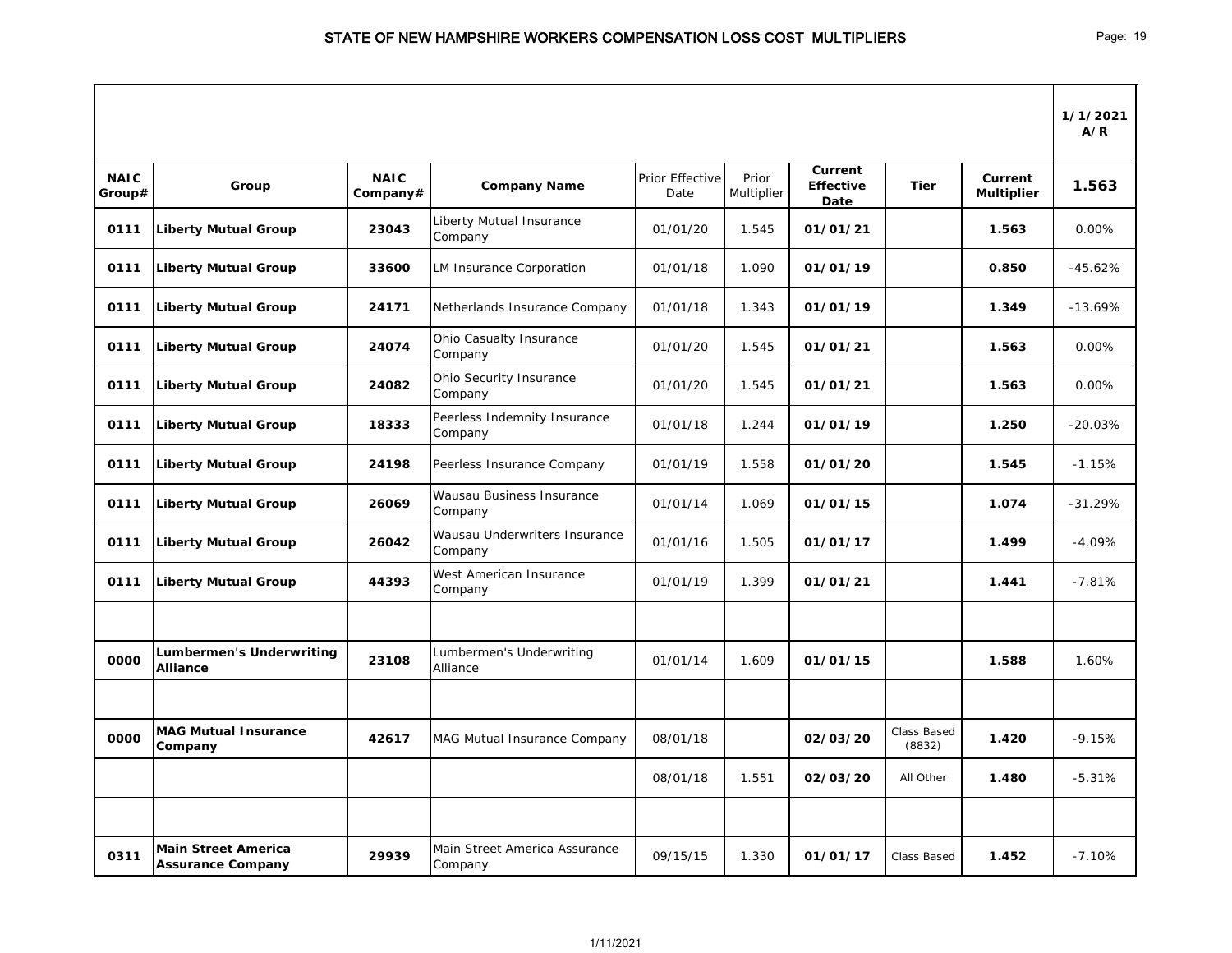|                       |                                                        |                         |                                          |                         |                     |                                            |                          |                              | 1/1/2021<br>A/R |
|-----------------------|--------------------------------------------------------|-------------------------|------------------------------------------|-------------------------|---------------------|--------------------------------------------|--------------------------|------------------------------|-----------------|
| <b>NAIC</b><br>Group# | Group                                                  | <b>NAIC</b><br>Company# | <b>Company Name</b>                      | Prior Effective<br>Date | Prior<br>Multiplier | <b>Current</b><br><b>Effective</b><br>Date | <b>Tier</b>              | Current<br><b>Multiplier</b> | 1.563           |
| 0311                  | <b>Main Street America</b><br><b>Assurance Company</b> | 29939                   | Main Street America Assurance<br>Company | 09/15/15                | 1.260               | 01/01/17                                   | All Other                | 1.263                        | $-19.19%$       |
|                       |                                                        |                         |                                          |                         |                     |                                            |                          |                              |                 |
| 0785                  | <b>Markel Corporation Group</b>                        | 27626                   | FirstComp Insurance Company              | 09/01/11                | 1.400               | 04/01/13                                   | Group 1                  | 1.200                        | $-23.22%$       |
|                       |                                                        |                         |                                          | 04/01/13                | 1.400               | 02/01/20                                   | Group 2                  | 1.300                        | $-16.83%$       |
|                       |                                                        |                         |                                          | 01/01/16                | 1.500               | 02/01/20                                   | Group 3                  | 1.450                        | $-7.23%$        |
|                       |                                                        |                         |                                          |                         |                     | 02/01/20                                   | Group 4                  | 1.540                        | $-1.47%$        |
|                       |                                                        |                         |                                          |                         |                     |                                            |                          |                              |                 |
| 0785                  | <b>Markel Corporation Group</b>                        | 38970                   | Markel Insurance Company                 | 09/01/11                | 1.400               | 04/01/13                                   | Group 1                  | 1.200                        | $-23.22%$       |
|                       |                                                        |                         |                                          | 04/01/13                | 1.400               | 02/01/20                                   | Group 2                  | 1.300                        | $-16.83%$       |
|                       |                                                        |                         |                                          | 01/01/16                | 1.500               | 02/01/20                                   | Group 3                  | 1.450                        | $-7.23%$        |
|                       |                                                        |                         |                                          |                         |                     | 02/01/20                                   | Group 4                  | 1.540                        | $-1.47%$        |
|                       |                                                        |                         |                                          |                         |                     |                                            |                          |                              |                 |
| 0785                  | <b>Markel Corporation Group</b>                        | 22608                   | National Specialty Insurance<br>Company  |                         |                     | 08/01/19                                   | Standard<br>Tier         | 1.270                        | $-18.75%$       |
|                       |                                                        |                         |                                          |                         |                     | 08/01/19                                   | Preferred<br>Tier        | 0.950                        | $-39.22%$       |
|                       |                                                        |                         |                                          |                         |                     | 08/01/19                                   | Non-<br>Standard<br>Tier | 1.558                        | $-0.32%$        |
| 0748                  | <b>Meadowbrook Insurance</b><br>Group                  | 10665                   | Ameritrust Insurance Company             | 06/01/13                | 1.450               | 10/01/17                                   | Tier A                   | 1.560                        | $-0.19%$        |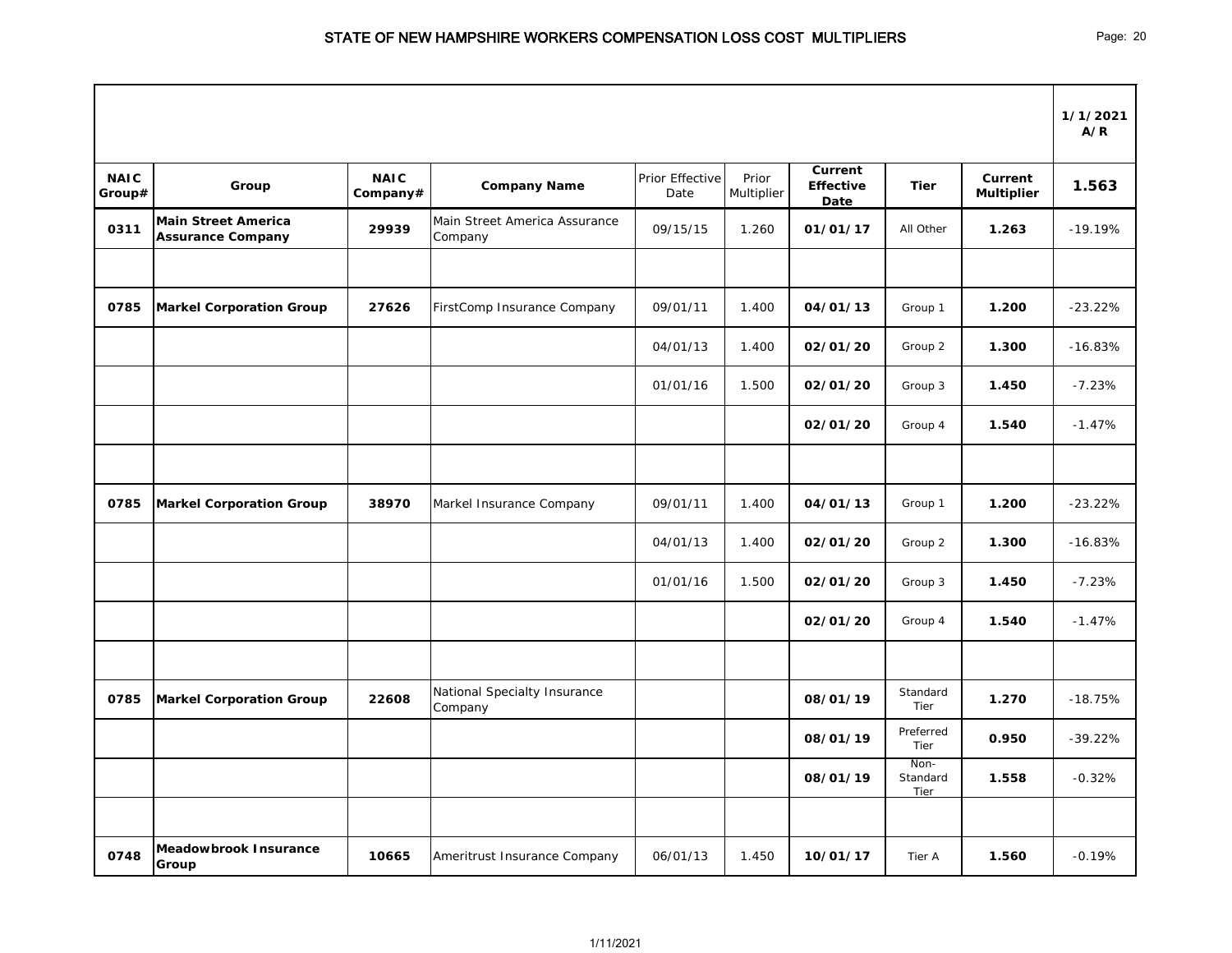|                       |                                       |                         |                                                     |                         |                     |                                            |                          |                              | 1/1/2021<br>A/R |
|-----------------------|---------------------------------------|-------------------------|-----------------------------------------------------|-------------------------|---------------------|--------------------------------------------|--------------------------|------------------------------|-----------------|
| <b>NAIC</b><br>Group# | Group                                 | <b>NAIC</b><br>Company# | <b>Company Name</b>                                 | Prior Effective<br>Date | Prior<br>Multiplier | <b>Current</b><br><b>Effective</b><br>Date | <b>Tier</b>              | Current<br><b>Multiplier</b> | 1.563           |
|                       |                                       |                         |                                                     | 06/01/13                | 1.250               | 10/01/17                                   | Tier B                   | 1.350                        | $-13.63%$       |
| 0748                  | <b>Meadowbrook Insurance</b><br>Group | 18023                   | Star Insurance Company                              | 06/01/13                | 1.450               | 10/01/17                                   | Tier A                   | 1.560                        | $-0.19%$        |
|                       |                                       |                         |                                                     | 06/01/13                | 1.250               | 10/01/17                                   | Tier B                   | 1.350                        | $-13.63%$       |
|                       |                                       |                         |                                                     |                         |                     |                                            |                          |                              |                 |
| 0000                  | <b>Memic Casualty Company</b>         | 14164                   | Memic Casualty Company                              |                         |                     | 06/01/15                                   | Safety Tier              | 1.210                        | $-22.58%$       |
|                       |                                       |                         |                                                     |                         |                     |                                            | Preferred<br>Tier        | 1.380                        | $-11.71%$       |
|                       |                                       |                         |                                                     |                         |                     |                                            | Standard<br>Tier         | 1.550                        | $-0.83%$        |
|                       |                                       |                         |                                                     |                         |                     |                                            |                          |                              |                 |
| 1332                  | <b>MEMIC Group</b>                    | 11149                   | Maine Employers' Mutual<br><b>Insurance Company</b> |                         |                     | 03/15/07                                   | Standard                 | 1.550                        | $-0.83%$        |
|                       |                                       |                         |                                                     |                         |                     | 03/15/07                                   | Preferred                | 1.380                        | $-11.71%$       |
|                       |                                       |                         |                                                     |                         |                     | 03/15/07                                   | Safety                   | 1.210                        | $-22.58%$       |
| 1332                  | <b>MEMIC Group</b>                    | 11030                   | MEMIC Indemnity Company                             | 04/01/04                | 1.520               | 01/01/06                                   | Standard                 | 1.550                        | $-0.83%$        |
|                       |                                       |                         |                                                     | 04/01/04                | 1.350               | 01/01/06                                   | Preferred                | 1.380                        | $-11.71%$       |
|                       |                                       |                         |                                                     | 04/01/04                | 1.190               | 01/01/06                                   | Safety                   | 1.210                        | $-22.58%$       |
|                       |                                       |                         |                                                     |                         |                     | 03/15/18                                   | Small<br><b>Business</b> | 1.200                        | $-23.22%$       |
|                       |                                       |                         |                                                     |                         |                     |                                            |                          |                              |                 |
| 0226                  | <b>Merchants Group</b>                | 23337                   | Merchants Insurance Company of<br><b>NH</b>         | 01/01/04                | 1.382               | 01/01/05                                   |                          | 1.382                        | $-11.58%$       |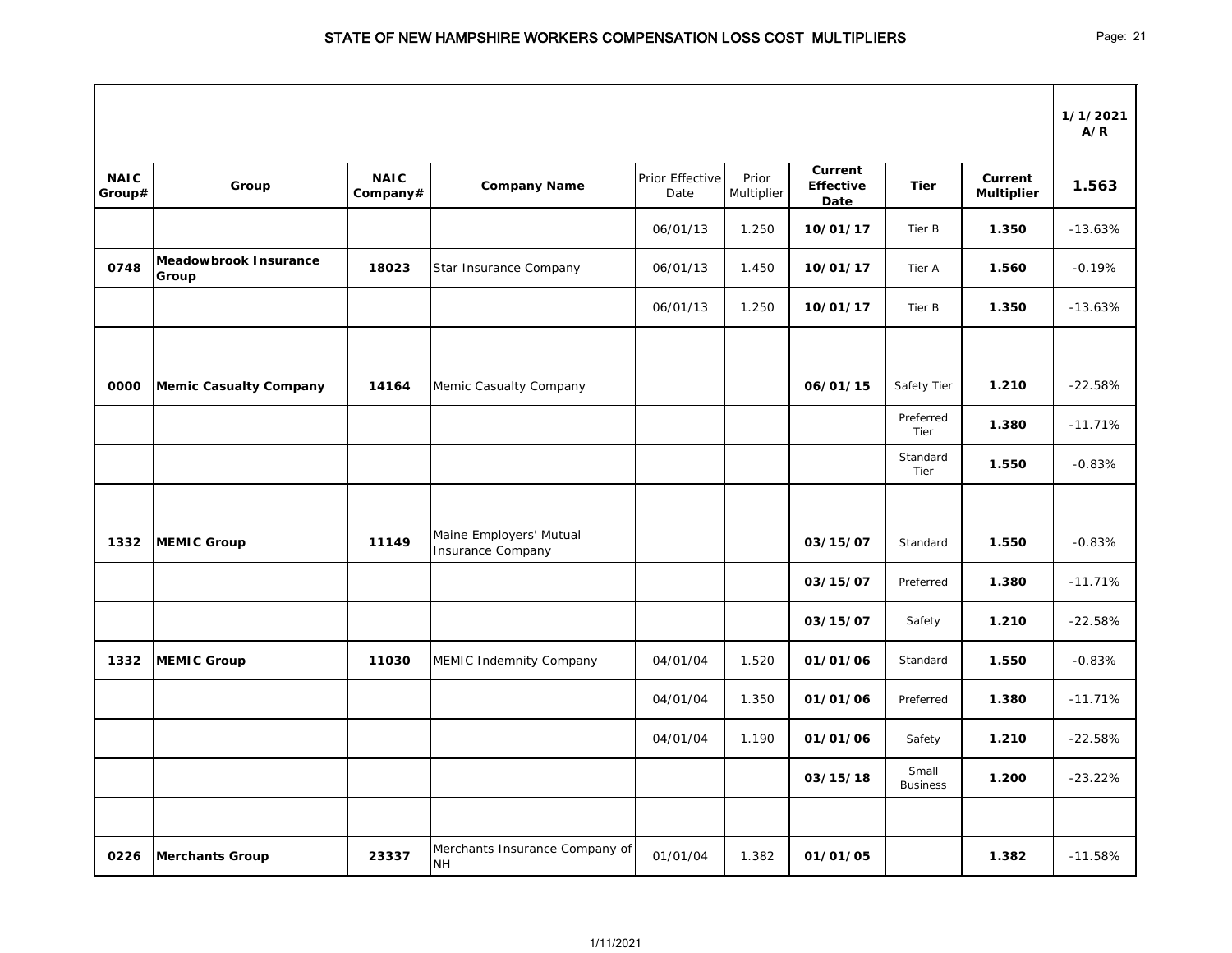|                       |                                       |                         |                                                           |                         |                     |                                     |             |                              | 1/1/2021<br>A/R |
|-----------------------|---------------------------------------|-------------------------|-----------------------------------------------------------|-------------------------|---------------------|-------------------------------------|-------------|------------------------------|-----------------|
| <b>NAIC</b><br>Group# | Group                                 | <b>NAIC</b><br>Company# | <b>Company Name</b>                                       | Prior Effective<br>Date | Prior<br>Multiplier | Current<br><b>Effective</b><br>Date | <b>Tier</b> | Current<br><b>Multiplier</b> | 1.563           |
|                       |                                       |                         |                                                           |                         |                     |                                     |             |                              |                 |
| 0226                  | <b>Merchants Group</b>                | 23329                   | Merchants Mutual Insurance<br>Company                     | 01/01/19                | 1.558               | 01/01/20                            | Tier 1      | 1.545                        | $-1.15%$        |
|                       |                                       |                         |                                                           | 01/01/19                | 1.511               | 01/01/20                            | Tier 2      | 1.498                        | $-4.16%$        |
|                       |                                       |                         |                                                           |                         |                     |                                     |             |                              |                 |
| 0226                  | <b>Merchants Group</b>                | 12901                   | Merchants Preferred Insurance<br>Company                  | 01/01/19                | 1.466               | 01/01/20                            | Tier 1      | 1.454                        | $-6.97%$        |
|                       |                                       |                         |                                                           | 01/01/19                | 1.422               | 01/01/20                            | Tier 2      | 1.410                        | $-9.79%$        |
|                       |                                       |                         |                                                           |                         |                     |                                     |             |                              |                 |
| 3098                  | <b>Tokio Marine Holdings</b><br>Group | 12904                   | The Tokio Marine & Nichido Fire<br>Insurance Company, LTD | 11/01/94                | 1.302               | 01/01/04                            |             | 1.414                        | $-9.53%$        |
| 3098                  | <b>Tokio Marine Holdings</b><br>Group | 10945                   | Tokio Marine America Insurance<br>Company                 |                         |                     | 06/01/13                            |             | 1.414                        | $-9.53%$        |
| 3098                  | <b>Tokio Marine Holdings</b><br>Group | 32301                   | <b>TNUS Insurance Company</b>                             |                         |                     | 03/01/09                            |             | 1.210                        | $-22.58%$       |
|                       |                                       |                         |                                                           |                         |                     |                                     |             |                              |                 |
| 0291                  | Motorists Mutual Group                | 13331                   | American Hardware Mutual<br><b>Insurance Company</b>      | 07/01/10                | 1.493               | 01/01/18                            |             | 1.380                        | $-11.71%$       |
| 0291                  | <b>Motorists Mutual Group</b>         | 23175                   | Phenix Mutual Fire Insurance<br>Company                   |                         |                     | 05/11/12                            |             | 1.380                        | $-11.71%$       |
|                       |                                       |                         |                                                           |                         |                     |                                     |             |                              |                 |
| 2978                  | <b>MSIG Group</b>                     | 20362                   | Mitsui Sumitomo Insurance<br>Company of America           | 01/01/12                | 1.439               | 01/01/17                            |             | 1.399                        | $-10.49%$       |
| 2978                  | <b>MSIG Group</b>                     | 22551                   | Mitsui Sumitomo Insurance USA,<br>Inc.                    | 01/01/12                | 1.511               | 01/01/17                            |             | 1.469                        | $-6.01%$        |
|                       |                                       |                         |                                                           |                         |                     |                                     |             |                              |                 |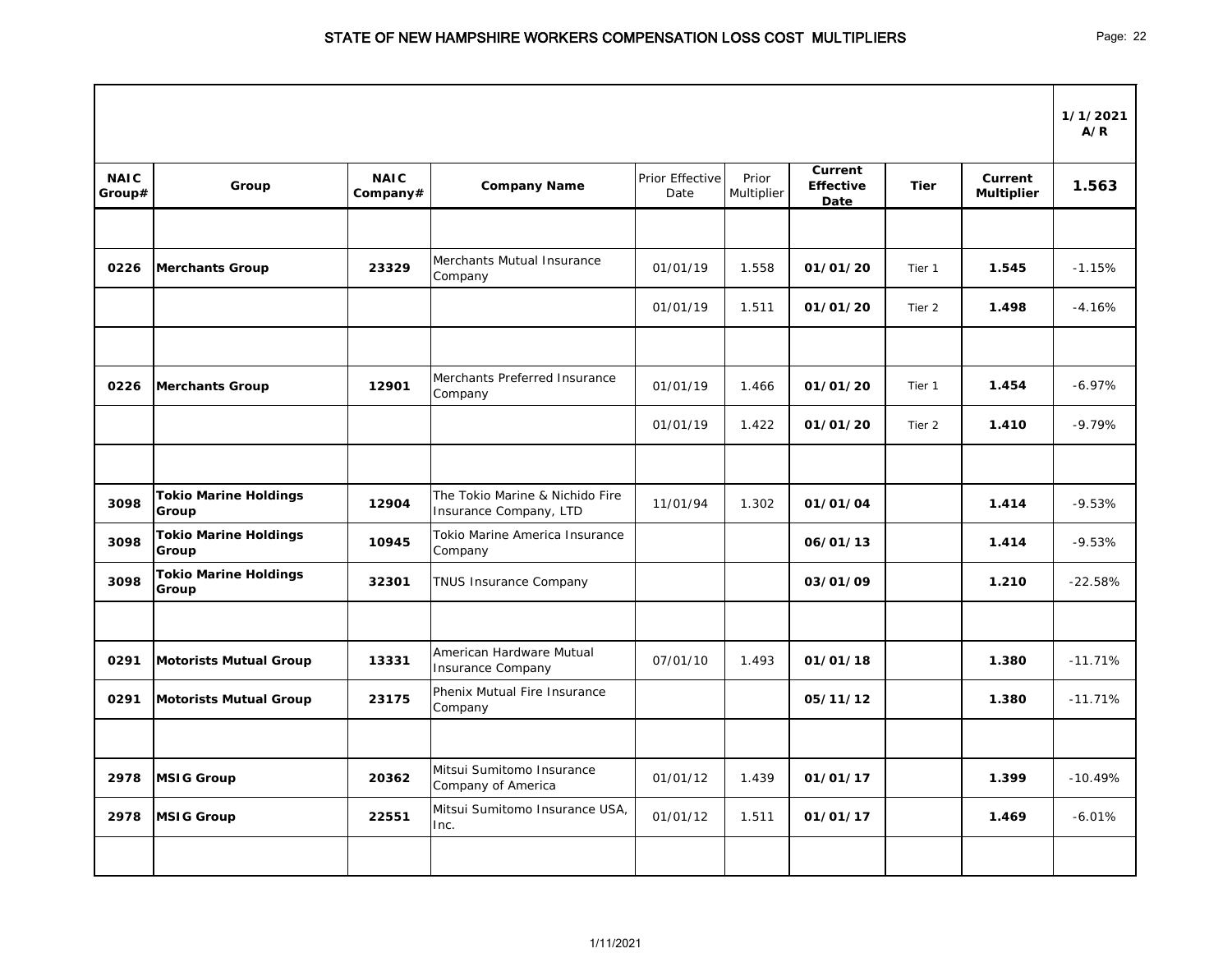|                       |                                                                  |                         |                                                       |                              |                     |                                            |                                      |                                     | 1/1/2021<br>A/R |
|-----------------------|------------------------------------------------------------------|-------------------------|-------------------------------------------------------|------------------------------|---------------------|--------------------------------------------|--------------------------------------|-------------------------------------|-----------------|
| <b>NAIC</b><br>Group# | Group                                                            | <b>NAIC</b><br>Company# | <b>Company Name</b>                                   | Prior Effective<br>Date      | Prior<br>Multiplier | <b>Current</b><br><b>Effective</b><br>Date | <b>Tier</b>                          | <b>Current</b><br><b>Multiplier</b> | 1.563           |
| 0361                  | <b>Munich Group</b>                                              | 19720                   | American Alternative Insurance<br>Company             | 01/01/10                     | 1.576               | 02/15/13                                   |                                      | 1.553                               | $-0.64%$        |
| 0361                  | <b>Munich Group</b>                                              | 23469                   | American Modern Home<br><b>Insurance Company</b>      |                              |                     | 02/15/13                                   |                                      | 1.553                               | $-0.64%$        |
| 0000                  | <b>National American</b><br><b>Insurance Company</b>             | 23663                   | National American Insurance<br>Company                |                              |                     | 07/01/18                                   |                                      | 1.218                               | $-22.07%$       |
| 0311                  |                                                                  | 14788                   | National Grange Mutual                                | 01/01/13                     | 1.487               | 01/01/16                                   |                                      | 1.486                               | $-4.93%$        |
|                       | <b>National Grange Group</b>                                     |                         | <b>Insurance Company</b>                              | 01/01/18                     | 1.550               | 01/01/20                                   | All Other<br>Tier 2 (class<br>based) | 1.545                               | $-1.15%$        |
|                       |                                                                  |                         |                                                       |                              |                     |                                            |                                      |                                     |                 |
| 0031                  | <b>National Liability &amp; Fire</b><br><b>Insurance Company</b> | 20052                   | National Liability & Fire<br><b>Insurance Company</b> | 11/01/15                     | 1.505               | 01/01/19                                   | All Other                            | 1.543                               | $-1.28%$        |
|                       |                                                                  |                         |                                                       |                              |                     |                                            | <b>Class Based</b>                   | 1.505                               | $-3.71%$        |
|                       |                                                                  |                         |                                                       |                              |                     |                                            |                                      |                                     |                 |
| 0140                  | <b>Nationwide Group</b>                                          | 18961                   | Crestbrook Insurance Company                          | 01/01/19                     | 1.554               | 01/01/19                                   | Preferred                            | 1.632                               | 4.41%           |
|                       |                                                                  |                         |                                                       | 01/01/19                     | 1.727               | 01/01/19                                   | Standard                             | 1.848                               | 18.23%          |
|                       |                                                                  |                         |                                                       | 01/01/19                     | 2.245               | 01/01/19                                   | Non-<br>Standard                     | 2.476                               | 58.41%          |
| 0140                  | <b>Nationwide Group</b>                                          | 14168                   | Harleysville Mutual Insurance<br>Company              | New 2/1/09<br>Renewal 8/1/09 | 1.150               | 01/01/11                                   |                                      | 1.240                               | $-20.67%$       |
| 0140                  | <b>Nationwide Group</b>                                          | 35696                   | Harleysville Preferred Insurance<br>Company           | 01/01/14                     | 1.230               | 01/01/20                                   |                                      | 1.225                               | $-21.63%$       |
| 0140                  | <b>Nationwide Group</b>                                          | 23582                   | Harleysville Insurance Company                        | 01/01/18                     | 1.550               | 01/01/20                                   |                                      | 1.544                               | $-1.22%$        |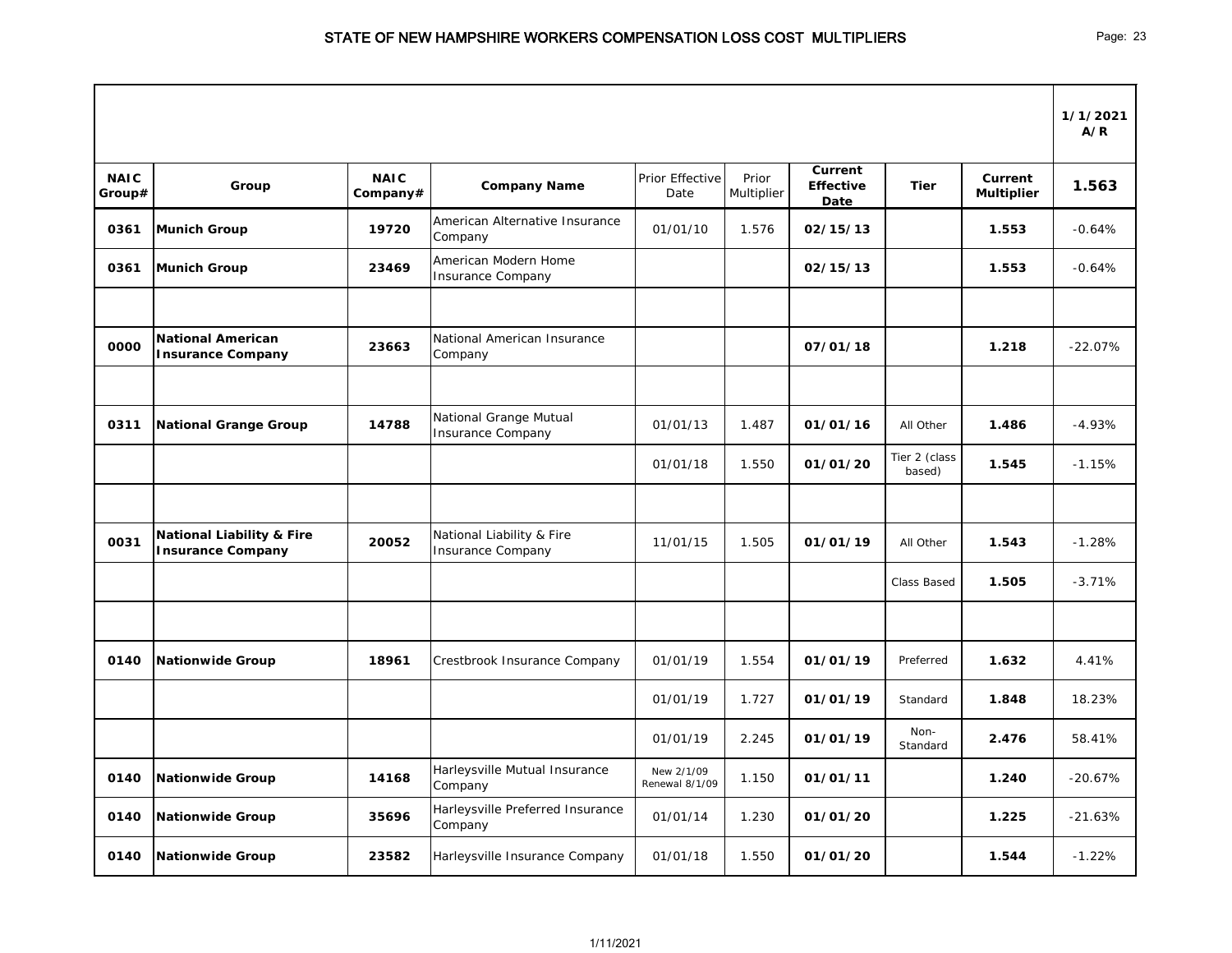|                       |                                                    |                         |                                                            |                         |                     |                                            |                            |                                     | 1/1/2021<br>A/R |
|-----------------------|----------------------------------------------------|-------------------------|------------------------------------------------------------|-------------------------|---------------------|--------------------------------------------|----------------------------|-------------------------------------|-----------------|
| <b>NAIC</b><br>Group# | Group                                              | <b>NAIC</b><br>Company# | <b>Company Name</b>                                        | Prior Effective<br>Date | Prior<br>Multiplier | <b>Current</b><br><b>Effective</b><br>Date | <b>Tier</b>                | <b>Current</b><br><b>Multiplier</b> | 1.563           |
| 0140                  | Nationwide Group                                   | 26182                   | Harleysville Worcester Insurance<br>Company                | 01/01/14                | 1.450               | 01/01/20                                   |                            | 1.444                               | $-7.61%$        |
| 0140                  | <b>Nationwide Group</b>                            | 11991                   | National Casualty Company                                  | 01/01/18                | 1.300               | 01/01/19                                   | Preferred                  | 1.400                               | $-10.43%$       |
|                       |                                                    |                         |                                                            | 01/01/19                | 1.550               | 01/01/20                                   | Non<br>Standard            | 1.544                               | $-1.22%$        |
|                       |                                                    |                         |                                                            | 02/01/17                | 1.400               | 01/01/19                                   | Standard                   | 1.500                               | $-4.03%$        |
| 0140                  | <b>Nationwide Group</b>                            | 28223                   | Nationwide Agribusiness<br><b>Insurance Company</b>        | 01/01/18                | 1.413               | 01/01/19                                   | Preferred                  | 1.484                               | $-5.05%$        |
|                       |                                                    |                         |                                                            | 01/01/18                | 2.041               | 01/01/19                                   | Non<br>Standard            | 2.251                               | 44.02%          |
|                       |                                                    |                         |                                                            | 01/01/18                | 1.570               | 01/01/19                                   | Standard                   | 1.680                               | 7.49%           |
| 0140                  | <b>Nationwide Group</b>                            | 23760                   | Nationwide General Insurance<br>Company                    |                         |                     | 07/01/20                                   |                            | 0.809                               | $-48.24%$       |
| 0140                  | <b>Nationwide Group</b>                            | 23779                   | Nationwide Mutual Fire Insurance<br>Company                | 01/01/13                | 1.170               | 01/01/14                                   | Preferred                  | 1.170                               | $-25.14%$       |
|                       |                                                    |                         |                                                            | 01/01/17                | 1.490               | 01/01/20                                   | Standard                   | 1.499                               | $-4.09%$        |
| 0140                  | Nationwide Group                                   | 23787                   | Nationwide Mutual Insurance<br>Company                     | 01/01/17                | 1.250               | 01/01/20                                   | Standard                   | 1.318                               | $-15.67%$       |
| 0140                  | Nationwide Group                                   | 37877                   | Nationwide Property & Casualty<br><b>Insurance Company</b> | 01/01/13                | 1.295               | 01/01/14                                   | Harleysville<br>Operations | 1.450                               | $-7.23%$        |
|                       |                                                    |                         |                                                            | 01/01/17                | 1.000               | 01/01/20                                   | Standard                   | 1.120                               | $-28.34%$       |
| 0256                  | <b>New York Marine and</b><br><b>General Group</b> | 16608                   | New York Marine and General<br><b>Insurance Company</b>    | 01/15/11                | 1.429               | 03/01/18                                   |                            | 1.551                               | $-0.77%$        |
| 0144                  | Norfolk & Dedham Group                             | 23965                   | Norfolk & Dedham Mutual Fire<br>Insurance Company          |                         |                     | 01/01/99                                   | Standard                   | 1.150                               | $-26.42%$       |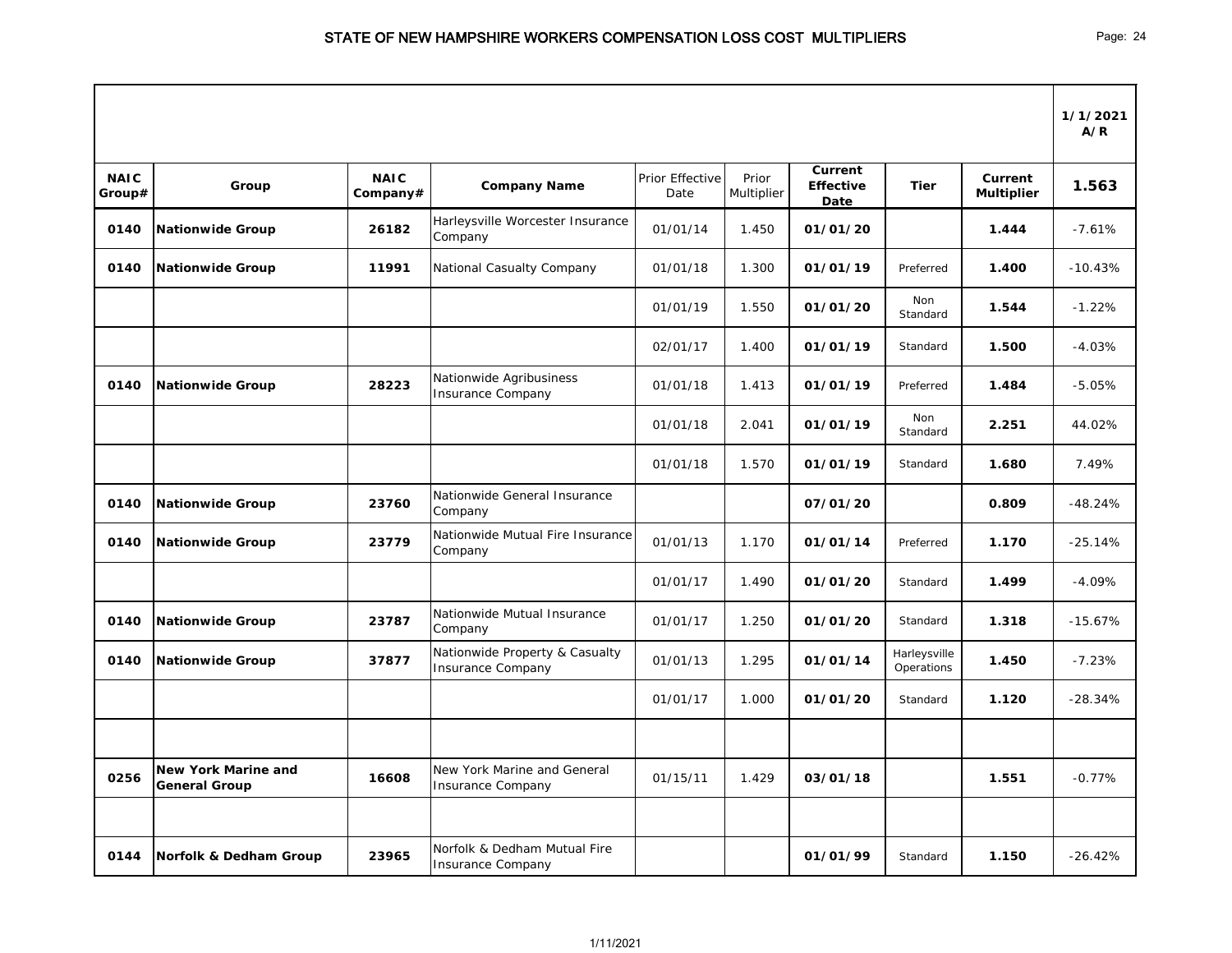|                       |                                          |                         |                                              |                         |                     |                                            |                    |                              | 1/1/2021<br>A/R |
|-----------------------|------------------------------------------|-------------------------|----------------------------------------------|-------------------------|---------------------|--------------------------------------------|--------------------|------------------------------|-----------------|
| <b>NAIC</b><br>Group# | Group                                    | <b>NAIC</b><br>Company# | <b>Company Name</b>                          | Prior Effective<br>Date | Prior<br>Multiplier | <b>Current</b><br><b>Effective</b><br>Date | <b>Tier</b>        | Current<br><b>Multiplier</b> | 1.563           |
|                       |                                          |                         |                                              |                         |                     | 01/01/99                                   | Preferred          | 0.950                        | $-39.22%$       |
|                       |                                          |                         |                                              |                         |                     |                                            |                    |                              |                 |
| 0000                  | <b>Oak River Insurance</b><br>Company    | 34630                   | Oak River Insurance Company                  | 01/01/16                | 1.500               | 05/01/16                                   |                    | 1.350                        | $-13.63%$       |
| 1129                  | <b>OBI America Insurance</b><br>Company  | 15645                   | OBI America Insurance Company                |                         |                     | 10/01/17                                   |                    | 1.300                        | $-16.83%$       |
|                       |                                          |                         |                                              |                         |                     |                                            |                    |                              |                 |
|                       |                                          |                         |                                              |                         |                     |                                            |                    |                              |                 |
| 1129                  | <b>OBI National Insurance</b><br>Company | 14190                   | OBI National Insurance Company               | 10/20/13                | 1.570               | 12/01/19                                   | Standard           | 1.558                        | $-0.32%$        |
|                       |                                          |                         |                                              |                         |                     | 10/20/13                                   | Preferred          | 1.300                        | $-16.83%$       |
|                       |                                          |                         |                                              |                         |                     | 10/20/13                                   | Super<br>Preferred | 1.150                        | $-26.42%$       |
|                       |                                          |                         |                                              |                         |                     |                                            |                    |                              |                 |
| 0311                  | <b>Old Dominion Insurance</b><br>Company | 40231                   | Old Dominion Insurance<br>Company            | 01/01/20                | 1.545               | 01/01/21                                   |                    | 1.563                        | $0.00\%$        |
|                       |                                          |                         |                                              |                         |                     |                                            |                    |                              |                 |
| 0150                  | <b>Old Republic Group</b>                | 11371                   | <b>Great West Casualty Company</b>           | 01/01/18                | 1.547               | 01/01/20                                   |                    | 1.532                        | $-1.98%$        |
| 0150                  | <b>Old Republic Group</b>                | 36897                   | Manufacturers' Alliance<br>Insurance Company | 01/01/14                | 1.573               | 04/01/19                                   |                    | 1.734                        | 10.94%          |
| 0150                  | <b>Old Republic Group</b>                | 24139                   | Old Republic General Insurance<br>Company    | 01/01/20                | 1.540               | 01/01/21                                   |                    | 1.560                        | $-0.19%$        |
| 0150                  | <b>Old Republic Group</b>                | 24147                   | Old Republic Insurance Company               | 01/01/10                | 1.520               | 01/01/21                                   |                    | 1.560                        | $-0.19%$        |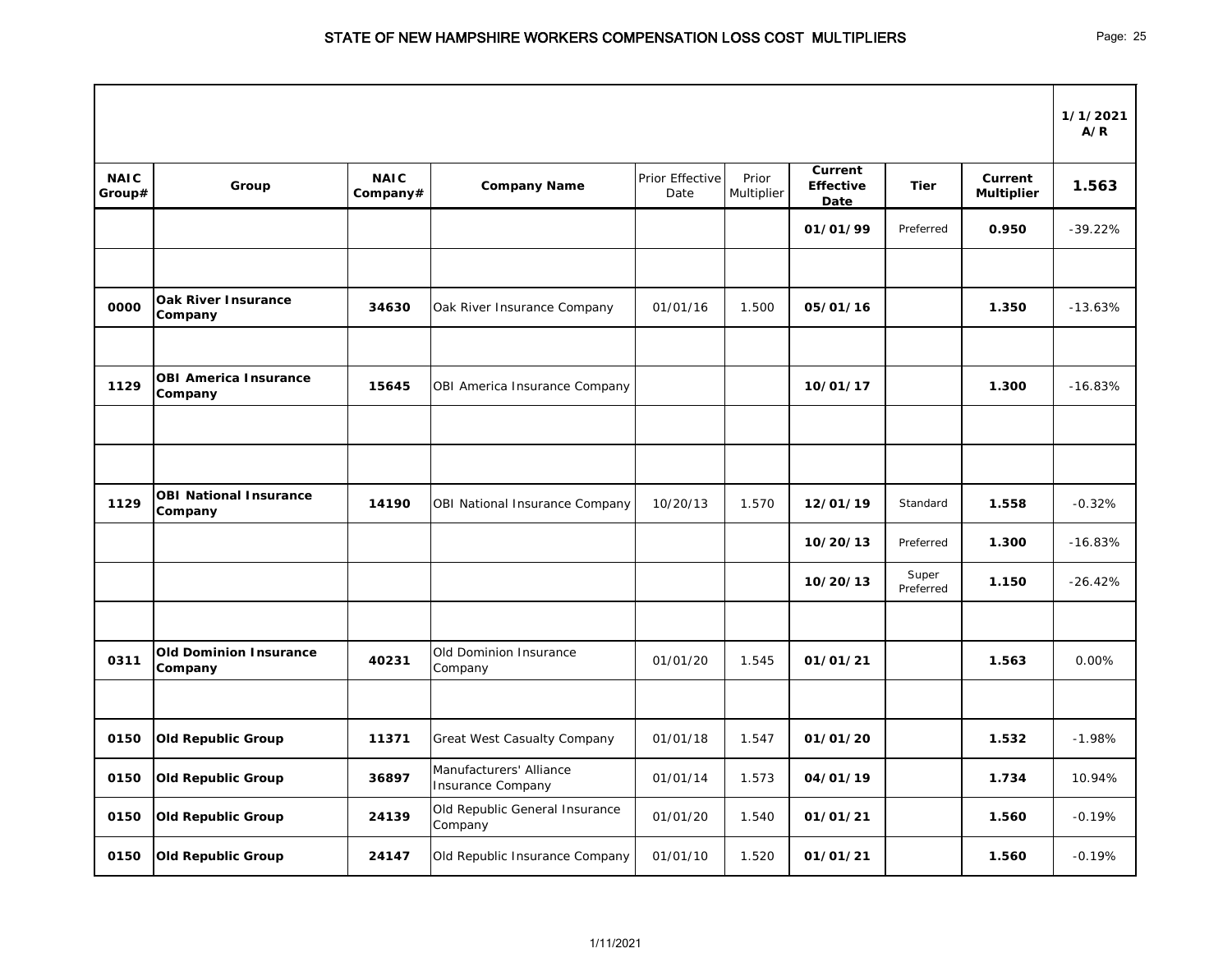|                       |                                 |                         |                                                         |                         |                     |                                     |                        |                              | 1/1/2021<br>A/R |
|-----------------------|---------------------------------|-------------------------|---------------------------------------------------------|-------------------------|---------------------|-------------------------------------|------------------------|------------------------------|-----------------|
| <b>NAIC</b><br>Group# | Group                           | <b>NAIC</b><br>Company# | <b>Company Name</b>                                     | Prior Effective<br>Date | Prior<br>Multiplier | Current<br><b>Effective</b><br>Date | <b>Tier</b>            | Current<br><b>Multiplier</b> | 1.563           |
|                       |                                 |                         |                                                         | 01/01/10                | 1.610               | 08/01/11                            | Aviation               | 1.520                        | $-2.75%$        |
| 150                   | <b>Old Republic Group</b>       | 41424                   | Pennsylvania Manufacturers'<br><b>Indemnity Company</b> | 01/01/14                | 1.231               | 04/01/19                            |                        | 1.357                        | $-13.18%$       |
| 0000                  | <b>Penn Lumbermans Mutual</b>   | 14974                   | Penn Lumbermans Mutual<br><b>Insurance Company</b>      |                         | 1.000               | 12/15/01                            |                        | 1.250                        | $-20.03%$       |
| 0125                  | <b>Penn Millers Group</b>       | 14982                   | Penn Millers Insurance Company                          |                         |                     | 05/01/94                            |                        | 1.231                        | $-21.24%$       |
| 0000                  | Petroleum Casualty Co.          | 12297                   | Petroleum Casualty Company                              |                         |                     | 01/01/96                            |                        | 1.127                        | $-27.90%$       |
| 0775                  | <b>Pharmacists Mutual Group</b> | 16356                   | Chiron Insurance Company                                |                         |                     | 10/01/20                            |                        | 1.265                        | $-19.07%$       |
| 0775                  | <b>Pharmacists Mutual Group</b> | 13714                   | Pharmacists Mutual Insurance<br>Company                 | 01/01/15                | 1.191               | 01/01/20                            | <b>Class 8835</b>      | 1.300                        | $-16.83%$       |
|                       |                                 |                         |                                                         | 01/01/15                | 1.000               | 01/01/20                            | Classes 8045<br>& 8832 | 1.050                        | $-32.82%$       |
|                       |                                 |                         |                                                         | 01/01/15                | 1.150               | 01/01/20                            | All Other              | 1.200                        | $-23.22%$       |
| 0767                  | <b>PMA Group</b>                | 12262                   | Penn Manufacturers Association<br>Insurance Company     | 01/01/14                | 1.368               | 04/01/19                            |                        | 1.508                        | $-3.52%$        |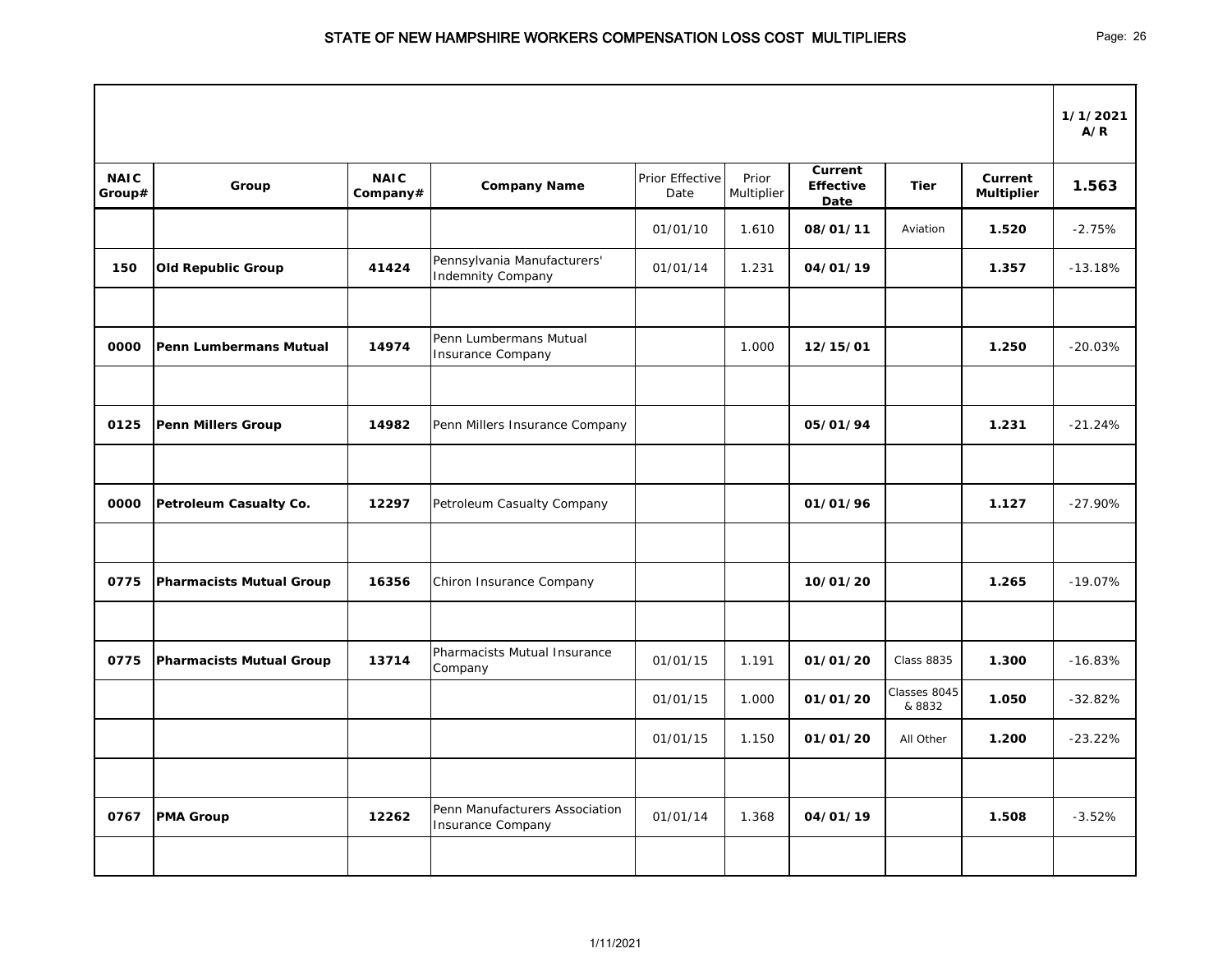|                       |                                                           |                         |                                                   |                         |                     |                                            |             |                                     | 1/1/2021<br>A/R |
|-----------------------|-----------------------------------------------------------|-------------------------|---------------------------------------------------|-------------------------|---------------------|--------------------------------------------|-------------|-------------------------------------|-----------------|
| <b>NAIC</b><br>Group# | Group                                                     | <b>NAIC</b><br>Company# | <b>Company Name</b>                               | Prior Effective<br>Date | Prior<br>Multiplier | <b>Current</b><br><b>Effective</b><br>Date | <b>Tier</b> | <b>Current</b><br><b>Multiplier</b> | 1.563           |
| 0000                  | <b>Preferred Professional</b><br><b>Insurance Company</b> | 36234                   | Preferred Professional Insurance<br>Company       |                         |                     | 12/15/07                                   |             | 1.208                               | $-22.71%$       |
| 0000                  | <b>Premium Group Insurance</b><br>Company                 | 10800                   | Premier Group Insurance<br>Company                | 07/01/06                |                     | 01/01/20                                   |             | 1.540                               | $-1.47%$        |
| 0867                  | <b>Protective Ins Group</b>                               | 12416                   | Protective Insurance Company                      | 01/01/19                | 1.558               | 01/01/20                                   |             | 1.545                               | $-1.15%$        |
| 0853                  | <b>PSM Group</b>                                          | 15059                   | Public Service Mutual Insurance<br>Company        | 01/01/10                | 1.226               | 01/01/11                                   |             | 1.226                               | $-21.56%$       |
| 0156                  | <b>PW Group</b>                                           | 24295                   | Providence Washington<br><b>Insurance Company</b> | 01/01/96                | 1.290               | 01/01/02                                   |             | 1.404                               | $-10.17%$       |
| 0796                  | <b>QBE Ins. Grp LTD</b>                                   | 24414                   | General Casualty Company of<br>Wisconsin          | 01/01/14                | 1.450               | 04/01/17                                   |             | 1.575                               | 0.77%           |
| 0796                  | <b>QBE Ins. Grp LTD</b>                                   | 27740                   | North Pointe Insurance Company                    | 01/01/15                | 1.440               | 03/01/15                                   |             | 1.370                               | $-12.35%$       |
| 0796                  | <b>QBE Ins. Grp LTD</b>                                   | 37257                   | Praetorian Insurance Company                      | 04/01/16                | 1.575               | 04/01/16                                   |             | 1.575                               | 0.77%           |
| 0796                  | <b>QBE Ins. Grp LTD</b>                                   | 24449                   | Regent Insurance Company                          | 04/01/17                | 1.450               | 01/01/21                                   |             | 1.370                               | $-12.35%$       |
| 0796                  | <b>QBE Ins. Grp LTD</b>                                   | 10340                   | Stonington Insurance Company                      |                         |                     | 01/01/15                                   |             | 1.000                               | $-36.02%$       |
| 0796                  | <b>QBE Ins. Grp LTD</b>                                   | 39217                   | <b>QBE Insurance Corporation</b>                  |                         |                     | 02/01/12                                   |             | 1.620                               | 3.65%           |
|                       |                                                           |                         |                                                   |                         |                     |                                            |             |                                     |                 |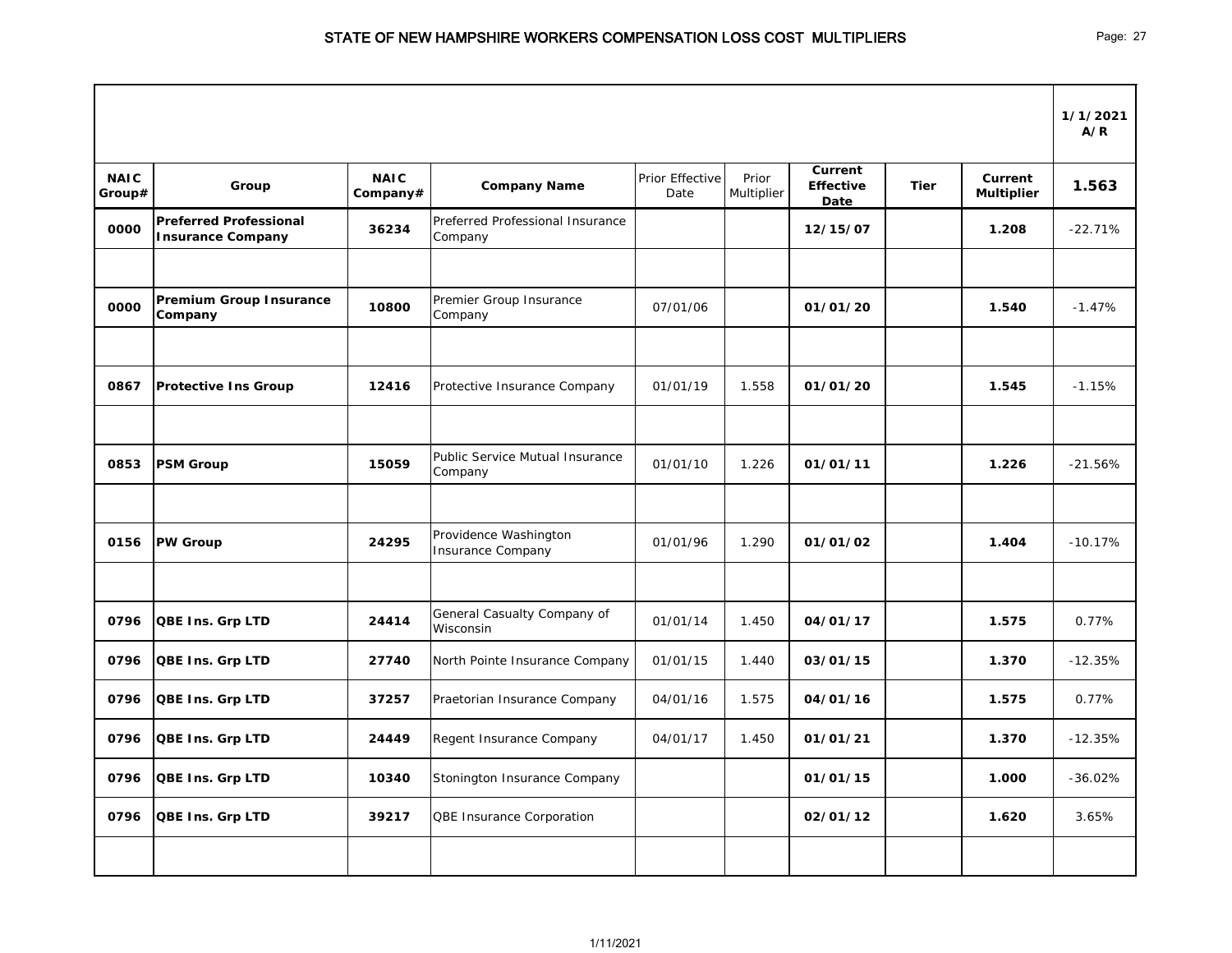|                       |                                                              |                         |                                                        |                         |                     |                                            |             |                              | 1/1/2021<br>A/R |
|-----------------------|--------------------------------------------------------------|-------------------------|--------------------------------------------------------|-------------------------|---------------------|--------------------------------------------|-------------|------------------------------|-----------------|
| <b>NAIC</b><br>Group# | Group                                                        | <b>NAIC</b><br>Company# | <b>Company Name</b>                                    | Prior Effective<br>Date | Prior<br>Multiplier | <b>Current</b><br><b>Effective</b><br>Date | <b>Tier</b> | Current<br><b>Multiplier</b> | 1.563           |
| 3489                  | <b>Republic Companies Group</b>                              | 19216                   | Southern Insurance Company                             | 07/13/06                | 1.400               | 08/01/07                                   |             | 1.350                        | $-13.63%$       |
|                       |                                                              |                         |                                                        |                         |                     |                                            |             |                              |                 |
| 1279                  | <b>Risk Capital Holding Group</b>                            | 11150                   | Arch Insurance Company                                 | 09/11/03                | 1.421               | 04/25/14                                   |             | 1.670                        | 6.85%           |
|                       |                                                              | 30830                   | Arch Indemnity Insurance<br>Company                    |                         |                     | 12/01/19                                   |             | 1.066                        | $-31.80%$       |
|                       |                                                              | 10946                   | Arch Property and Casualty<br><b>Insurance Company</b> |                         |                     | 04/27/20                                   |             | 1.776                        | 13.63%          |
|                       |                                                              |                         |                                                        |                         |                     |                                            |             |                              |                 |
| 0783                  | <b>RLI Insurance Group</b>                                   | 13056                   | RLI Insurance Company                                  |                         |                     | 11/20/12                                   |             | 1.371                        | $-12.28%$       |
|                       |                                                              |                         |                                                        |                         |                     |                                            |             |                              |                 |
| 0553                  | Royal/Sun Alliance Group                                     | 24678                   | Arrowood Indemnity Company                             | 01/01/02                | 1.052               | 01/01/03                                   |             | 1.066                        | $-31.80%$       |
|                       |                                                              |                         |                                                        |                         |                     |                                            |             |                              |                 |
| 0074                  | <b>Safety National Casualty</b>                              | 11123                   | Safety First Insurance Company                         |                         |                     | 05/01/09                                   |             | 1.460                        | $-6.59%$        |
| 0074                  | <b>Safety National Casualty</b>                              | 15105                   | Safety National Casualty<br>Corporation                | 01/01/01                | 1.140               | 01/01/02                                   |             | 1.290                        | $-17.47%$       |
|                       |                                                              |                         |                                                        |                         |                     |                                            |             |                              |                 |
| 0000                  | Sagamore Insurance<br>Company                                | 40460                   | Sagamore Insurance Company                             |                         |                     | 01/01/17                                   |             | 1.448                        | $-7.36%$        |
|                       |                                                              |                         |                                                        |                         |                     |                                            |             |                              |                 |
| 0000                  | <b>Samsung Fire &amp; Marine</b><br><b>Insurance Company</b> | 38300                   | Samsung Fire & Marine<br>Insurance Company             |                         |                     | 02/04/13                                   | Preferred   | 0.874                        | $-44.08%$       |
|                       |                                                              |                         |                                                        |                         |                     | 02/04/13                                   | Standard    | 1.456                        | $-6.85%$        |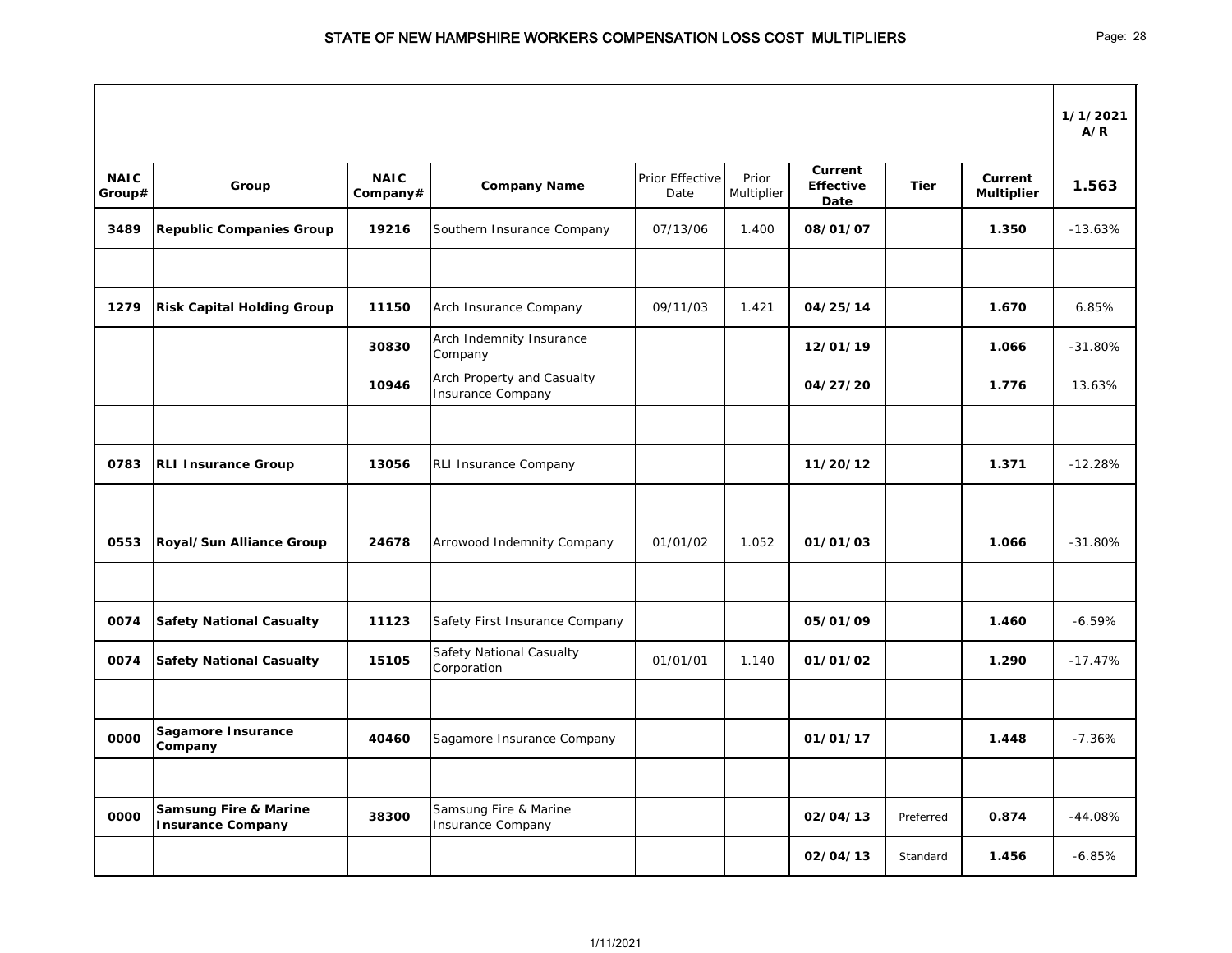|                       |                                                                |                         |                                                  |                         |                     |                                     |             |                                     | 1/1/2021<br>A/R |
|-----------------------|----------------------------------------------------------------|-------------------------|--------------------------------------------------|-------------------------|---------------------|-------------------------------------|-------------|-------------------------------------|-----------------|
| <b>NAIC</b><br>Group# | Group                                                          | <b>NAIC</b><br>Company# | <b>Company Name</b>                              | Prior Effective<br>Date | Prior<br>Multiplier | Current<br><b>Effective</b><br>Date | <b>Tier</b> | <b>Current</b><br><b>Multiplier</b> | 1.563           |
|                       |                                                                |                         |                                                  |                         |                     | 02/04/13                            | Substandard | 1.500                               | $-4.03%$        |
|                       |                                                                |                         |                                                  |                         |                     |                                     |             |                                     |                 |
| 0000                  | <b>SeaBright Insurance</b><br>Company                          | 15563                   | SeaBright Insurance Company                      | 04/01/09                | 1.357               | 06/01/17                            |             | 1.450                               | $-7.23%$        |
|                       |                                                                |                         |                                                  |                         |                     |                                     |             |                                     |                 |
| 0242                  | <b>Selective Insurance</b><br><b>Company of America</b>        | 12572                   | Selective Insurance Company of<br>America        | 07/01/17                |                     | 03/01/21                            |             | 0.990                               | $-36.66%$       |
|                       |                                                                |                         |                                                  |                         |                     |                                     |             |                                     |                 |
| 0242                  | <b>Selective Insurance</b><br><b>Company of South Carolina</b> | 19259                   | Selective Insurance Company of<br>South Carolina | 01/01/19                | 1.259               | 03/01/21                            |             | 1.150                               | $-26.42%$       |
|                       |                                                                |                         |                                                  |                         |                     |                                     |             |                                     |                 |
| 0242                  | <b>Selective Insurance</b><br><b>Company of the Southeast</b>  | 39926                   | Selective Insurance Company of<br>the Southeast  | 01/01/19                | 1.401               | 03/01/21                            |             | 1.350                               | $-13.63%$       |
|                       |                                                                |                         |                                                  |                         |                     |                                     |             |                                     |                 |
| 0242                  | <b>Selective Way Insurance</b><br>Company                      | 26301                   | Selective Way Insurance<br>Company               | 01/01/20                | 1.545               | 03/01/21                            |             | 1.560                               | $-0.19%$        |
|                       |                                                                |                         |                                                  |                         |                     |                                     |             |                                     |                 |
| 0169                  | <b>Sentry Insurance Group</b>                                  | 23434                   | Middlesex Insurance Company                      | 01/01/17                | 1.220               | 01/01/21                            |             | 1.260                               | $-19.39%$       |
| 0169                  | <b>Sentry Insurance Group</b>                                  | 24988                   | Sentry Insurance, A Mutual<br>Company            | 01/01/17                | 1.490               | 01/01/21                            |             | 1.540                               | $-1.47%$        |
| 0169                  | <b>Sentry Insurance Group</b>                                  | 21180                   | Sentry Select Insurance<br>Company               | 01/01/17                | 1.490               | 01/01/21                            |             | 1.540                               | $-1.47%$        |
| 0169                  | <b>Sentry Insurance Group</b>                                  | 28460                   | Sentry Casualty Company                          | 03/01/14                | 1.294               | 01/01/17                            |             | 1.350                               | $-13.63%$       |
|                       |                                                                |                         |                                                  |                         |                     |                                     |             |                                     |                 |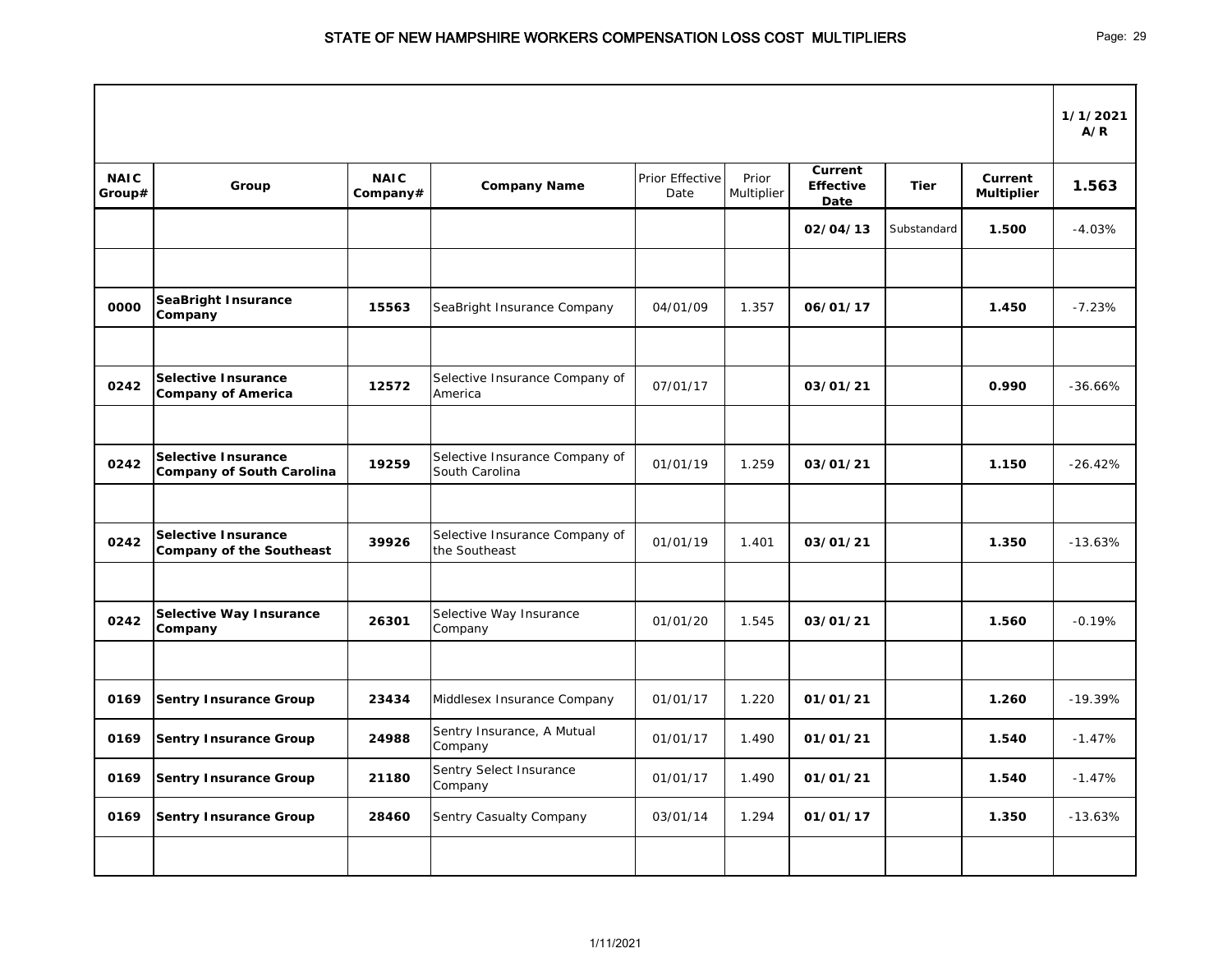|                       |                                                    |                         |                                                         |                         |                     |                                            |             |                              | 1/1/2021<br>A/R |
|-----------------------|----------------------------------------------------|-------------------------|---------------------------------------------------------|-------------------------|---------------------|--------------------------------------------|-------------|------------------------------|-----------------|
| <b>NAIC</b><br>Group# | Group                                              | <b>NAIC</b><br>Company# | <b>Company Name</b>                                     | Prior Effective<br>Date | Prior<br>Multiplier | Current<br><b>Effective</b><br><b>Date</b> | <b>Tier</b> | Current<br><b>Multiplier</b> | 1.563           |
| 0681                  | <b>Service American Indemnity</b><br>Company       | 39152                   | Service American Indemnity<br>Company                   |                         |                     | 02/15/19                                   | Safety Plus | 1.000                        | $-36.02%$       |
|                       |                                                    |                         |                                                         |                         |                     |                                            | Safety      | 1.050                        | $-32.82%$       |
|                       |                                                    |                         |                                                         |                         |                     |                                            | Standard    | 1.350                        | $-13.63%$       |
|                       |                                                    |                         |                                                         |                         |                     |                                            | Preferred   | 1.250                        | $-20.03%$       |
|                       |                                                    |                         |                                                         |                         |                     |                                            |             |                              |                 |
|                       |                                                    | 43389                   | <b>Service Lloyds Insurance</b><br>Company              |                         |                     | 12/03/20                                   | Prestige    | 1.000                        | $-36.02%$       |
|                       |                                                    |                         |                                                         |                         |                     |                                            | Premier     | 1.050                        | $-32.82%$       |
|                       |                                                    |                         |                                                         |                         |                     |                                            | Strategic   | 1.250                        | $-20.03%$       |
|                       |                                                    |                         |                                                         |                         |                     |                                            | Standard    | 1.350                        | $-13.63%$       |
|                       |                                                    |                         |                                                         |                         |                     |                                            |             |                              |                 |
| 0000                  | <b>Sirius America Insurance</b><br>Company         | 38776                   | Sirius America Insurance<br>Company                     |                         |                     | 05/01/19                                   |             | 1.390                        | $-11.07%$       |
|                       |                                                    |                         |                                                         |                         |                     |                                            |             |                              |                 |
| 3219                  | Sompo Japan Insurance<br><b>Company of America</b> | 11126                   | Sompo America Insurance<br>Company                      | 12/01/17                | 1.380               | 01/01/21                                   |             | 1.560                        | $-0.19%$        |
|                       |                                                    | 38997                   | Sompo America Fire & Marine<br><b>Insurance Company</b> |                         |                     | 12/01/17                                   |             | 1.030                        | $-34.10%$       |
|                       |                                                    |                         |                                                         |                         |                     |                                            |             |                              |                 |
| 0000                  | SPARTA Insurance Company                           | 20613                   | SPARTA Insurance Company                                | 09/01/10                | 1.610               | 01/01/13                                   |             | 1.560                        | $-0.19%$        |
|                       |                                                    |                         |                                                         |                         |                     |                                            |             |                              |                 |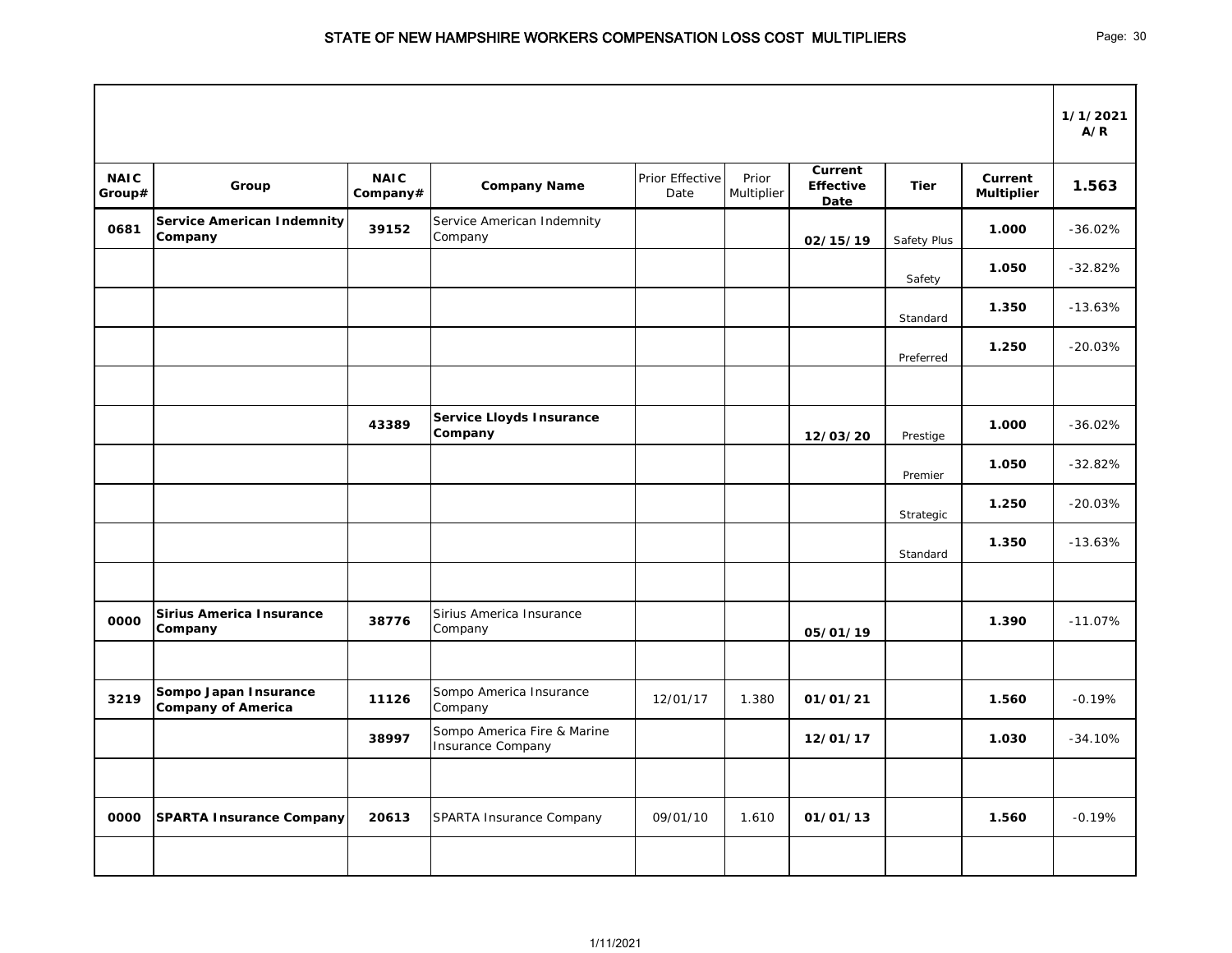|                       |                                                       |                         |                                                      |                         |                     |                                            |                         |                              | 1/1/2021<br>A/R |
|-----------------------|-------------------------------------------------------|-------------------------|------------------------------------------------------|-------------------------|---------------------|--------------------------------------------|-------------------------|------------------------------|-----------------|
| <b>NAIC</b><br>Group# | Group                                                 | <b>NAIC</b><br>Company# | <b>Company Name</b>                                  | Prior Effective<br>Date | Prior<br>Multiplier | <b>Current</b><br><b>Effective</b><br>Date | <b>Tier</b>             | Current<br><b>Multiplier</b> | 1.563           |
| 0000                  | <b>StarStone National</b><br><b>Insurance Company</b> | 25496                   | <b>StarStone National Insurance</b><br>Company       |                         |                     | 04/01/16                                   |                         | 1.400                        | $-10.43%$       |
|                       |                                                       |                         |                                                      |                         |                     |                                            |                         |                              |                 |
| 4670                  | <b>Starr Group</b>                                    | 38318                   | Starr Indemnity & Liability<br>Company               | 10/15/11                | 1.390               | 05/16/18                                   |                         | 1.551                        | $-0.77%$        |
|                       |                                                       | 16109                   | <b>Starr Specialty Insurance</b><br>Company          |                         |                     | 05/16/18                                   |                         | 1.330                        | $-14.91%$       |
|                       |                                                       |                         |                                                      |                         |                     |                                            |                         |                              |                 |
| 0176                  | <b>State Farm Insurance Group</b>                     | 25143                   | State Farm Fire & Casualty<br>Company                | 01/01/14                | 1.142               | 01/01/21                                   | Tier 1<br>(class based) | 1.424                        | $-8.89%$        |
|                       |                                                       |                         |                                                      | 01/01/11                | 1.456               | 01/01/14                                   | Tier 2<br>(class based) | 1.344                        | $-14.01%$       |
|                       |                                                       |                         |                                                      | 01/01/13                | 1.569               | 01/01/14                                   | Tier 3<br>(class based) | 1.546                        | $-1.11%$        |
| 0176                  | <b>State Farm Insurance Group</b>                     | 25151                   | State Farm General Insurance<br>Company              |                         |                     | 01/01/96                                   |                         | 1.097                        | $-29.81%$       |
|                       |                                                       |                         |                                                      |                         |                     |                                            |                         |                              |                 |
| 0000                  | <b>Stonewood National</b><br><b>Insurance Company</b> | 31925                   | Stonewood National Insurance<br>Company              |                         |                     | 05/15/14                                   |                         | 1.550                        | $-0.83%$        |
|                       |                                                       |                         |                                                      |                         |                     |                                            |                         |                              |                 |
| 0181                  | <b>Swiss Re Group</b>                                 | 39845                   | <b>Employers Reinsurance</b><br>Corporaton           | 07/01/07                | 1.560               | 01/01/08                                   |                         | 1.421                        | $-9.09%$        |
| 0181                  | <b>Swiss Re Group</b>                                 | 29874                   | North American Specialty<br><b>Insurance Company</b> | 07/01/07                | 1.560               | 09/01/09                                   |                         | 1.510                        | $-3.39%$        |
| 0181                  | <b>Swiss Re Group</b>                                 | 29700                   | North American Elite Insurance<br>Company            | 07/01/07                | 1.614               | 01/01/13                                   |                         | 1.569                        | 0.38%           |
| 0181                  | <b>Swiss Re Group</b>                                 | 34207                   | Westport Insurance Corp.                             | 07/01/07                | 1.421               | 09/01/09                                   |                         | 1.316                        | $-15.80%$       |
|                       |                                                       |                         |                                                      |                         |                     |                                            |                         |                              |                 |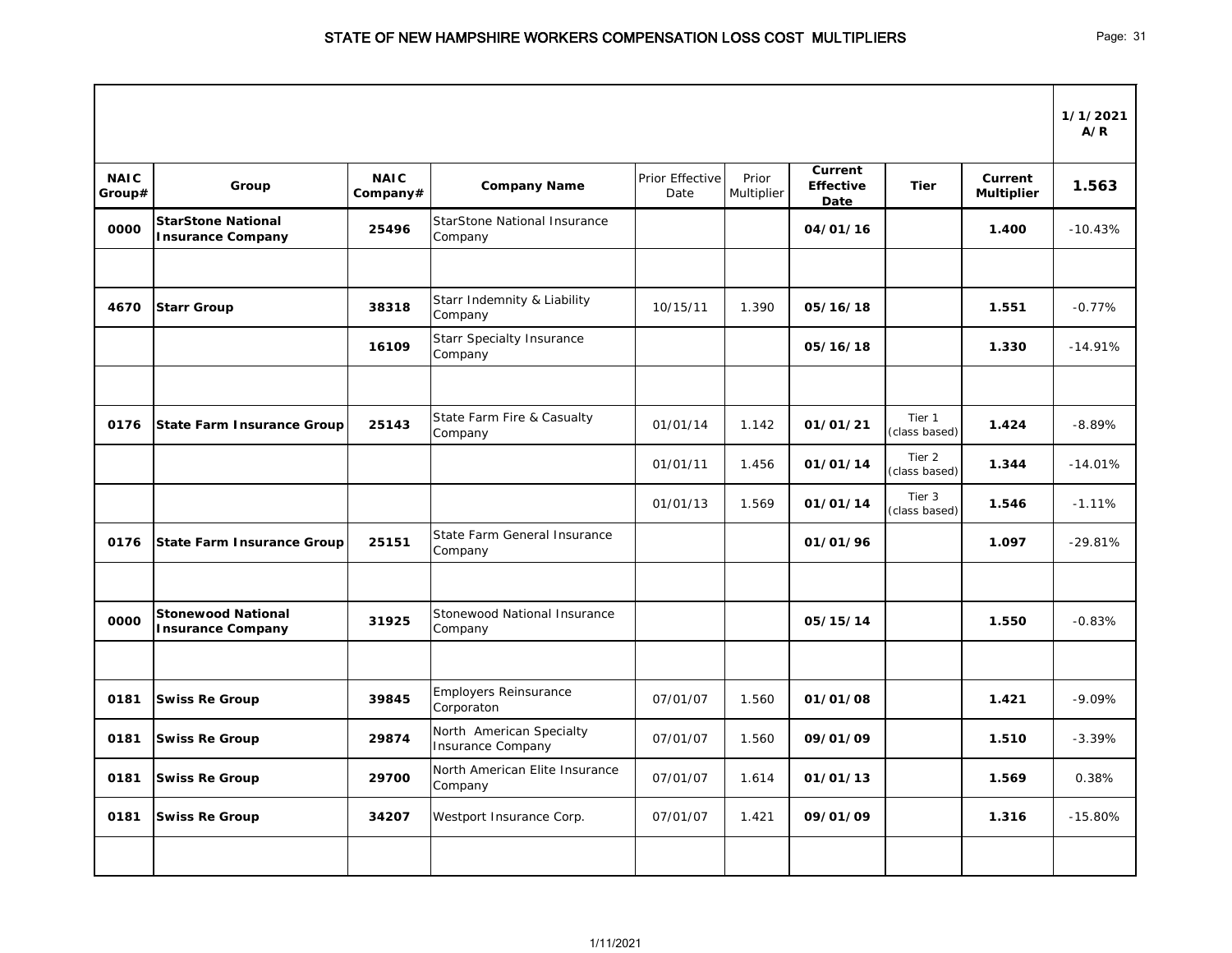|                       |                                 |                         |                                                                 |                         |                     |                                            |             |                              | 1/1/2021<br>A/R |
|-----------------------|---------------------------------|-------------------------|-----------------------------------------------------------------|-------------------------|---------------------|--------------------------------------------|-------------|------------------------------|-----------------|
| <b>NAIC</b><br>Group# | Group                           | <b>NAIC</b><br>Company# | <b>Company Name</b>                                             | Prior Effective<br>Date | Prior<br>Multiplier | <b>Current</b><br><b>Effective</b><br>Date | <b>Tier</b> | Current<br><b>Multiplier</b> | 1.563           |
| 0748                  | <b>Texas St. National Group</b> | 12831                   | <b>State National Insurance</b><br>Company, Inc.                | 10/01/03                | 1.400               | 01/01/20                                   | Standard    | 1.370                        | $-12.35%$       |
|                       |                                 |                         |                                                                 | 10/01/03                | 1.200               | 01/01/20                                   | Preferred   | 1.370                        | $-12.35%$       |
|                       |                                 |                         |                                                                 |                         |                     |                                            |             |                              |                 |
| 0000                  | T.H.E. Insurance Company        | 12866                   | T.H.E Insurance Company                                         | 01/01/18                | 1.412               | 01/01/19                                   |             | 1.526                        | $-2.37%$        |
|                       |                                 |                         |                                                                 |                         |                     |                                            |             |                              |                 |
| 3703                  | Tower Grp Cos.                  | 10205                   | Mountain Valley Indemnity<br>Company                            | 03/01/99                | 1.250               | 04/01/02                                   |             | 1.403                        | $-10.24%$       |
| 3703                  | Tower Grp Cos.                  | 44300                   | Tower Insurance Company of<br>New York                          |                         |                     | 10/15/07                                   |             | 1.450                        | $-7.23%$        |
| 3703                  | Tower Grp Cos.                  | 43702                   | <b>Tower National Insurance</b><br>Company                      |                         |                     | 07/01/09                                   |             | 1.210                        | $-22.58%$       |
|                       |                                 |                         |                                                                 |                         |                     |                                            |             |                              |                 |
| 3548                  | <b>Travelers Group</b>          | 41769                   | Athena Assurance Company                                        | 01/01/07                | 1.374               | 01/01/08                                   |             | 1.374                        | $-12.09%$       |
| 3548                  | <b>Travelers Group</b>          | 25615                   | Charter Oak Fire Insurance<br>Company, The                      | 01/01/15                | 1.447               | 01/01/17                                   |             | 1.420                        | $-9.15%$        |
| 3548                  | <b>Travelers Group</b>          | 36463                   | Discover Property & Casualty<br><b>Insurance Company</b>        | 01/01/12                | 0.976               | 01/01/14                                   |             | 0.987                        | $-36.85%$       |
| 3548                  | <b>Travelers Group</b>          | 41483                   | Farmington Casualty Company                                     | 01/01/15                | 0.868               | 01/01/17                                   |             | 0.852                        | $-45.49%$       |
| 3548                  | <b>Travelers Group</b>          | 35386                   | Fidelity & Guaranty Insurance<br>Company                        | 01/01/12                | 1.395               | 01/01/14                                   |             | 1.410                        | $-9.79%$        |
| 3548                  | <b>Travelers Group</b>          | 25879                   | <b>Fidelity &amp; Guaranty Insurance</b><br><b>Underwriters</b> | 01/01/12                | 1.116               | 01/01/14                                   |             | 1.128                        | $-27.83%$       |
| 3548                  | <b>Travelers Group</b>          | 25623                   | Phoenix Insurance Company, The                                  | 01/01/16                | 1.505               | 01/01/17                                   |             | 1.491                        | $-4.61%$        |
| 3548                  | <b>Travelers Group</b>          | 24767                   | St Paul Fire and Marine<br><b>Insurance Company</b>             | 01/01/07                | 1.374               | 01/01/08                                   |             | 1.374                        | $-12.09%$       |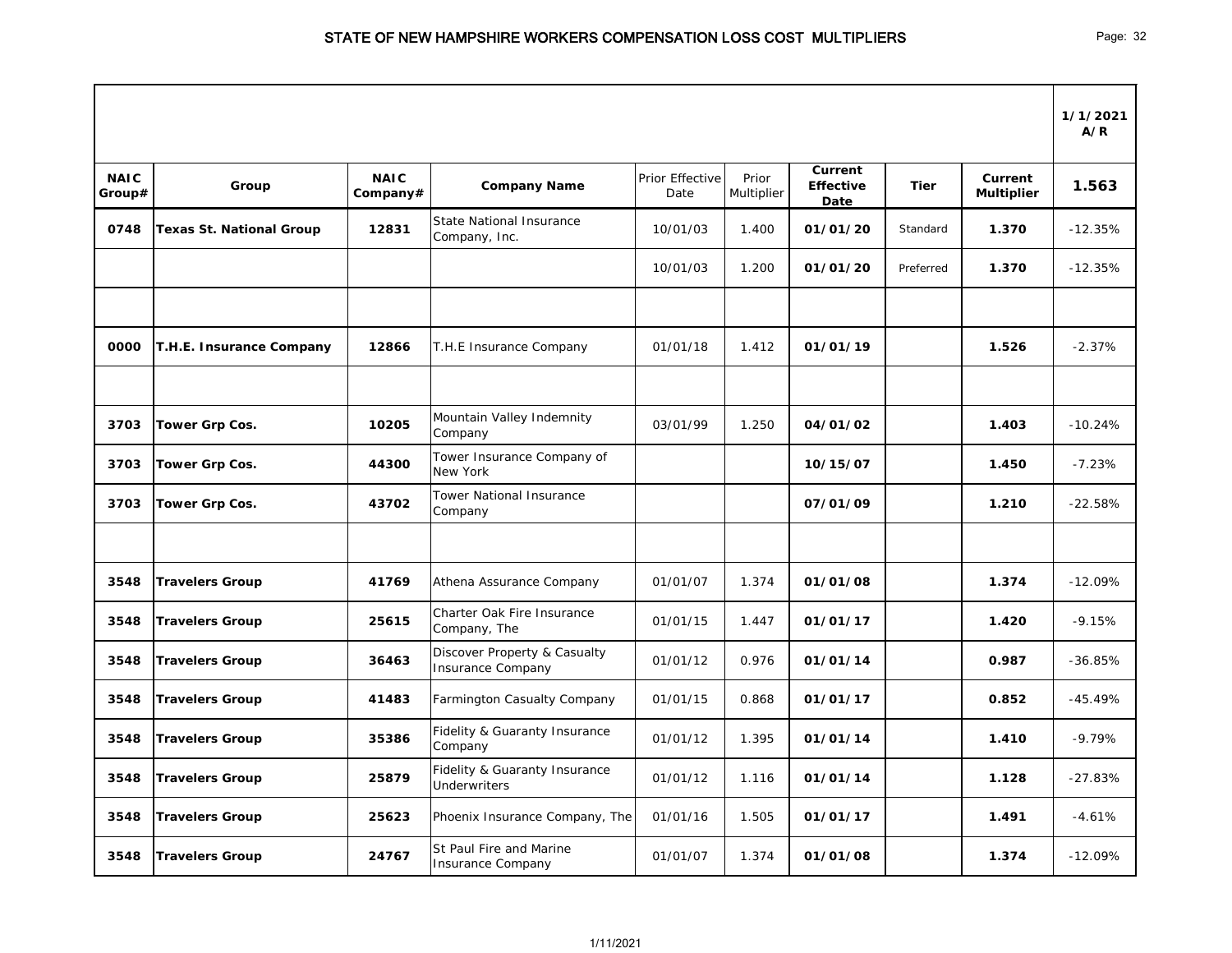|                       |                                     |                         |                                                          |                         |                     |                                     |                           |                              | 1/1/2021<br>A/R |
|-----------------------|-------------------------------------|-------------------------|----------------------------------------------------------|-------------------------|---------------------|-------------------------------------|---------------------------|------------------------------|-----------------|
| <b>NAIC</b><br>Group# | Group                               | <b>NAIC</b><br>Company# | <b>Company Name</b>                                      | Prior Effective<br>Date | Prior<br>Multiplier | Current<br><b>Effective</b><br>Date | <b>Tier</b>               | Current<br><b>Multiplier</b> | 1.563           |
| 3548                  | <b>Travelers Group</b>              | 24775                   | St Paul Guardian Insurance<br>Company                    | 01/01/07                | 1.236               | 01/01/08                            |                           | 1.236                        | $-20.92%$       |
| 3548                  | <b>Travelers Group</b>              | 24791                   | St Paul Mercury Insurance<br>Company                     | 01/01/07                | 1.099               | 01/01/08                            |                           | 1.099                        | $-29.69%$       |
| 3548                  | <b>Travelers Group</b>              | 19224                   | St. Paul Protective Insurance<br>Company                 | 01/01/07                | 1.608               | 01/01/08                            |                           | 1.608                        | 2.88%           |
| 3548                  | <b>Travelers Group</b>              | 19070                   | <b>Standard Fire Insurance</b><br>Company, The           | 01/01/15                | 1.447               | 01/01/17                            |                           | 1.420                        | $-9.15%$        |
| 3548                  | <b>Travelers Group</b>              | 19038                   | Travelers Casualty & Surety<br>Company                   | 01/01/16                | 1.505               | 01/01/17                            |                           | 0.852                        | $-45.49%$       |
| 3548                  | <b>Travelers Group</b>              | 25666                   | Travelers Indemnity Company of<br>America, The           | 01/01/15                | 1.302               | 01/01/17                            |                           | 1.278                        | $-18.23%$       |
| 3548                  | <b>Travelers Group</b>              | 25682                   | Travelers Indemnity Company of<br>Connecticut, The       | 01/01/15                | 1.158               | 01/01/17                            |                           | 1.136                        | $-27.32%$       |
| 3548                  | <b>Travelers Group</b>              | 25658                   | Travelers Indemnity Company,<br><b>The</b>               | 01/01/15                | 1.013               | 01/01/17                            |                           | 0.994                        | $-36.40%$       |
| 3548                  | <b>Travelers Group</b>              | 25674                   | <b>Travelers Property Casualty</b><br>Company of America | 01/01/20                | 1.540               | 01/01/21                            |                           | 1.562                        | $-0.06%$        |
| 3548                  | <b>Travelers Group</b>              | 25887                   | United States Fidelity & Guaranty<br>Company             | 01/01/12                | 1.534               | 01/01/14                            |                           | 1.551                        | $-0.77%$        |
|                       |                                     |                         |                                                          |                         |                     |                                     |                           |                              |                 |
| 0000                  | <b>Triumphe Casualty</b><br>Company | 41106                   | Triumphe Casualty Company                                |                         |                     | 12/01/15                            |                           | 1.550                        | $-0.83%$        |
|                       |                                     |                         |                                                          |                         |                     |                                     |                           |                              |                 |
| 0201                  | <b>Utica Mutual Ins. Group</b>      | 25984                   | Graphic Arts Mutual Insurance<br>Company                 | 01/01/17                | 1.530               | 03/01/20                            | Preferred<br>(all other)  | 1.499                        | $-4.09%$        |
|                       |                                     |                         |                                                          | 01/01/18                | 1.196               | 01/01/18                            | Preferred<br>(class 8832) | 1.311                        | $-16.12%$       |
|                       |                                     |                         |                                                          | 01/01/17                | 1.300               | 03/01/20                            | Select<br>(all other)     | 1.301                        | $-16.76%$       |
|                       |                                     |                         |                                                          | 01/01/18                | 1.480               | 03/01/18                            | Select<br>(class 8832)    | 1.161                        | $-25.72%$       |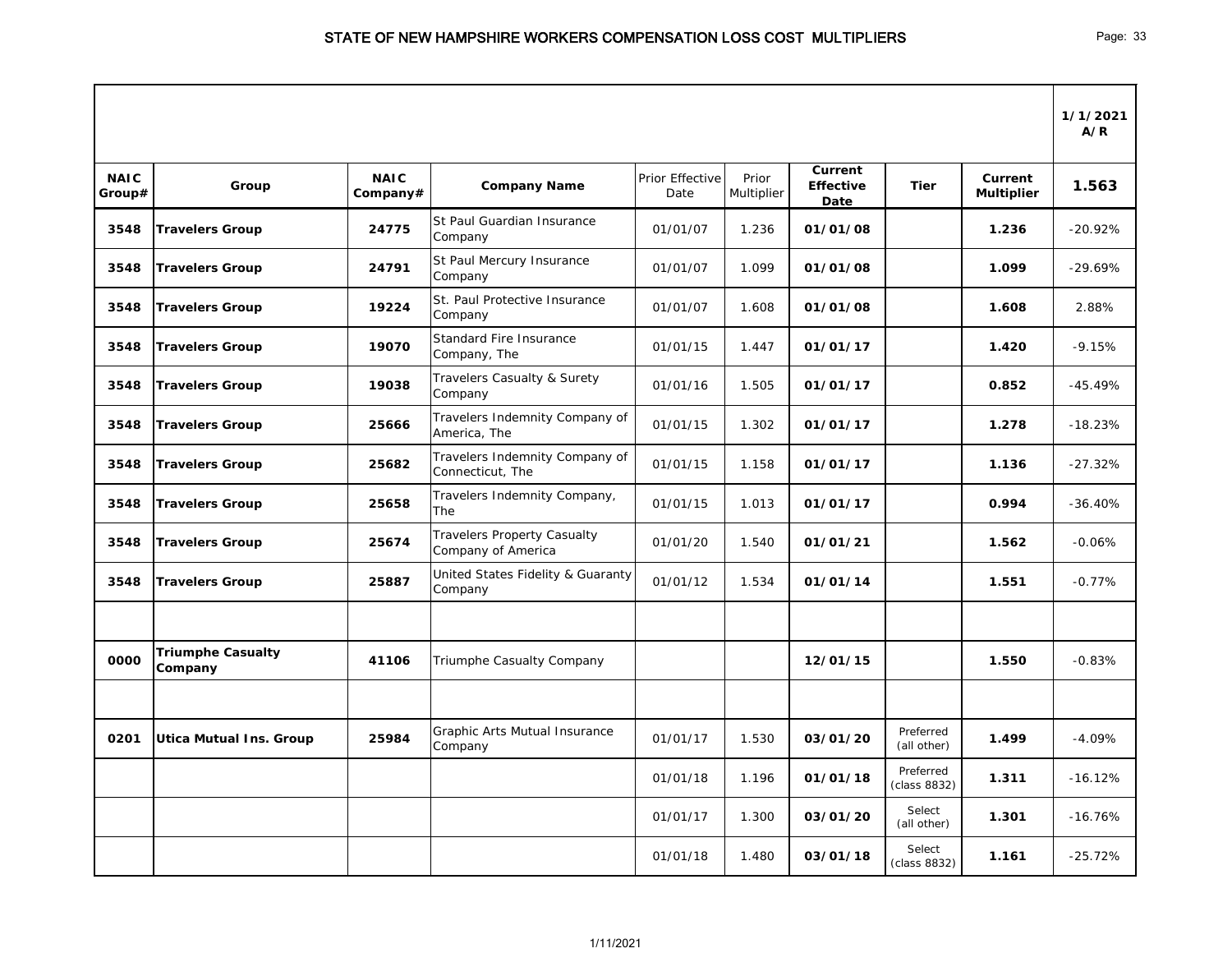|                       |                                                           |                         |                                             |                         |                     |                                     |              |                              | 1/1/2021<br>A/R |
|-----------------------|-----------------------------------------------------------|-------------------------|---------------------------------------------|-------------------------|---------------------|-------------------------------------|--------------|------------------------------|-----------------|
| <b>NAIC</b><br>Group# | Group                                                     | <b>NAIC</b><br>Company# | <b>Company Name</b>                         | Prior Effective<br>Date | Prior<br>Multiplier | Current<br><b>Effective</b><br>Date | <b>Tier</b>  | Current<br><b>Multiplier</b> | 1.563           |
| 0201                  | <b>Utica Mutual Ins. Group</b>                            | 12475                   | Republic-Franklin Insurance<br>Company      | 01/01/15                | 1.055               | 03/01/20                            | All Other    | 1.129                        | $-27.77%$       |
|                       |                                                           |                         |                                             | 01/01/18                | 1.161               | 03/01/18                            | (class 8832) | 1.059                        | $-32.25%$       |
| 0201                  | <b>Utica Mutual Ins. Group</b>                            | 25976                   | Utica Mutual Insurance Company              | 01/01/15                | 1.575               | 01/01/17                            | All Other    | 1.727                        | 10.49%          |
|                       |                                                           |                         |                                             | 01/01/18                | 1.702               | 03/01/18                            | Class Based  | 1.552                        | $-0.70%$        |
|                       |                                                           |                         |                                             |                         |                     |                                     |              |                              |                 |
| 0201                  | <b>Utica National Insurance</b><br><b>Company of Ohio</b> | 13998                   | Utica National Insurance<br>Company of Ohio | 04/01/19                | 1.300               | 03/01/20                            | All Other    | 0.979                        | $-37.36%$       |
|                       |                                                           |                         |                                             |                         |                     | 04/01/19                            | (class 8832) | 1.161                        | $-25.72%$       |
| 0201                  | <b>Utica National Insurance</b><br>Texas                  | 43478                   | Utica National Insurance Texas              | 04/01/19                | 1.055               | 03/01/20                            | All Other    | 0.850                        | $-45.62%$       |
|                       |                                                           |                         |                                             |                         |                     | 04/01/19                            | (class 8832) | 1.059                        | $-32.25%$       |
| 0000                  | Vanliner Insurance Co.                                    | 21172                   | Vanliner Insurance Company                  | 01/01/09                | 1.503               | 01/01/16                            |              | 1.250                        | $-20.03%$       |
| 0234                  | <b>Vermont Mutual Group</b>                               | 26018                   | Vermont Mutual Insurance<br>Company         |                         |                     | 10/11/99                            |              | 1.102                        | $-29.49%$       |
| 4254                  | <b>Warranty Group</b>                                     | 40827                   | Virginia Surety Co. Inc.                    | 1.1.98                  | 1.192               | 05/01/03                            |              | 1.412                        | $-9.66%$        |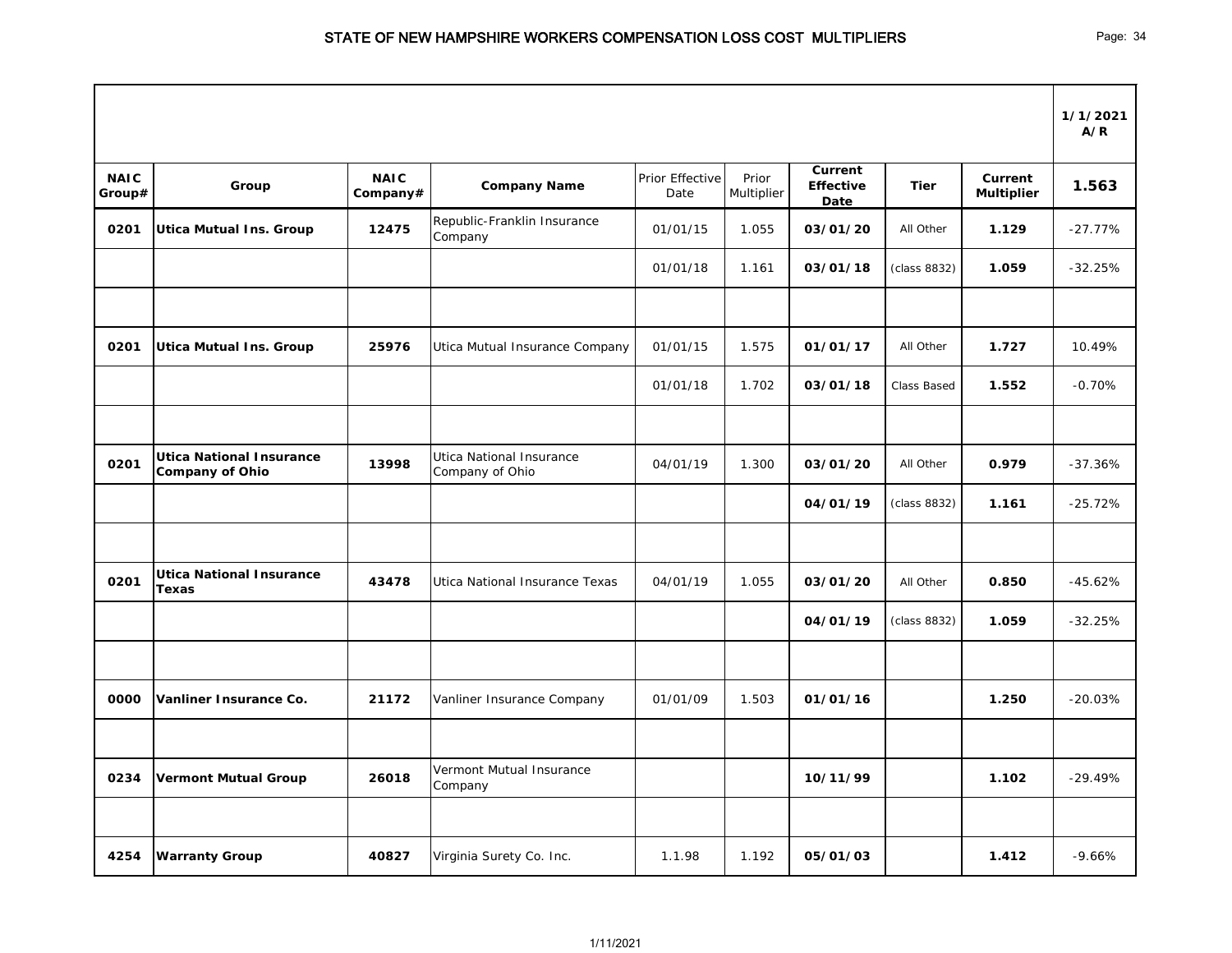|                       |                                                     |                         |                                                |                         |                     |                                            |                    |                                     | 1/1/2021<br>A/R |
|-----------------------|-----------------------------------------------------|-------------------------|------------------------------------------------|-------------------------|---------------------|--------------------------------------------|--------------------|-------------------------------------|-----------------|
| <b>NAIC</b><br>Group# | Group                                               | <b>NAIC</b><br>Company# | <b>Company Name</b>                            | Prior Effective<br>Date | Prior<br>Multiplier | <b>Current</b><br><b>Effective</b><br>Date | <b>Tier</b>        | <b>Current</b><br><b>Multiplier</b> | 1.563           |
|                       |                                                     |                         |                                                |                         |                     |                                            |                    |                                     |                 |
| 0000                  | <b>West Bend Mutual</b><br><b>Insurance Company</b> | 15350                   | West Bend Mutual Insurance<br>Company          |                         |                     | 04/01/19                                   |                    | 1.500                               | $-4.03%$        |
|                       |                                                     |                         |                                                |                         |                     |                                            |                    |                                     |                 |
| 1129                  | <b>White Mountains Ins. Grp</b><br>(OneBeacon Grp)  | 27154                   | <b>Atlantic Specialty Insurance</b><br>Company | 01/01/13                | 1.568               | 12/01/19                                   | Standard           | 1.558                               | $-0.32%$        |
|                       |                                                     |                         |                                                |                         |                     | 12/01/11                                   | Preferred          | 1.300                               | $-16.83%$       |
|                       |                                                     |                         |                                                |                         |                     | 12/01/11                                   | Super<br>Preferred | 1.150                               | $-26.42%$       |
| 1129                  | <b>White Mountains Ins. Grp</b><br>(OneBeacon Grp)  | 20648                   | Employers' Fire Ins. Co.                       | 05/01/06                | 1.574               | 01/01/13                                   |                    | 1.568                               | 0.32%           |
| 1129                  | <b>White Mountains Ins. Grp</b><br>(OneBeacon Grp)  | 38369                   | Northern Assurance Co. of<br>America           |                         |                     | 10/01/01                                   |                    | 1.190                               | $-23.86%$       |
| 1129                  | <b>White Mountains Ins. Grp</b><br>(OneBeacon Grp)  | 20621                   | OneBeacon America Insurance<br>Company         | 10/01/01                | 1.190               | 07/15/04                                   |                    | 1.373                               | $-12.16%$       |
| 1129                  | <b>White Mountains Ins. Grp</b><br>(OneBeacon Grp)  | 21970                   | OneBeacon Insurance Company                    | 08/01/09                | 1.300               | 01/01/10                                   |                    | 1.150                               | $-26.42%$       |
| 1129                  | <b>White Mountains Ins. Grp</b><br>(OneBeacon Grp)  | 21962                   | Pennsylvania General Insurance<br>Company      | 10/01/01                | 0.980               | 07/15/04                                   |                    | 1.220                               | $-21.94%$       |
| 1129                  | <b>White Mountains Ins. Grp</b><br>(OneBeacon Grp)  | 31267                   | York Insurance Company of<br>Maine             | 10/01/01                | 1.400               | 07/15/04                                   | Tier 1             | 1.525                               | $-2.43%$        |
|                       |                                                     |                         |                                                | 10/01/01                | 0.980               | 07/15/04                                   | Tier 2             | 1.220                               | $-21.94%$       |
|                       |                                                     |                         |                                                | 10/01/01                | 1.190               | 07/15/04                                   | Tier 3             | 1.373                               | $-12.16%$       |
|                       |                                                     |                         |                                                |                         |                     |                                            |                    |                                     |                 |
| 0000                  | <b>Work First Casualty</b><br>Company               | 31232                   | Work First Casualty Company                    |                         |                     | 11/01/18                                   |                    | 1.453                               | $-7.04%$        |
|                       |                                                     |                         |                                                |                         |                     |                                            |                    |                                     |                 |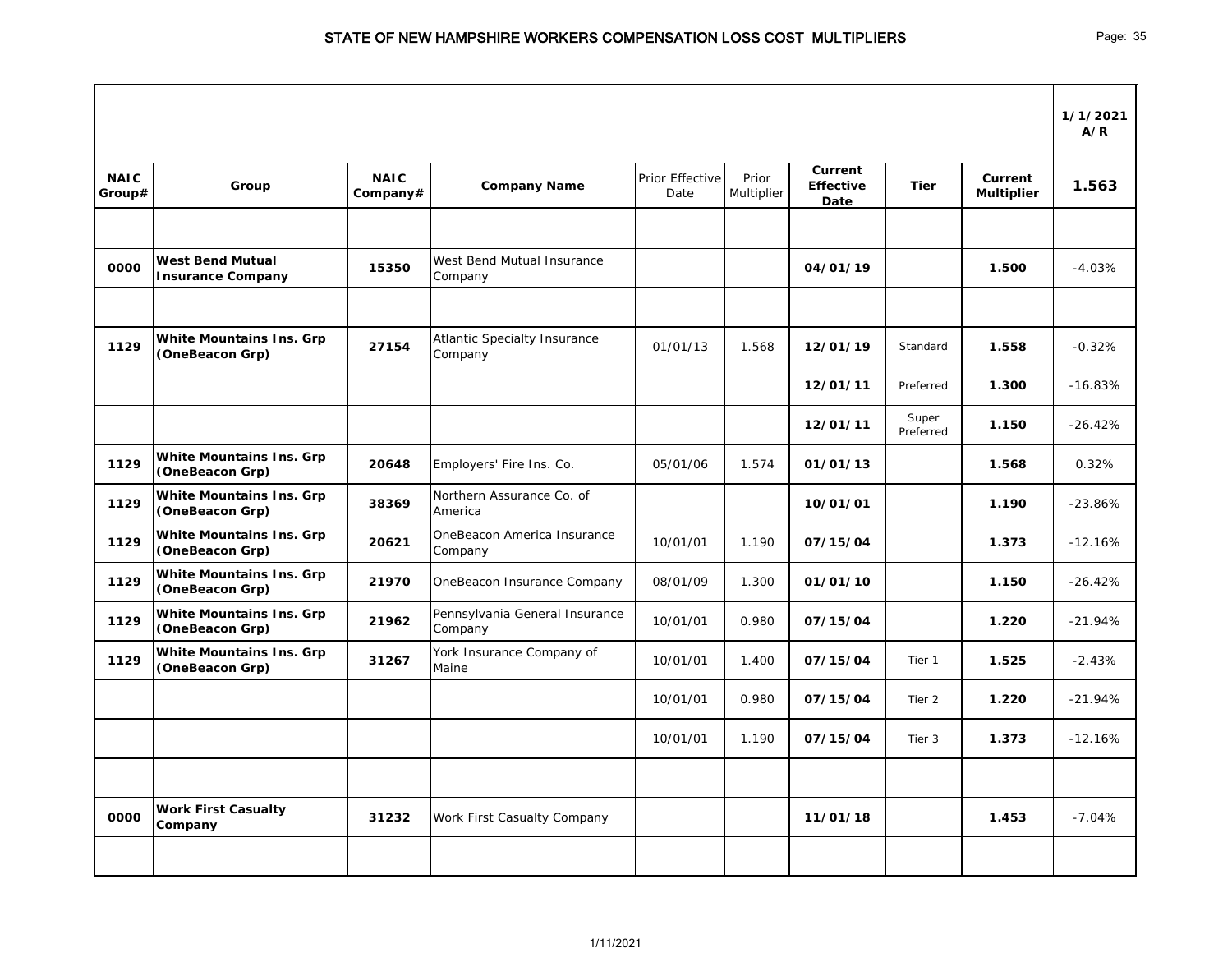|                       |                                |                         |                                                            |                         |                     |                                            |             |                                     | 1/1/2021<br>A/R |
|-----------------------|--------------------------------|-------------------------|------------------------------------------------------------|-------------------------|---------------------|--------------------------------------------|-------------|-------------------------------------|-----------------|
| <b>NAIC</b><br>Group# | Group                          | <b>NAIC</b><br>Company# | <b>Company Name</b>                                        | Prior Effective<br>Date | Prior<br>Multiplier | <b>Current</b><br><b>Effective</b><br>Date | <b>Tier</b> | <b>Current</b><br><b>Multiplier</b> | 1.563           |
| 1285                  | <b>XL America Group</b>        | 22322                   | Greenwich Insurance Company                                | 01/01/13                | 1.566               | 01/01/17                                   |             | 1.498                               | $-4.16%$        |
| 1285                  | <b>XL America Group</b>        | 37885                   | XL Specialty Insurance Company                             | 01/01/08                | 1.345               | 01/01/12                                   |             | 1.392                               | $-10.94%$       |
| 1285                  | <b>XL America Group</b>        | 24554                   | XL Insurance America, Inc.                                 | 01/01/08                | 1.076               | 01/01/12                                   |             | 1.114                               | $-28.73%$       |
|                       |                                |                         |                                                            |                         |                     |                                            |             |                                     |                 |
| 0336                  | <b>Zenith National Ins Grp</b> | 13269                   | Zenith Insurance Company                                   |                         |                     | 07/18/10                                   |             | 1.493                               | $-4.48%$        |
|                       |                                |                         |                                                            |                         |                     |                                            |             |                                     |                 |
| 0212                  | <b>Zurich-American Grp</b>     | 26247                   | American Guarantee & Liability<br><b>Insurance Company</b> | 01/01/13                | 1.270               | 01/01/19                                   |             | 1.190                               | $-23.86%$       |
| 0212                  | <b>Zurich-American Grp</b>     | 40142                   | American Zurich Insurance<br>Company                       | 01/01/13                | 1.046               | 01/01/19                                   |             | 0.980                               | $-37.30%$       |
| 0212                  | <b>Zurich-American Grp</b>     | 19305                   | Assurance Company of America                               | 01/01/12                | 1.546               | 01/01/13                                   |             | 1.547                               | $-1.02%$        |
| 0212                  | <b>Zurich-American Grp</b>     | 21652                   | Farmers Insurance Exhange                                  | 01/01/16                | 1.505               | 01/01/17                                   |             | 1.499                               | $-4.09%$        |
| 0212                  | <b>Zurich-American Grp</b>     | 39306                   | Fidelity & Deposit Company of<br>Maryland                  | 01/01/13                | 1.494               | 01/01/19                                   |             | 1.400                               | $-10.43%$       |
| 0212                  | <b>Zurich-American Grp</b>     | 11185                   | Foremost Insurance Company                                 | 01/01/14                | 1.515               | 01/01/16                                   |             | 1.432                               | $-8.38%$        |
| 0212                  | <b>Zurich-American Grp</b>     | 11800                   | Foremost Property & Casualty<br><b>Insurance Company</b>   | 01/01/16                | 1.505               | 01/01/17                                   |             | 1.499                               | $-4.09%$        |
| 0212                  | <b>Zurich-American Grp</b>     | 41513                   | Foremost Signature Insurance<br>Company                    | 01/01/15                | 1.550               | 01/01/16                                   |             | 1.461                               | $-6.53%$        |
| 0212                  | <b>Zurich-American Grp</b>     | 19321                   | Maine Bonding and Casualty<br>Company                      | 01/01/03                | 1.324               | 01/01/05                                   |             | 1.346                               | $-13.88%$       |
| 0212                  | <b>Zurich-American Grp</b>     | 19356                   | Maryland Casualty Company                                  | 01/01/12                | 1.626               | 01/01/13                                   |             | 1.569                               | 0.38%           |
| 0212                  | <b>Zurich-American Grp</b>     | 21687                   | Mid-Century Insurance Company<br>(SEBO)                    | 01/01/16                | 1.434               | 01/01/17                                   |             | 1.432                               | $-8.38%$        |